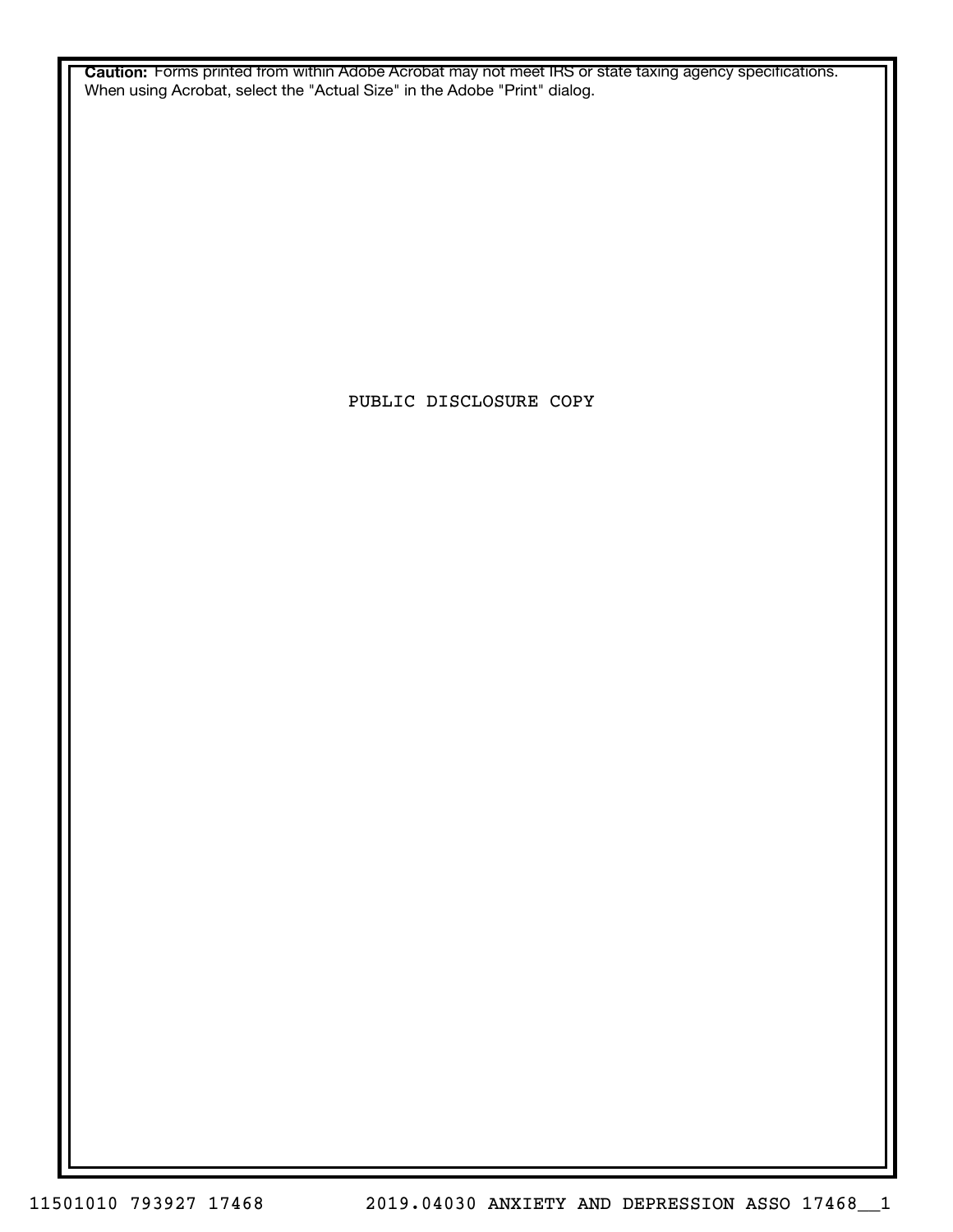|                         |                                                                                                                                                                         |                                       | <b>Return of Organization Exempt From Income Tax</b>                                                                                                                     |              |                                                                   | OMB No. 1545-0047                          |  |  |  |  |  |
|-------------------------|-------------------------------------------------------------------------------------------------------------------------------------------------------------------------|---------------------------------------|--------------------------------------------------------------------------------------------------------------------------------------------------------------------------|--------------|-------------------------------------------------------------------|--------------------------------------------|--|--|--|--|--|
|                         |                                                                                                                                                                         |                                       | Under section 501(c), 527, or 4947(a)(1) of the Internal Revenue Code (except private foundations)                                                                       |              |                                                                   |                                            |  |  |  |  |  |
|                         |                                                                                                                                                                         | (Rev. January 2020)                   | Do not enter social security numbers on this form as it may be made public.                                                                                              |              |                                                                   |                                            |  |  |  |  |  |
|                         |                                                                                                                                                                         | Department of the Treasury            |                                                                                                                                                                          |              |                                                                   | <b>Open to Public</b><br>Inspection        |  |  |  |  |  |
|                         | Go to www.irs.gov/Form990 for instructions and the latest information.<br>Internal Revenue Service<br>A For the 2019 calendar year, or tax year beginning<br>and ending |                                       |                                                                                                                                                                          |              |                                                                   |                                            |  |  |  |  |  |
|                         |                                                                                                                                                                         |                                       |                                                                                                                                                                          |              | D Employer identification number                                  |                                            |  |  |  |  |  |
|                         | <b>B</b> Check if applicable:                                                                                                                                           |                                       | C Name of organization<br>ANXIETY AND DEPRESSION ASSOCIATION                                                                                                             |              |                                                                   |                                            |  |  |  |  |  |
|                         | Address<br>change                                                                                                                                                       |                                       | OF AMERICA                                                                                                                                                               |              |                                                                   |                                            |  |  |  |  |  |
|                         | Name                                                                                                                                                                    |                                       |                                                                                                                                                                          |              | 52-1248820                                                        |                                            |  |  |  |  |  |
|                         | change<br>Initial                                                                                                                                                       |                                       | Doing business as                                                                                                                                                        |              |                                                                   |                                            |  |  |  |  |  |
|                         | return<br>Final                                                                                                                                                         |                                       | Number and street (or P.O. box if mail is not delivered to street address)                                                                                               | Room/suite   | E Telephone number                                                |                                            |  |  |  |  |  |
|                         | return/<br>termin-                                                                                                                                                      |                                       | 8701 GEORGIA AVENUE                                                                                                                                                      | 412          | $240 - 485 - 1001$                                                |                                            |  |  |  |  |  |
|                         | ated<br>Amended                                                                                                                                                         |                                       | City or town, state or province, country, and ZIP or foreign postal code                                                                                                 |              | G Gross receipts \$                                               | 2,371,430.                                 |  |  |  |  |  |
|                         | return                                                                                                                                                                  |                                       | SILVER SPRING, MD<br>20910                                                                                                                                               |              | H(a) Is this a group return                                       |                                            |  |  |  |  |  |
|                         | Applica-<br>Ition<br>pending                                                                                                                                            |                                       | F Name and address of principal officer: SUSAN GURLEY                                                                                                                    |              | for subordinates?                                                 | $\,$ Yes $\,$ $\rm X$ No $\,$              |  |  |  |  |  |
|                         |                                                                                                                                                                         |                                       | SAME AS C ABOVE                                                                                                                                                          |              | $H(b)$ Are all subordinates included? $\Box$ Yes                  | ∣No                                        |  |  |  |  |  |
|                         |                                                                                                                                                                         | Tax-exempt status: $X \mid 501(c)(3)$ | $501(c)$ (<br>$\sqrt{\frac{1}{1}}$ (insert no.)<br>$4947(a)(1)$ or                                                                                                       | 527          |                                                                   | If "No," attach a list. (see instructions) |  |  |  |  |  |
|                         |                                                                                                                                                                         |                                       | Website: WWW.ADAA.ORG                                                                                                                                                    |              | H(c) Group exemption number                                       |                                            |  |  |  |  |  |
|                         |                                                                                                                                                                         | K Form of organization: X Corporation | Other $\blacktriangleright$<br>Trust<br>Association                                                                                                                      |              | L Year of formation: $1980 \text{ M}$ State of legal domicile: DC |                                            |  |  |  |  |  |
|                         | Part I                                                                                                                                                                  | <b>Summary</b>                        |                                                                                                                                                                          |              |                                                                   |                                            |  |  |  |  |  |
|                         | 1                                                                                                                                                                       |                                       | Briefly describe the organization's mission or most significant activities: TO PROMOTE THE PREVENTION,                                                                   |              |                                                                   |                                            |  |  |  |  |  |
|                         |                                                                                                                                                                         |                                       | TREATMENT, AND CURE OF ANXIETY, DEPRESSION, OCD, PTSD, AND RELATED                                                                                                       |              |                                                                   |                                            |  |  |  |  |  |
| Governance              | $\mathbf{2}$                                                                                                                                                            |                                       | Check this box $\blacktriangleright$ $\Box$ if the organization discontinued its operations or disposed of more than 25% of its net assets.                              |              |                                                                   |                                            |  |  |  |  |  |
|                         | 3                                                                                                                                                                       |                                       | Number of voting members of the governing body (Part VI, line 1a)                                                                                                        |              | 3                                                                 | 15                                         |  |  |  |  |  |
|                         | 4                                                                                                                                                                       |                                       |                                                                                                                                                                          |              | $\overline{\mathbf{4}}$                                           | $\overline{15}$                            |  |  |  |  |  |
| <b>Activities &amp;</b> | 5                                                                                                                                                                       |                                       |                                                                                                                                                                          |              | 5                                                                 | $\overline{8}$                             |  |  |  |  |  |
|                         | 6                                                                                                                                                                       |                                       |                                                                                                                                                                          |              | 6                                                                 | $\overline{17}$                            |  |  |  |  |  |
|                         |                                                                                                                                                                         |                                       |                                                                                                                                                                          |              | 7a                                                                | 47,819.                                    |  |  |  |  |  |
|                         |                                                                                                                                                                         |                                       |                                                                                                                                                                          |              | 7 <sub>b</sub>                                                    | 29,529.                                    |  |  |  |  |  |
|                         |                                                                                                                                                                         |                                       |                                                                                                                                                                          |              | <b>Prior Year</b>                                                 | <b>Current Year</b>                        |  |  |  |  |  |
|                         | 8                                                                                                                                                                       |                                       |                                                                                                                                                                          |              | 933,445.                                                          | 812, 156.                                  |  |  |  |  |  |
| Revenue                 | 9                                                                                                                                                                       |                                       | Program service revenue (Part VIII, line 2g)                                                                                                                             |              | 1, 237, 748.                                                      | 1,348,389.                                 |  |  |  |  |  |
|                         | 10                                                                                                                                                                      |                                       |                                                                                                                                                                          |              | 55,921.                                                           | 88,046.                                    |  |  |  |  |  |
|                         | 11                                                                                                                                                                      |                                       | Other revenue (Part VIII, column (A), lines 5, 6d, 8c, 9c, 10c, and 11e)                                                                                                 |              | 16,811.                                                           | 7,646.                                     |  |  |  |  |  |
|                         | 12                                                                                                                                                                      |                                       | Total revenue - add lines 8 through 11 (must equal Part VIII, column (A), line 12)                                                                                       |              | 2, 243, 925.                                                      | 2, 256, 237.                               |  |  |  |  |  |
|                         | 13                                                                                                                                                                      |                                       | Grants and similar amounts paid (Part IX, column (A), lines 1-3)                                                                                                         |              | 5,500.                                                            | 500.                                       |  |  |  |  |  |
|                         | 14                                                                                                                                                                      |                                       | Benefits paid to or for members (Part IX, column (A), line 4)                                                                                                            |              | 0.                                                                | 0.                                         |  |  |  |  |  |
|                         |                                                                                                                                                                         |                                       | Salaries, other compensation, employee benefits (Part IX, column (A), lines 5-10)                                                                                        |              | 662,624.                                                          | 545,919.                                   |  |  |  |  |  |
| Ses                     | 15                                                                                                                                                                      |                                       |                                                                                                                                                                          |              | $\overline{0}$                                                    | 0.                                         |  |  |  |  |  |
| Expen:                  |                                                                                                                                                                         |                                       |                                                                                                                                                                          |              |                                                                   |                                            |  |  |  |  |  |
|                         |                                                                                                                                                                         |                                       |                                                                                                                                                                          |              | 610, 413.                                                         | 889, 836.                                  |  |  |  |  |  |
|                         | 17                                                                                                                                                                      |                                       |                                                                                                                                                                          | 1, 278, 537. | 1,436,255.                                                        |                                            |  |  |  |  |  |
|                         | 18                                                                                                                                                                      |                                       | Total expenses. Add lines 13-17 (must equal Part IX, column (A), line 25)                                                                                                |              |                                                                   |                                            |  |  |  |  |  |
|                         | 19                                                                                                                                                                      |                                       |                                                                                                                                                                          |              | 965,388.                                                          | 819,982.                                   |  |  |  |  |  |
| Net Assets or           |                                                                                                                                                                         |                                       |                                                                                                                                                                          |              | <b>Beginning of Current Year</b>                                  | <b>End of Year</b>                         |  |  |  |  |  |
|                         | 20                                                                                                                                                                      | Total assets (Part X, line 16)        |                                                                                                                                                                          |              | 2,457,308.                                                        | 3,452,837 <b>.</b>                         |  |  |  |  |  |
|                         | 21                                                                                                                                                                      |                                       | Total liabilities (Part X, line 26)                                                                                                                                      |              | 557,684.                                                          | 500, 290.                                  |  |  |  |  |  |
|                         | 22                                                                                                                                                                      |                                       |                                                                                                                                                                          |              | 1,899,624.                                                        | 2,952,547.                                 |  |  |  |  |  |
|                         | Part II                                                                                                                                                                 | <b>Signature Block</b>                |                                                                                                                                                                          |              |                                                                   |                                            |  |  |  |  |  |
|                         |                                                                                                                                                                         |                                       | l nder penalties of periury I declare that I baye evaning this return, including accompanying schedules and reatments, and to the best of my knowledge and peligit it is |              |                                                                   |                                            |  |  |  |  |  |

\*\* PUBLIC DISCLOSURE COPY \*\*

Under penalties of perjury, I declare that I have examined this return, including accompanying schedules and statements, and to the best of my knowledge and belief, it is true, correct, and complete. Declaration of preparer (other than officer) is based on all information of which preparer has any knowledge.

| Sign<br>Here | Signature of officer<br>SUSAN GURLEY,<br>Type or print name and title                                        | EXECUTIVE DIRECTOR   | Date                                |  |  |  |  |  |  |
|--------------|--------------------------------------------------------------------------------------------------------------|----------------------|-------------------------------------|--|--|--|--|--|--|
|              | Print/Type preparer's name                                                                                   | Preparer's signature | Date<br>PTIN<br>Check               |  |  |  |  |  |  |
| Paid         | DAVID JONES                                                                                                  |                      | P01361002<br>self-emploved          |  |  |  |  |  |  |
| Preparer     | JONES, MARESCA & MCQUADE, P.A.<br>Firm's name                                                                |                      | Firm's EIN $\frac{52 - 1853933}{ }$ |  |  |  |  |  |  |
| Use Only     | Firm's address 10500 LITTLE PATUXENT PARKWAY, SUITE 770                                                      |                      |                                     |  |  |  |  |  |  |
|              | COLUMBIA, MD 21044                                                                                           |                      | Phone no. $410 - 884 - 0220$        |  |  |  |  |  |  |
|              | May the IRS discuss this return with the preparer shown above? (see instructions)                            |                      | $\mathbf{X}$ Yes<br><b>No</b>       |  |  |  |  |  |  |
|              | Form 990 (2019)<br>LHA For Paperwork Reduction Act Notice, see the separate instructions.<br>932001 01-20-20 |                      |                                     |  |  |  |  |  |  |

SEE SCHEDULE O FOR ORGANIZATION MISSION STATEMENT CONTINUATION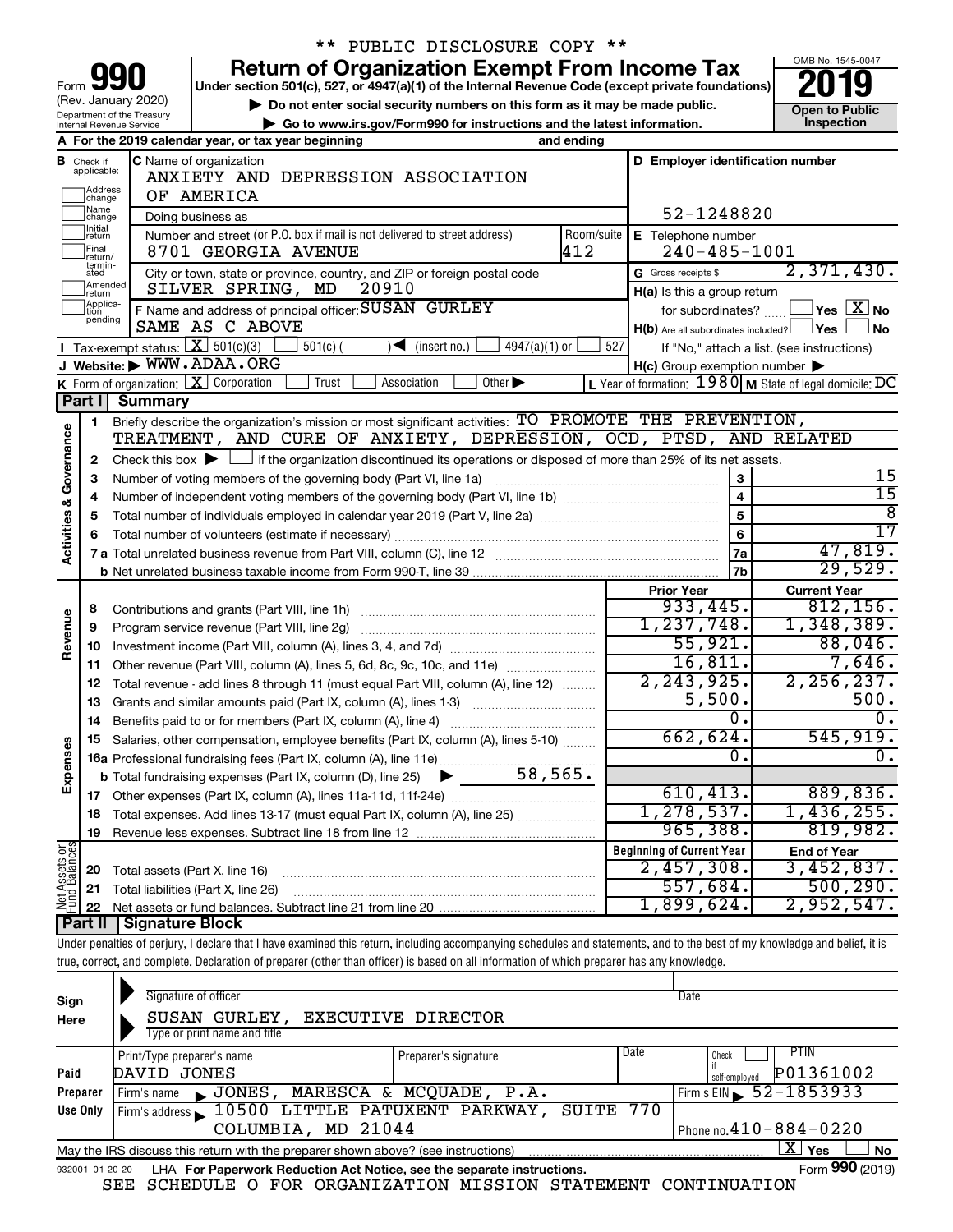| Part III   Statement of Program Service Accomplishments<br>Briefly describe the organization's mission:<br>1.<br>TO PROMOTE THE PREVENTION, TREATMENT, AND CURE OF ANXIETY, DEPRESSION,<br>OCD, PTSD, AND RELATED DISORDERS AND TO IMPROVE THE LIVES OF ALL<br>PEOPLE WHO SUFFER FROM THEM THROUGH EDUCATION, PRACTICE, AND RESEARCH.<br>$\mathbf{2}$<br>prior Form 990 or 990-EZ?<br>If "Yes," describe these new services on Schedule O.<br>Did the organization cease conducting, or make significant changes in how it conducts, any program services?<br>3<br>If "Yes," describe these changes on Schedule O.<br>Describe the organization's program service accomplishments for each of its three largest program services, as measured by expenses.<br>4<br>Section 501(c)(3) and 501(c)(4) organizations are required to report the amount of grants and allocations to others, the total expenses, and<br>revenue, if any, for each program service reported.<br>4a<br>(Code:<br>(Expenses \$<br>CONFERENCE AND OTHER PROFESSIONAL EDUCATION - IN MARCH 2019,<br>ITS 39TH ANNUAL CONFERENCE IN CHICAGO. PARTICIPANTS INCLUDED MENTAL<br>HEALTH CLINICAL AND RESEARCH PROFESSIONALS, AND INDIVIDUALS WHO SUFFER<br>FROM ANXIETY AND DEPRESSION-RELATED DISORDERS. APPROXIMATELY 1,300<br>PARTICIPANTS ATTENDED THE CONFERENCE. ADAA OFFERED CME/CE CREDIT TO<br>PROFESSIONALS FOR 140 PLUS SESSIONS, ROUNDTABLES, AND WORKSHOPS. ADAA<br>PRESENTED 40 AWARDS TO YOUNG PROFESSIONALS, INCLUDING CAREER<br>DEVELOPMENT AND EARLY CAREER INVESTIGATOR AWARDS. THE PROGRAM ALSO HAS<br>ABOUT 40-42 MENTORS WHO ARE MATCHED TO THE AWARD WINNERS.<br>222, 386.<br>4b<br>(Expenses \$<br>(Code:<br>PUBLIC OUTREACH -<br>ADAA'S WEBSITE.<br>4с<br>(Code:<br>(Expenses \$<br>MEMBERSHIP - ADAA HAS MORE THAN 1,700 US AND INTERNATIONAL PROFESSIONAL<br>4d Other program services (Describe on Schedule O.)<br>(Expenses \$ | Check if Schedule O contains a response or note to any line in this Part III                                 |                                                  |
|-----------------------------------------------------------------------------------------------------------------------------------------------------------------------------------------------------------------------------------------------------------------------------------------------------------------------------------------------------------------------------------------------------------------------------------------------------------------------------------------------------------------------------------------------------------------------------------------------------------------------------------------------------------------------------------------------------------------------------------------------------------------------------------------------------------------------------------------------------------------------------------------------------------------------------------------------------------------------------------------------------------------------------------------------------------------------------------------------------------------------------------------------------------------------------------------------------------------------------------------------------------------------------------------------------------------------------------------------------------------------------------------------------------------------------------------------------------------------------------------------------------------------------------------------------------------------------------------------------------------------------------------------------------------------------------------------------------------------------------------------------------------------------------------------------------------------------------------------------------------------------------------------------------------------------|--------------------------------------------------------------------------------------------------------------|--------------------------------------------------|
|                                                                                                                                                                                                                                                                                                                                                                                                                                                                                                                                                                                                                                                                                                                                                                                                                                                                                                                                                                                                                                                                                                                                                                                                                                                                                                                                                                                                                                                                                                                                                                                                                                                                                                                                                                                                                                                                                                                             |                                                                                                              |                                                  |
|                                                                                                                                                                                                                                                                                                                                                                                                                                                                                                                                                                                                                                                                                                                                                                                                                                                                                                                                                                                                                                                                                                                                                                                                                                                                                                                                                                                                                                                                                                                                                                                                                                                                                                                                                                                                                                                                                                                             |                                                                                                              |                                                  |
|                                                                                                                                                                                                                                                                                                                                                                                                                                                                                                                                                                                                                                                                                                                                                                                                                                                                                                                                                                                                                                                                                                                                                                                                                                                                                                                                                                                                                                                                                                                                                                                                                                                                                                                                                                                                                                                                                                                             |                                                                                                              |                                                  |
|                                                                                                                                                                                                                                                                                                                                                                                                                                                                                                                                                                                                                                                                                                                                                                                                                                                                                                                                                                                                                                                                                                                                                                                                                                                                                                                                                                                                                                                                                                                                                                                                                                                                                                                                                                                                                                                                                                                             |                                                                                                              |                                                  |
|                                                                                                                                                                                                                                                                                                                                                                                                                                                                                                                                                                                                                                                                                                                                                                                                                                                                                                                                                                                                                                                                                                                                                                                                                                                                                                                                                                                                                                                                                                                                                                                                                                                                                                                                                                                                                                                                                                                             |                                                                                                              |                                                  |
|                                                                                                                                                                                                                                                                                                                                                                                                                                                                                                                                                                                                                                                                                                                                                                                                                                                                                                                                                                                                                                                                                                                                                                                                                                                                                                                                                                                                                                                                                                                                                                                                                                                                                                                                                                                                                                                                                                                             |                                                                                                              |                                                  |
|                                                                                                                                                                                                                                                                                                                                                                                                                                                                                                                                                                                                                                                                                                                                                                                                                                                                                                                                                                                                                                                                                                                                                                                                                                                                                                                                                                                                                                                                                                                                                                                                                                                                                                                                                                                                                                                                                                                             | Did the organization undertake any significant program services during the year which were not listed on the |                                                  |
|                                                                                                                                                                                                                                                                                                                                                                                                                                                                                                                                                                                                                                                                                                                                                                                                                                                                                                                                                                                                                                                                                                                                                                                                                                                                                                                                                                                                                                                                                                                                                                                                                                                                                                                                                                                                                                                                                                                             |                                                                                                              | $Yes \quad \boxed{X}$ No                         |
|                                                                                                                                                                                                                                                                                                                                                                                                                                                                                                                                                                                                                                                                                                                                                                                                                                                                                                                                                                                                                                                                                                                                                                                                                                                                                                                                                                                                                                                                                                                                                                                                                                                                                                                                                                                                                                                                                                                             |                                                                                                              |                                                  |
|                                                                                                                                                                                                                                                                                                                                                                                                                                                                                                                                                                                                                                                                                                                                                                                                                                                                                                                                                                                                                                                                                                                                                                                                                                                                                                                                                                                                                                                                                                                                                                                                                                                                                                                                                                                                                                                                                                                             |                                                                                                              | $\mathsf{Yes}\ \overline{\mathbf{X}}\mathsf{No}$ |
|                                                                                                                                                                                                                                                                                                                                                                                                                                                                                                                                                                                                                                                                                                                                                                                                                                                                                                                                                                                                                                                                                                                                                                                                                                                                                                                                                                                                                                                                                                                                                                                                                                                                                                                                                                                                                                                                                                                             |                                                                                                              |                                                  |
|                                                                                                                                                                                                                                                                                                                                                                                                                                                                                                                                                                                                                                                                                                                                                                                                                                                                                                                                                                                                                                                                                                                                                                                                                                                                                                                                                                                                                                                                                                                                                                                                                                                                                                                                                                                                                                                                                                                             |                                                                                                              |                                                  |
|                                                                                                                                                                                                                                                                                                                                                                                                                                                                                                                                                                                                                                                                                                                                                                                                                                                                                                                                                                                                                                                                                                                                                                                                                                                                                                                                                                                                                                                                                                                                                                                                                                                                                                                                                                                                                                                                                                                             |                                                                                                              |                                                  |
|                                                                                                                                                                                                                                                                                                                                                                                                                                                                                                                                                                                                                                                                                                                                                                                                                                                                                                                                                                                                                                                                                                                                                                                                                                                                                                                                                                                                                                                                                                                                                                                                                                                                                                                                                                                                                                                                                                                             |                                                                                                              |                                                  |
|                                                                                                                                                                                                                                                                                                                                                                                                                                                                                                                                                                                                                                                                                                                                                                                                                                                                                                                                                                                                                                                                                                                                                                                                                                                                                                                                                                                                                                                                                                                                                                                                                                                                                                                                                                                                                                                                                                                             | $500.$ (Revenue \$<br>$821, 814$ . including grants of \$                                                    | 948, 482.                                        |
|                                                                                                                                                                                                                                                                                                                                                                                                                                                                                                                                                                                                                                                                                                                                                                                                                                                                                                                                                                                                                                                                                                                                                                                                                                                                                                                                                                                                                                                                                                                                                                                                                                                                                                                                                                                                                                                                                                                             |                                                                                                              | ADAA HELD                                        |
|                                                                                                                                                                                                                                                                                                                                                                                                                                                                                                                                                                                                                                                                                                                                                                                                                                                                                                                                                                                                                                                                                                                                                                                                                                                                                                                                                                                                                                                                                                                                                                                                                                                                                                                                                                                                                                                                                                                             |                                                                                                              |                                                  |
|                                                                                                                                                                                                                                                                                                                                                                                                                                                                                                                                                                                                                                                                                                                                                                                                                                                                                                                                                                                                                                                                                                                                                                                                                                                                                                                                                                                                                                                                                                                                                                                                                                                                                                                                                                                                                                                                                                                             |                                                                                                              |                                                  |
|                                                                                                                                                                                                                                                                                                                                                                                                                                                                                                                                                                                                                                                                                                                                                                                                                                                                                                                                                                                                                                                                                                                                                                                                                                                                                                                                                                                                                                                                                                                                                                                                                                                                                                                                                                                                                                                                                                                             |                                                                                                              |                                                  |
|                                                                                                                                                                                                                                                                                                                                                                                                                                                                                                                                                                                                                                                                                                                                                                                                                                                                                                                                                                                                                                                                                                                                                                                                                                                                                                                                                                                                                                                                                                                                                                                                                                                                                                                                                                                                                                                                                                                             |                                                                                                              |                                                  |
|                                                                                                                                                                                                                                                                                                                                                                                                                                                                                                                                                                                                                                                                                                                                                                                                                                                                                                                                                                                                                                                                                                                                                                                                                                                                                                                                                                                                                                                                                                                                                                                                                                                                                                                                                                                                                                                                                                                             |                                                                                                              |                                                  |
|                                                                                                                                                                                                                                                                                                                                                                                                                                                                                                                                                                                                                                                                                                                                                                                                                                                                                                                                                                                                                                                                                                                                                                                                                                                                                                                                                                                                                                                                                                                                                                                                                                                                                                                                                                                                                                                                                                                             |                                                                                                              |                                                  |
|                                                                                                                                                                                                                                                                                                                                                                                                                                                                                                                                                                                                                                                                                                                                                                                                                                                                                                                                                                                                                                                                                                                                                                                                                                                                                                                                                                                                                                                                                                                                                                                                                                                                                                                                                                                                                                                                                                                             |                                                                                                              |                                                  |
|                                                                                                                                                                                                                                                                                                                                                                                                                                                                                                                                                                                                                                                                                                                                                                                                                                                                                                                                                                                                                                                                                                                                                                                                                                                                                                                                                                                                                                                                                                                                                                                                                                                                                                                                                                                                                                                                                                                             |                                                                                                              |                                                  |
|                                                                                                                                                                                                                                                                                                                                                                                                                                                                                                                                                                                                                                                                                                                                                                                                                                                                                                                                                                                                                                                                                                                                                                                                                                                                                                                                                                                                                                                                                                                                                                                                                                                                                                                                                                                                                                                                                                                             |                                                                                                              | TO DATE,<br>ADAA                                 |
|                                                                                                                                                                                                                                                                                                                                                                                                                                                                                                                                                                                                                                                                                                                                                                                                                                                                                                                                                                                                                                                                                                                                                                                                                                                                                                                                                                                                                                                                                                                                                                                                                                                                                                                                                                                                                                                                                                                             | HAS GIVEN OUT OVER ONE MILLION DOLLARS IN GRANT AND AWARD SUPPORT.                                           | ADAA                                             |
|                                                                                                                                                                                                                                                                                                                                                                                                                                                                                                                                                                                                                                                                                                                                                                                                                                                                                                                                                                                                                                                                                                                                                                                                                                                                                                                                                                                                                                                                                                                                                                                                                                                                                                                                                                                                                                                                                                                             | PROVIDES A PROFESSIONAL WEBINAR SERIES FOR TREATMENT PROVIDERS AND                                           |                                                  |
|                                                                                                                                                                                                                                                                                                                                                                                                                                                                                                                                                                                                                                                                                                                                                                                                                                                                                                                                                                                                                                                                                                                                                                                                                                                                                                                                                                                                                                                                                                                                                                                                                                                                                                                                                                                                                                                                                                                             | RESEARCHERS TO STAY UP TO DATE WITH THE LATEST RESEARCH AND TO                                               | TAKE A                                           |
|                                                                                                                                                                                                                                                                                                                                                                                                                                                                                                                                                                                                                                                                                                                                                                                                                                                                                                                                                                                                                                                                                                                                                                                                                                                                                                                                                                                                                                                                                                                                                                                                                                                                                                                                                                                                                                                                                                                             | including grants of \$<br>) (Revenue \$                                                                      | 3,941.                                           |
|                                                                                                                                                                                                                                                                                                                                                                                                                                                                                                                                                                                                                                                                                                                                                                                                                                                                                                                                                                                                                                                                                                                                                                                                                                                                                                                                                                                                                                                                                                                                                                                                                                                                                                                                                                                                                                                                                                                             | IN 2019 THERE WERE MORE THAN 28 MILLION PAGE VIEWS ON                                                        |                                                  |
|                                                                                                                                                                                                                                                                                                                                                                                                                                                                                                                                                                                                                                                                                                                                                                                                                                                                                                                                                                                                                                                                                                                                                                                                                                                                                                                                                                                                                                                                                                                                                                                                                                                                                                                                                                                                                                                                                                                             | THE WEBSITE CONTAINS DESCRIPTIONS OF SYMPTOMS AND                                                            |                                                  |
|                                                                                                                                                                                                                                                                                                                                                                                                                                                                                                                                                                                                                                                                                                                                                                                                                                                                                                                                                                                                                                                                                                                                                                                                                                                                                                                                                                                                                                                                                                                                                                                                                                                                                                                                                                                                                                                                                                                             | EVIDENCE-BASED TREATMENT OPTIONS AND RESOURCES FOR MENTAL HEALTH                                             |                                                  |
|                                                                                                                                                                                                                                                                                                                                                                                                                                                                                                                                                                                                                                                                                                                                                                                                                                                                                                                                                                                                                                                                                                                                                                                                                                                                                                                                                                                                                                                                                                                                                                                                                                                                                                                                                                                                                                                                                                                             | DISORDERS. THROUGH THE WEBSITE THE PUBLIC CAN ALSO GAIN ACCESS TO OUR                                        |                                                  |
|                                                                                                                                                                                                                                                                                                                                                                                                                                                                                                                                                                                                                                                                                                                                                                                                                                                                                                                                                                                                                                                                                                                                                                                                                                                                                                                                                                                                                                                                                                                                                                                                                                                                                                                                                                                                                                                                                                                             | PROFESSIONAL TREATMENT PROVIDERS IN THEIR AREA AS WELL AS STORIES                                            | ΟF                                               |
|                                                                                                                                                                                                                                                                                                                                                                                                                                                                                                                                                                                                                                                                                                                                                                                                                                                                                                                                                                                                                                                                                                                                                                                                                                                                                                                                                                                                                                                                                                                                                                                                                                                                                                                                                                                                                                                                                                                             | HOPE AND BLOGS POSTED BY PROFESSIONALS. ADAA EMAILS A FREE MONTHLY                                           |                                                  |
|                                                                                                                                                                                                                                                                                                                                                                                                                                                                                                                                                                                                                                                                                                                                                                                                                                                                                                                                                                                                                                                                                                                                                                                                                                                                                                                                                                                                                                                                                                                                                                                                                                                                                                                                                                                                                                                                                                                             | OUTREACH NEWSLETTER "TRIUMPH" TO OVER 35,000 PEOPLE. ADAA HOSTS FREE                                         |                                                  |
|                                                                                                                                                                                                                                                                                                                                                                                                                                                                                                                                                                                                                                                                                                                                                                                                                                                                                                                                                                                                                                                                                                                                                                                                                                                                                                                                                                                                                                                                                                                                                                                                                                                                                                                                                                                                                                                                                                                             | MONTHLY WEBINARS FOR THE PUBLIC ON A BROAD RANGE OF MENTAL HEALTH                                            |                                                  |
|                                                                                                                                                                                                                                                                                                                                                                                                                                                                                                                                                                                                                                                                                                                                                                                                                                                                                                                                                                                                                                                                                                                                                                                                                                                                                                                                                                                                                                                                                                                                                                                                                                                                                                                                                                                                                                                                                                                             | TOPICS. IN 2019, ADAA'S PEER-TO-PEER ON-LINE SUPPORT COMMUNITY (HEALTH                                       |                                                  |
|                                                                                                                                                                                                                                                                                                                                                                                                                                                                                                                                                                                                                                                                                                                                                                                                                                                                                                                                                                                                                                                                                                                                                                                                                                                                                                                                                                                                                                                                                                                                                                                                                                                                                                                                                                                                                                                                                                                             | UNLOCKED) GREW SIGNIFICANTLY AND HAD 35,000 USERS.                                                           |                                                  |
|                                                                                                                                                                                                                                                                                                                                                                                                                                                                                                                                                                                                                                                                                                                                                                                                                                                                                                                                                                                                                                                                                                                                                                                                                                                                                                                                                                                                                                                                                                                                                                                                                                                                                                                                                                                                                                                                                                                             |                                                                                                              |                                                  |
|                                                                                                                                                                                                                                                                                                                                                                                                                                                                                                                                                                                                                                                                                                                                                                                                                                                                                                                                                                                                                                                                                                                                                                                                                                                                                                                                                                                                                                                                                                                                                                                                                                                                                                                                                                                                                                                                                                                             |                                                                                                              |                                                  |
|                                                                                                                                                                                                                                                                                                                                                                                                                                                                                                                                                                                                                                                                                                                                                                                                                                                                                                                                                                                                                                                                                                                                                                                                                                                                                                                                                                                                                                                                                                                                                                                                                                                                                                                                                                                                                                                                                                                             | $\overline{127}$ , $\overline{491}$ or including grants of \$<br>) (Revenue \$                               | 355, 113.                                        |
|                                                                                                                                                                                                                                                                                                                                                                                                                                                                                                                                                                                                                                                                                                                                                                                                                                                                                                                                                                                                                                                                                                                                                                                                                                                                                                                                                                                                                                                                                                                                                                                                                                                                                                                                                                                                                                                                                                                             |                                                                                                              |                                                  |
|                                                                                                                                                                                                                                                                                                                                                                                                                                                                                                                                                                                                                                                                                                                                                                                                                                                                                                                                                                                                                                                                                                                                                                                                                                                                                                                                                                                                                                                                                                                                                                                                                                                                                                                                                                                                                                                                                                                             | AND STUDENT MEMBERS WHO ARE EXPERTS IN THE ANXIETY, DEPRESSION AND                                           |                                                  |
|                                                                                                                                                                                                                                                                                                                                                                                                                                                                                                                                                                                                                                                                                                                                                                                                                                                                                                                                                                                                                                                                                                                                                                                                                                                                                                                                                                                                                                                                                                                                                                                                                                                                                                                                                                                                                                                                                                                             | RELATED FIELDS. THROUGH ADAA, MEMBERS CAN MEET WITH OTHER                                                    |                                                  |
|                                                                                                                                                                                                                                                                                                                                                                                                                                                                                                                                                                                                                                                                                                                                                                                                                                                                                                                                                                                                                                                                                                                                                                                                                                                                                                                                                                                                                                                                                                                                                                                                                                                                                                                                                                                                                                                                                                                             | PROFESSIONALS, DISCUSS THE LATEST RESEARCH, AND LEARN ABOUT NEW AND                                          |                                                  |
|                                                                                                                                                                                                                                                                                                                                                                                                                                                                                                                                                                                                                                                                                                                                                                                                                                                                                                                                                                                                                                                                                                                                                                                                                                                                                                                                                                                                                                                                                                                                                                                                                                                                                                                                                                                                                                                                                                                             | EFFECTIVE EVIDENCE-BASED TREATMENT METHODS. ADAA MEMBERS ARE A DYNAMIC                                       |                                                  |
|                                                                                                                                                                                                                                                                                                                                                                                                                                                                                                                                                                                                                                                                                                                                                                                                                                                                                                                                                                                                                                                                                                                                                                                                                                                                                                                                                                                                                                                                                                                                                                                                                                                                                                                                                                                                                                                                                                                             | INTERNATIONAL COMMUNITY OF CLINICIANS, ACADEMICS, RESEARCHERS,                                               |                                                  |
|                                                                                                                                                                                                                                                                                                                                                                                                                                                                                                                                                                                                                                                                                                                                                                                                                                                                                                                                                                                                                                                                                                                                                                                                                                                                                                                                                                                                                                                                                                                                                                                                                                                                                                                                                                                                                                                                                                                             | SCIENTISTS, TRAINEES, AND STUDENTS. ADAA ALSO OFFERS MEMBER WEBINARS,                                        |                                                  |
|                                                                                                                                                                                                                                                                                                                                                                                                                                                                                                                                                                                                                                                                                                                                                                                                                                                                                                                                                                                                                                                                                                                                                                                                                                                                                                                                                                                                                                                                                                                                                                                                                                                                                                                                                                                                                                                                                                                             | BLOG POSTS AND A SUBSCRIPTION TO THE DEPRESSION AND ANXIETY JOURNAL. IT                                      |                                                  |
|                                                                                                                                                                                                                                                                                                                                                                                                                                                                                                                                                                                                                                                                                                                                                                                                                                                                                                                                                                                                                                                                                                                                                                                                                                                                                                                                                                                                                                                                                                                                                                                                                                                                                                                                                                                                                                                                                                                             | ALSO OFFERS LEADERSHIP OPPORTUNITIES FOR ADAA'S MEMBERS, SUCH AS                                             |                                                  |
|                                                                                                                                                                                                                                                                                                                                                                                                                                                                                                                                                                                                                                                                                                                                                                                                                                                                                                                                                                                                                                                                                                                                                                                                                                                                                                                                                                                                                                                                                                                                                                                                                                                                                                                                                                                                                                                                                                                             | PARTICIPATING IN ADAA'S SPECIAL INTEREST GROUPS, THE CONFERENCE                                              |                                                  |
|                                                                                                                                                                                                                                                                                                                                                                                                                                                                                                                                                                                                                                                                                                                                                                                                                                                                                                                                                                                                                                                                                                                                                                                                                                                                                                                                                                                                                                                                                                                                                                                                                                                                                                                                                                                                                                                                                                                             | COMMITTEE, AND THE PUBLIC AND PROFESSIONAL EDUCATION COMMITTEES.                                             |                                                  |
|                                                                                                                                                                                                                                                                                                                                                                                                                                                                                                                                                                                                                                                                                                                                                                                                                                                                                                                                                                                                                                                                                                                                                                                                                                                                                                                                                                                                                                                                                                                                                                                                                                                                                                                                                                                                                                                                                                                             |                                                                                                              |                                                  |
|                                                                                                                                                                                                                                                                                                                                                                                                                                                                                                                                                                                                                                                                                                                                                                                                                                                                                                                                                                                                                                                                                                                                                                                                                                                                                                                                                                                                                                                                                                                                                                                                                                                                                                                                                                                                                                                                                                                             | including grants of \$<br>(Revenue \$                                                                        |                                                  |
| 4e Total program service expenses >                                                                                                                                                                                                                                                                                                                                                                                                                                                                                                                                                                                                                                                                                                                                                                                                                                                                                                                                                                                                                                                                                                                                                                                                                                                                                                                                                                                                                                                                                                                                                                                                                                                                                                                                                                                                                                                                                         | 1,171,691.                                                                                                   |                                                  |
|                                                                                                                                                                                                                                                                                                                                                                                                                                                                                                                                                                                                                                                                                                                                                                                                                                                                                                                                                                                                                                                                                                                                                                                                                                                                                                                                                                                                                                                                                                                                                                                                                                                                                                                                                                                                                                                                                                                             |                                                                                                              | Form 990 (2019)                                  |
| 932002 01-20-20                                                                                                                                                                                                                                                                                                                                                                                                                                                                                                                                                                                                                                                                                                                                                                                                                                                                                                                                                                                                                                                                                                                                                                                                                                                                                                                                                                                                                                                                                                                                                                                                                                                                                                                                                                                                                                                                                                             | SEE SCHEDULE O FOR CONTINUATION(S)<br>2                                                                      |                                                  |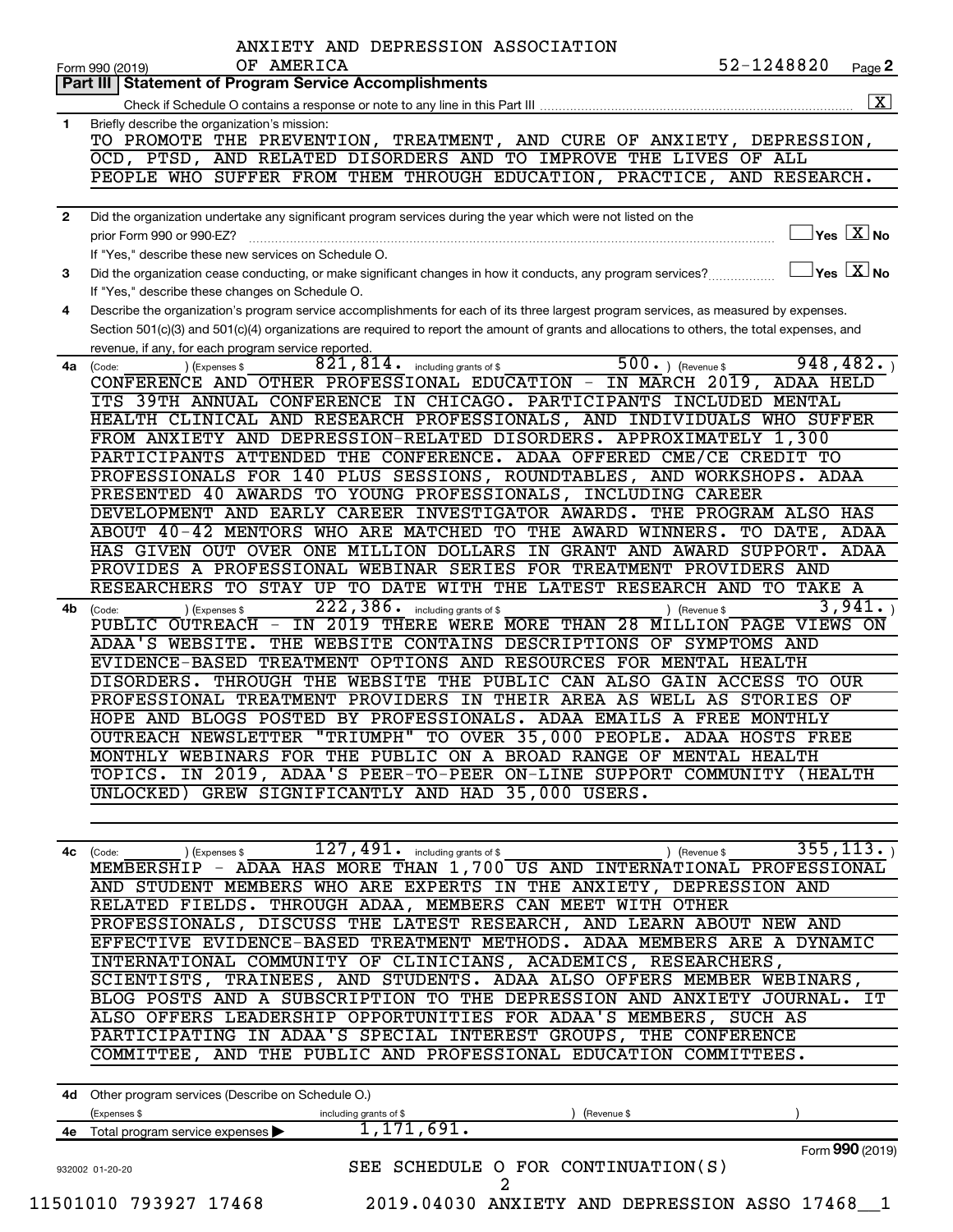|  |  |  | ANXIETY AND DEPRESSION ASSOCIATION |
|--|--|--|------------------------------------|
|--|--|--|------------------------------------|

**Part IV Checklist of Required Schedules**

| Form 990 (2019) | AMERICA | $52 -$  | -        |
|-----------------|---------|---------|----------|
|                 | ΟF      | 1248820 | Page $3$ |

|     |                                                                                                                                                                                                                                                           |                 | Yes                   | No                      |
|-----|-----------------------------------------------------------------------------------------------------------------------------------------------------------------------------------------------------------------------------------------------------------|-----------------|-----------------------|-------------------------|
| 1.  | Is the organization described in section 501(c)(3) or 4947(a)(1) (other than a private foundation)?                                                                                                                                                       |                 |                       |                         |
|     | If "Yes," complete Schedule A                                                                                                                                                                                                                             | 1               | х                     |                         |
| 2   | Is the organization required to complete Schedule B, Schedule of Contributors? [111] [12] the organization required to complete Schedule B, Schedule of Contributors? [11] [12] [12] the organization required to complete Sch                            | $\mathbf{z}$    | $\overline{\text{x}}$ |                         |
| 3   | Did the organization engage in direct or indirect political campaign activities on behalf of or in opposition to candidates for                                                                                                                           |                 |                       |                         |
|     | public office? If "Yes," complete Schedule C, Part I                                                                                                                                                                                                      | 3               |                       | x                       |
| 4   | Section 501(c)(3) organizations. Did the organization engage in lobbying activities, or have a section 501(h) election in effect                                                                                                                          | 4               |                       | x                       |
| 5   | Is the organization a section 501(c)(4), 501(c)(5), or 501(c)(6) organization that receives membership dues, assessments, or                                                                                                                              |                 |                       |                         |
|     |                                                                                                                                                                                                                                                           | 5               |                       | x                       |
| 6   | Did the organization maintain any donor advised funds or any similar funds or accounts for which donors have the right to<br>provide advice on the distribution or investment of amounts in such funds or accounts? If "Yes," complete Schedule D, Part I | 6               |                       | x                       |
| 7   | Did the organization receive or hold a conservation easement, including easements to preserve open space,                                                                                                                                                 |                 |                       |                         |
|     | the environment, historic land areas, or historic structures? If "Yes," complete Schedule D, Part II.                                                                                                                                                     | $\overline{7}$  |                       | x                       |
| 8   | Did the organization maintain collections of works of art, historical treasures, or other similar assets? If "Yes," complete                                                                                                                              | 8               |                       | x                       |
| 9   | Did the organization report an amount in Part X, line 21, for escrow or custodial account liability, serve as a custodian for                                                                                                                             |                 |                       |                         |
|     | amounts not listed in Part X; or provide credit counseling, debt management, credit repair, or debt negotiation services?                                                                                                                                 | 9               |                       | x                       |
| 10  | Did the organization, directly or through a related organization, hold assets in donor-restricted endowments                                                                                                                                              |                 |                       |                         |
|     |                                                                                                                                                                                                                                                           | 10              |                       | x                       |
| 11  | If the organization's answer to any of the following questions is "Yes," then complete Schedule D, Parts VI, VII, VIII, IX, or X<br>as applicable.                                                                                                        |                 |                       |                         |
|     | a Did the organization report an amount for land, buildings, and equipment in Part X, line 10? If "Yes," complete Schedule D,                                                                                                                             |                 |                       |                         |
|     | Part VI                                                                                                                                                                                                                                                   | 11a             | х                     |                         |
|     | <b>b</b> Did the organization report an amount for investments - other securities in Part X, line 12, that is 5% or more of its total                                                                                                                     | 11b             |                       | x                       |
|     | c Did the organization report an amount for investments - program related in Part X, line 13, that is 5% or more of its total                                                                                                                             |                 |                       |                         |
|     |                                                                                                                                                                                                                                                           | 11c             |                       | x                       |
|     | d Did the organization report an amount for other assets in Part X, line 15, that is 5% or more of its total assets reported in                                                                                                                           |                 |                       |                         |
|     |                                                                                                                                                                                                                                                           | 11d             |                       | x                       |
|     |                                                                                                                                                                                                                                                           | 11e             |                       | $\overline{\mathtt{x}}$ |
| f   | Did the organization's separate or consolidated financial statements for the tax year include a footnote that addresses                                                                                                                                   |                 |                       |                         |
|     | the organization's liability for uncertain tax positions under FIN 48 (ASC 740)? If "Yes," complete Schedule D, Part X                                                                                                                                    | 11f             | х                     |                         |
|     | 12a Did the organization obtain separate, independent audited financial statements for the tax year? If "Yes," complete<br>Schedule D, Parts XI and XII                                                                                                   | 12a             | х                     |                         |
|     | <b>b</b> Was the organization included in consolidated, independent audited financial statements for the tax year?                                                                                                                                        |                 |                       |                         |
|     | If "Yes," and if the organization answered "No" to line 12a, then completing Schedule D, Parts XI and XII is optional                                                                                                                                     | 12b             |                       | ┻                       |
| 13  | Is the organization a school described in section $170(b)(1)(A)(ii)$ ? If "Yes," complete Schedule E                                                                                                                                                      | 13              |                       | $\overline{\textbf{x}}$ |
| 14a | Did the organization maintain an office, employees, or agents outside of the United States?                                                                                                                                                               | 14a             |                       | $\overline{\mathbf{X}}$ |
|     | <b>b</b> Did the organization have aggregate revenues or expenses of more than \$10,000 from grantmaking, fundraising, business,                                                                                                                          |                 |                       |                         |
|     | investment, and program service activities outside the United States, or aggregate foreign investments valued at \$100,000                                                                                                                                |                 |                       |                         |
|     |                                                                                                                                                                                                                                                           | 14b             |                       | x                       |
| 15  | Did the organization report on Part IX, column (A), line 3, more than \$5,000 of grants or other assistance to or for any                                                                                                                                 |                 |                       |                         |
|     |                                                                                                                                                                                                                                                           | 15              |                       | x                       |
| 16  | Did the organization report on Part IX, column (A), line 3, more than \$5,000 of aggregate grants or other assistance to                                                                                                                                  |                 |                       |                         |
|     |                                                                                                                                                                                                                                                           | 16              |                       | x                       |
| 17  | Did the organization report a total of more than \$15,000 of expenses for professional fundraising services on Part IX,                                                                                                                                   |                 |                       |                         |
|     |                                                                                                                                                                                                                                                           | 17              |                       | x                       |
| 18  | Did the organization report more than \$15,000 total of fundraising event gross income and contributions on Part VIII, lines                                                                                                                              | 18              |                       | x                       |
| 19  | Did the organization report more than \$15,000 of gross income from gaming activities on Part VIII, line 9a? If "Yes,"                                                                                                                                    |                 |                       |                         |
|     | complete Schedule G, Part III                                                                                                                                                                                                                             | 19              |                       | x                       |
|     |                                                                                                                                                                                                                                                           | 20a             |                       | $\overline{\mathtt{x}}$ |
|     |                                                                                                                                                                                                                                                           | 20 <sub>b</sub> |                       |                         |
| 21  | Did the organization report more than \$5,000 of grants or other assistance to any domestic organization or                                                                                                                                               |                 |                       |                         |
|     |                                                                                                                                                                                                                                                           | 21              |                       | x.                      |
|     | 932003 01-20-20                                                                                                                                                                                                                                           |                 |                       | Form 990 (2019)         |

11501010 793927 17468 2019.04030 ANXIETY AND DEPRESSION ASSO 17468\_\_1 3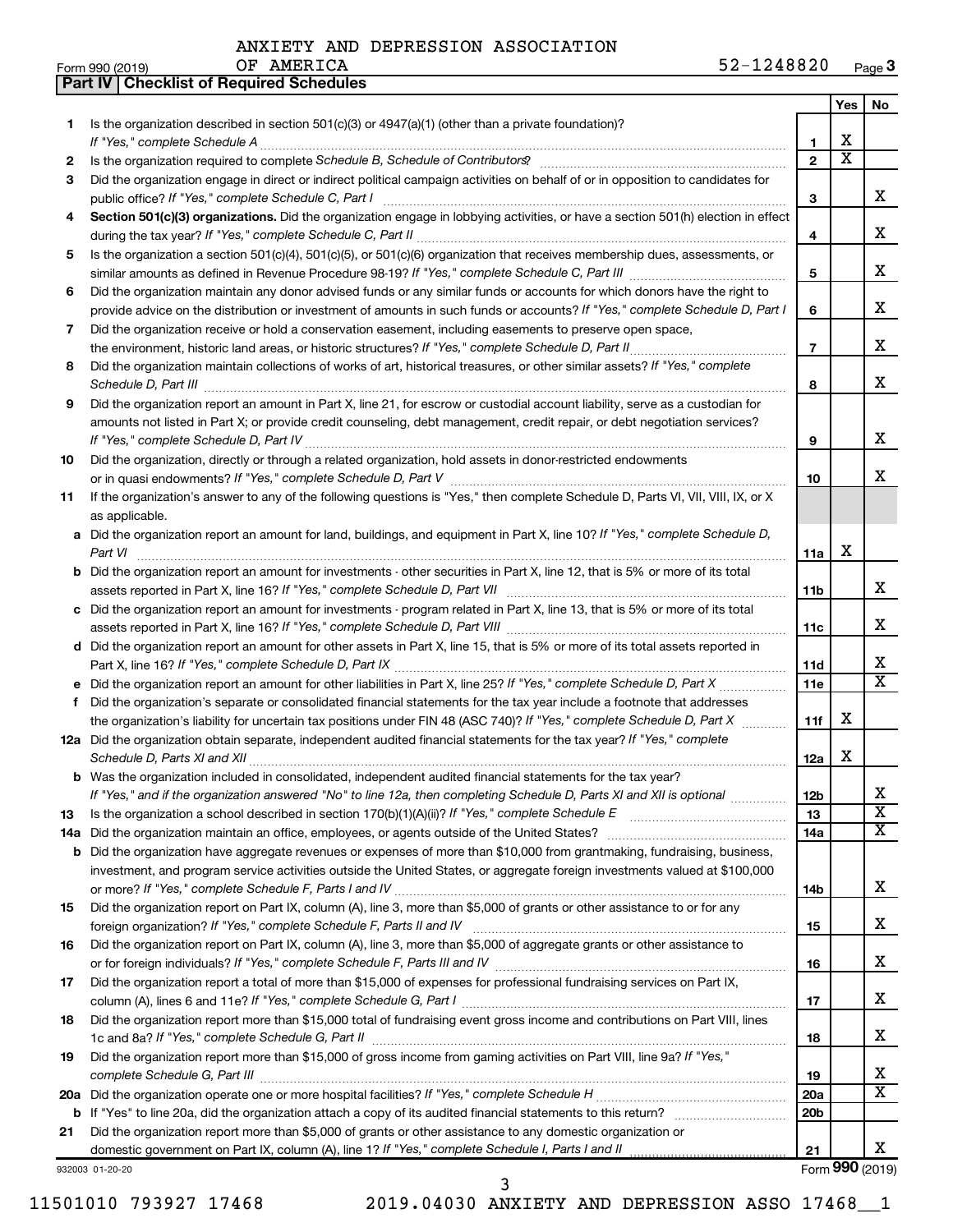OF AMERICA

|        | <b>Part IV   Checklist of Required Schedules (continued)</b>                                                                                                         |                 |     |                            |
|--------|----------------------------------------------------------------------------------------------------------------------------------------------------------------------|-----------------|-----|----------------------------|
|        |                                                                                                                                                                      |                 | Yes | No                         |
| 22     | Did the organization report more than \$5,000 of grants or other assistance to or for domestic individuals on                                                        |                 |     |                            |
|        |                                                                                                                                                                      | 22              |     | х                          |
| 23     | Did the organization answer "Yes" to Part VII, Section A, line 3, 4, or 5 about compensation of the organization's current                                           |                 |     |                            |
|        | and former officers, directors, trustees, key employees, and highest compensated employees? If "Yes," complete                                                       |                 |     |                            |
|        | Schedule J <b>Production Construction Construction Construction</b> Construction Construction Construction Construction                                              | 23              | X   |                            |
|        | 24a Did the organization have a tax-exempt bond issue with an outstanding principal amount of more than \$100,000 as of the                                          |                 |     |                            |
|        | last day of the year, that was issued after December 31, 2002? If "Yes," answer lines 24b through 24d and complete                                                   |                 |     |                            |
|        |                                                                                                                                                                      | 24a             |     | X.                         |
|        |                                                                                                                                                                      | 24 <sub>b</sub> |     |                            |
|        | c Did the organization maintain an escrow account other than a refunding escrow at any time during the year to defease                                               |                 |     |                            |
|        |                                                                                                                                                                      | 24c             |     |                            |
|        |                                                                                                                                                                      |                 |     |                            |
|        |                                                                                                                                                                      | 24 <sub>d</sub> |     |                            |
|        | 25a Section 501(c)(3), 501(c)(4), and 501(c)(29) organizations. Did the organization engage in an excess benefit                                                     |                 |     | x                          |
|        |                                                                                                                                                                      | 25a             |     |                            |
|        | b Is the organization aware that it engaged in an excess benefit transaction with a disqualified person in a prior year, and                                         |                 |     |                            |
|        | that the transaction has not been reported on any of the organization's prior Forms 990 or 990-EZ? If "Yes," complete                                                |                 |     |                            |
|        | Schedule L, Part I                                                                                                                                                   | 25b             |     | x                          |
| 26     | Did the organization report any amount on Part X, line 5 or 22, for receivables from or payables to any current                                                      |                 |     |                            |
|        | or former officer, director, trustee, key employee, creator or founder, substantial contributor, or 35%                                                              |                 |     |                            |
|        |                                                                                                                                                                      | 26              |     | x                          |
| 27     | Did the organization provide a grant or other assistance to any current or former officer, director, trustee, key employee,                                          |                 |     |                            |
|        | creator or founder, substantial contributor or employee thereof, a grant selection committee member, or to a 35% controlled                                          |                 |     |                            |
|        | entity (including an employee thereof) or family member of any of these persons? If "Yes," complete Schedule L, Part III                                             | 27              |     | x                          |
| 28     | Was the organization a party to a business transaction with one of the following parties (see Schedule L, Part IV                                                    |                 |     |                            |
|        | instructions, for applicable filing thresholds, conditions, and exceptions):                                                                                         |                 |     |                            |
|        | a A current or former officer, director, trustee, key employee, creator or founder, or substantial contributor? If                                                   |                 |     |                            |
|        |                                                                                                                                                                      | 28a             |     | х                          |
|        |                                                                                                                                                                      | 28 <sub>b</sub> |     | $\overline{\mathbf{X}}$    |
|        | c A 35% controlled entity of one or more individuals and/or organizations described in lines 28a or 28b?/f                                                           |                 |     |                            |
|        |                                                                                                                                                                      | 28c             |     | х                          |
| 29     |                                                                                                                                                                      | 29              |     | $\overline{\text{X}}$      |
| 30     | Did the organization receive contributions of art, historical treasures, or other similar assets, or qualified conservation                                          |                 |     |                            |
|        |                                                                                                                                                                      | 30              |     | x                          |
| 31     | Did the organization liquidate, terminate, or dissolve and cease operations? If "Yes," complete Schedule N, Part I                                                   | 31              |     | X                          |
| 32     | Did the organization sell, exchange, dispose of, or transfer more than 25% of its net assets? If "Yes," complete                                                     |                 |     |                            |
|        | Schedule N, Part II                                                                                                                                                  | 32              |     | Х                          |
| 33     | Did the organization own 100% of an entity disregarded as separate from the organization under Regulations                                                           |                 |     |                            |
|        |                                                                                                                                                                      |                 |     | х                          |
|        |                                                                                                                                                                      | 33              |     |                            |
| 34     | Was the organization related to any tax-exempt or taxable entity? If "Yes," complete Schedule R, Part II, III, or IV, and                                            |                 |     |                            |
|        | Part V, line 1                                                                                                                                                       | 34              |     | x<br>$\overline{\text{X}}$ |
|        | 35a Did the organization have a controlled entity within the meaning of section 512(b)(13)?                                                                          | 35a             |     |                            |
|        | b If "Yes" to line 35a, did the organization receive any payment from or engage in any transaction with a controlled entity                                          |                 |     |                            |
|        |                                                                                                                                                                      | 35 <sub>b</sub> |     |                            |
| 36     | Section 501(c)(3) organizations. Did the organization make any transfers to an exempt non-charitable related organization?                                           |                 |     |                            |
|        |                                                                                                                                                                      | 36              |     | x                          |
| 37     | Did the organization conduct more than 5% of its activities through an entity that is not a related organization                                                     |                 |     |                            |
|        |                                                                                                                                                                      | 37              |     | x.                         |
| 38     | Did the organization complete Schedule O and provide explanations in Schedule O for Part VI, lines 11b and 19?                                                       |                 |     |                            |
|        |                                                                                                                                                                      | 38              | х   |                            |
| Part V | <b>Statements Regarding Other IRS Filings and Tax Compliance</b>                                                                                                     |                 |     |                            |
|        | Check if Schedule O contains a response or note to any line in this Part V [11] [12] [12] Check if Schedule O contains a response or note to any line in this Part V |                 |     |                            |
|        |                                                                                                                                                                      |                 | Yes | No                         |
|        | 1 OI                                                                                                                                                                 |                 |     |                            |
|        | 0<br>1b                                                                                                                                                              |                 |     |                            |
|        | c Did the organization comply with backup withholding rules for reportable payments to vendors and reportable gaming                                                 |                 |     |                            |
|        |                                                                                                                                                                      | 1c              | х   |                            |
|        | 932004 01-20-20                                                                                                                                                      |                 |     | Form 990 (2019)            |
|        | 4                                                                                                                                                                    |                 |     |                            |

11501010 793927 17468 2019.04030 ANXIETY AND DEPRESSION ASSO 17468\_\_1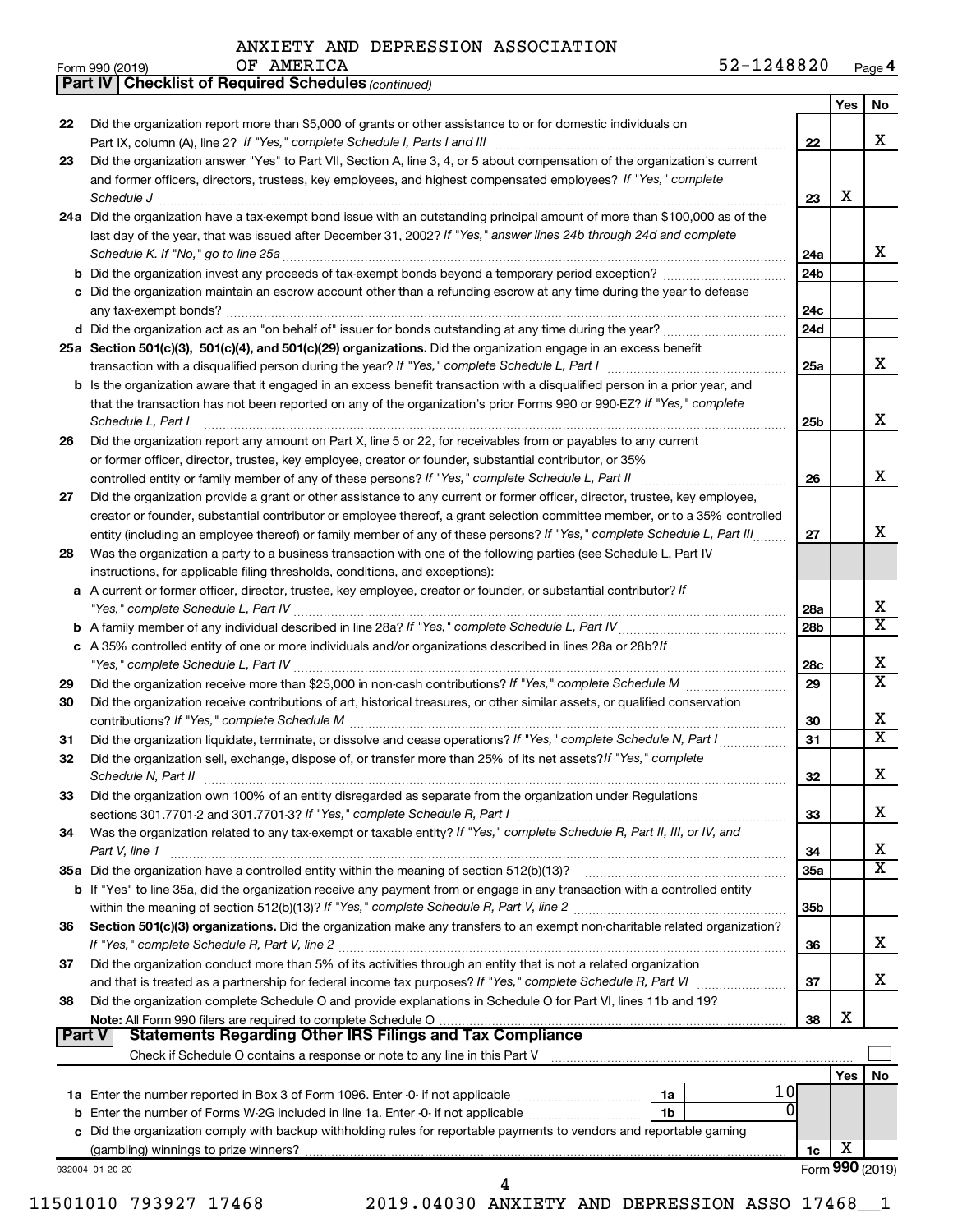| Part V                                                                                                              | <b>Statements Regarding Other IRS Filings and Tax Compliance (continued)</b>                                                                    |                |                       |                         |  |  |  |
|---------------------------------------------------------------------------------------------------------------------|-------------------------------------------------------------------------------------------------------------------------------------------------|----------------|-----------------------|-------------------------|--|--|--|
|                                                                                                                     |                                                                                                                                                 |                | Yes                   | No                      |  |  |  |
|                                                                                                                     | 2a Enter the number of employees reported on Form W-3, Transmittal of Wage and Tax Statements,                                                  |                |                       |                         |  |  |  |
|                                                                                                                     | 8 <sup>1</sup><br>filed for the calendar year ending with or within the year covered by this return<br>2a                                       |                |                       |                         |  |  |  |
| b                                                                                                                   | If at least one is reported on line 2a, did the organization file all required federal employment tax returns?                                  | 2 <sub>b</sub> | х                     |                         |  |  |  |
|                                                                                                                     | Note: If the sum of lines 1a and 2a is greater than 250, you may be required to e-file (see instructions) <i></i>                               |                |                       |                         |  |  |  |
|                                                                                                                     | 3a Did the organization have unrelated business gross income of \$1,000 or more during the year?                                                | 3a             | х                     |                         |  |  |  |
| b                                                                                                                   |                                                                                                                                                 | 3 <sub>b</sub> | $\overline{\text{x}}$ |                         |  |  |  |
|                                                                                                                     | 4a At any time during the calendar year, did the organization have an interest in, or a signature or other authority over, a                    |                |                       |                         |  |  |  |
|                                                                                                                     | financial account in a foreign country (such as a bank account, securities account, or other financial account)?                                | 4a             |                       | X                       |  |  |  |
|                                                                                                                     | <b>b</b> If "Yes," enter the name of the foreign country $\blacktriangleright$                                                                  |                |                       |                         |  |  |  |
|                                                                                                                     | See instructions for filing requirements for FinCEN Form 114, Report of Foreign Bank and Financial Accounts (FBAR).                             |                |                       |                         |  |  |  |
| 5a                                                                                                                  |                                                                                                                                                 | 5a             |                       | х                       |  |  |  |
| b                                                                                                                   |                                                                                                                                                 | 5 <sub>b</sub> |                       | $\overline{\texttt{x}}$ |  |  |  |
|                                                                                                                     |                                                                                                                                                 | 5c             |                       |                         |  |  |  |
|                                                                                                                     | 6a Does the organization have annual gross receipts that are normally greater than \$100,000, and did the organization solicit                  |                |                       |                         |  |  |  |
|                                                                                                                     |                                                                                                                                                 | 6a             |                       | X                       |  |  |  |
| b                                                                                                                   | If "Yes," did the organization include with every solicitation an express statement that such contributions or gifts                            |                |                       |                         |  |  |  |
|                                                                                                                     | were not tax deductible?                                                                                                                        | 6b             |                       |                         |  |  |  |
| 7                                                                                                                   | Organizations that may receive deductible contributions under section 170(c).                                                                   |                |                       |                         |  |  |  |
| a                                                                                                                   | Did the organization receive a payment in excess of \$75 made partly as a contribution and partly for goods and services provided to the payor? | 7a             |                       | x                       |  |  |  |
| b                                                                                                                   |                                                                                                                                                 | 7b             |                       |                         |  |  |  |
|                                                                                                                     | Did the organization sell, exchange, or otherwise dispose of tangible personal property for which it was required                               |                |                       |                         |  |  |  |
|                                                                                                                     | to file Form 8282?                                                                                                                              | 7с             |                       | x                       |  |  |  |
| d                                                                                                                   | 7d                                                                                                                                              |                |                       |                         |  |  |  |
|                                                                                                                     | Did the organization receive any funds, directly or indirectly, to pay premiums on a personal benefit contract?                                 | 7е             |                       | х                       |  |  |  |
| f                                                                                                                   |                                                                                                                                                 | 7f             |                       | $\overline{\texttt{x}}$ |  |  |  |
| g                                                                                                                   | If the organization received a contribution of qualified intellectual property, did the organization file Form 8899 as required?                | 7g             |                       |                         |  |  |  |
| h                                                                                                                   | If the organization received a contribution of cars, boats, airplanes, or other vehicles, did the organization file a Form 1098-C?              | 7h             |                       |                         |  |  |  |
| 8                                                                                                                   | Sponsoring organizations maintaining donor advised funds. Did a donor advised fund maintained by the                                            |                |                       |                         |  |  |  |
|                                                                                                                     | sponsoring organization have excess business holdings at any time during the year? [11111111111111111111111111                                  | 8              |                       |                         |  |  |  |
| 9                                                                                                                   | Sponsoring organizations maintaining donor advised funds.                                                                                       |                |                       |                         |  |  |  |
| а                                                                                                                   | Did the sponsoring organization make any taxable distributions under section 4966?                                                              | 9а             |                       |                         |  |  |  |
| b                                                                                                                   |                                                                                                                                                 | 9b             |                       |                         |  |  |  |
| 10                                                                                                                  | Section 501(c)(7) organizations. Enter:<br>10a                                                                                                  |                |                       |                         |  |  |  |
| а                                                                                                                   | 10 <sub>b</sub><br>Gross receipts, included on Form 990, Part VIII, line 12, for public use of club facilities                                  |                |                       |                         |  |  |  |
|                                                                                                                     | Section 501(c)(12) organizations. Enter:                                                                                                        |                |                       |                         |  |  |  |
| 11<br>а                                                                                                             | 11a                                                                                                                                             |                |                       |                         |  |  |  |
| b                                                                                                                   | Gross income from other sources (Do not net amounts due or paid to other sources against                                                        |                |                       |                         |  |  |  |
|                                                                                                                     | 11b                                                                                                                                             |                |                       |                         |  |  |  |
|                                                                                                                     | 12a Section 4947(a)(1) non-exempt charitable trusts. Is the organization filing Form 990 in lieu of Form 1041?                                  | 12a            |                       |                         |  |  |  |
|                                                                                                                     | b If "Yes," enter the amount of tax-exempt interest received or accrued during the year<br>12b                                                  |                |                       |                         |  |  |  |
| 13                                                                                                                  | Section 501(c)(29) qualified nonprofit health insurance issuers.                                                                                |                |                       |                         |  |  |  |
|                                                                                                                     | a Is the organization licensed to issue qualified health plans in more than one state?                                                          | 13a            |                       |                         |  |  |  |
|                                                                                                                     | Note: See the instructions for additional information the organization must report on Schedule O.                                               |                |                       |                         |  |  |  |
| b                                                                                                                   | Enter the amount of reserves the organization is required to maintain by the states in which the                                                |                |                       |                         |  |  |  |
|                                                                                                                     | 13b                                                                                                                                             |                |                       |                         |  |  |  |
| с                                                                                                                   | 13c                                                                                                                                             |                |                       |                         |  |  |  |
|                                                                                                                     | 14a Did the organization receive any payments for indoor tanning services during the tax year?                                                  |                |                       |                         |  |  |  |
|                                                                                                                     | <b>b</b> If "Yes," has it filed a Form 720 to report these payments? If "No," provide an explanation on Schedule O                              |                |                       |                         |  |  |  |
| Is the organization subject to the section 4960 tax on payment(s) of more than \$1,000,000 in remuneration or<br>15 |                                                                                                                                                 |                |                       |                         |  |  |  |
|                                                                                                                     |                                                                                                                                                 |                |                       |                         |  |  |  |
|                                                                                                                     | If "Yes," see instructions and file Form 4720, Schedule N.                                                                                      |                |                       |                         |  |  |  |
| 16                                                                                                                  | Is the organization an educational institution subject to the section 4968 excise tax on net investment income?                                 | 16             |                       | x                       |  |  |  |
|                                                                                                                     | If "Yes," complete Form 4720, Schedule O.                                                                                                       |                |                       |                         |  |  |  |

Form (2019) **990**

932005 01-20-20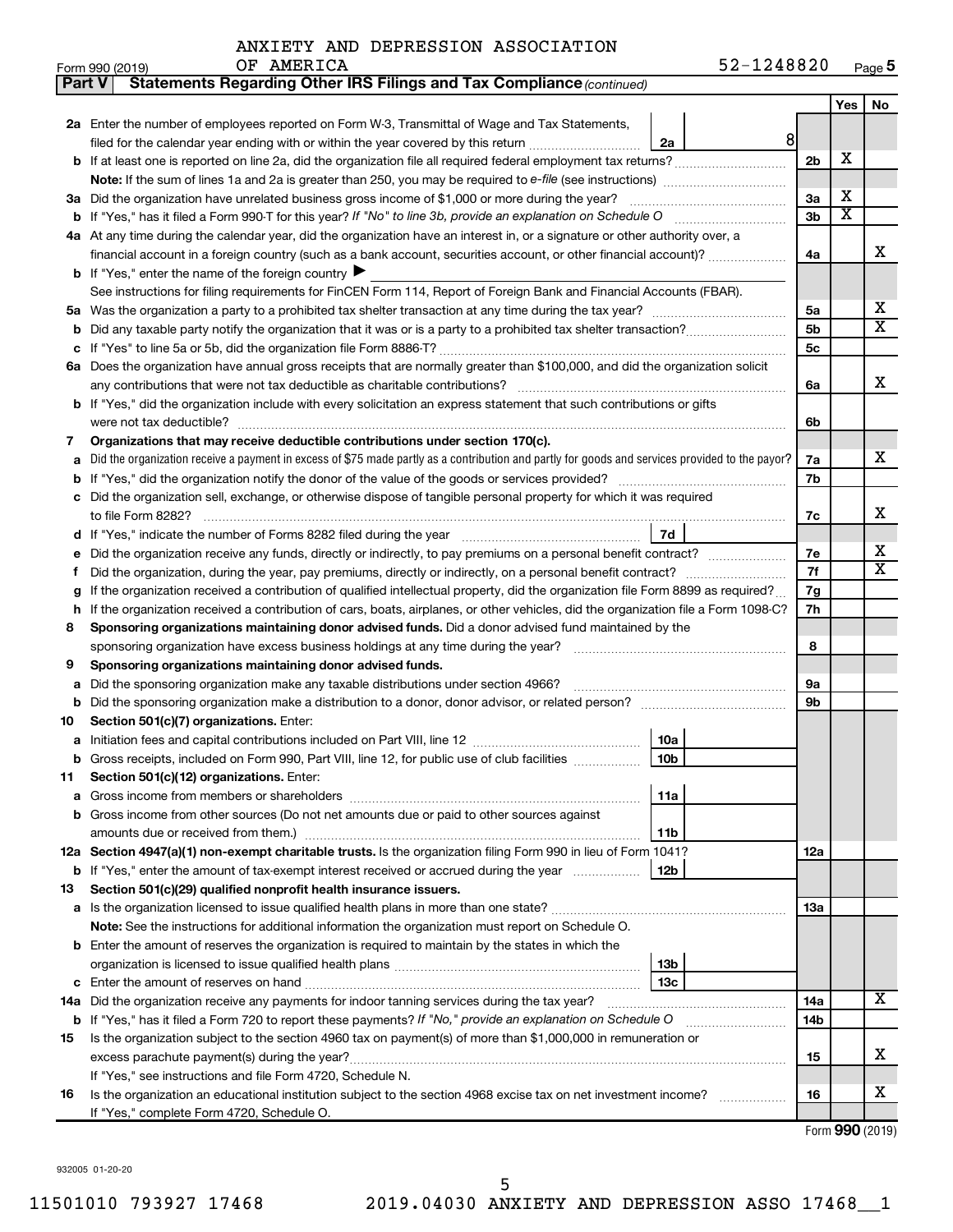**Part VI Governance, Management, and Disclosure** 

Form 990 (2019) Page **6** OF AMERICA 6 (1991) 1248820 (1992)

*For each "Yes" response to lines 2 through 7b below, and for a "No" response*

|          | <b>Section A. Governing Body and Management</b>                                                                                                  |       |    |                 |                         |                              |  |  |  |
|----------|--------------------------------------------------------------------------------------------------------------------------------------------------|-------|----|-----------------|-------------------------|------------------------------|--|--|--|
|          |                                                                                                                                                  |       |    |                 | Yes                     | No                           |  |  |  |
|          | 1a Enter the number of voting members of the governing body at the end of the tax year                                                           | 1a    | 15 |                 |                         |                              |  |  |  |
|          | If there are material differences in voting rights among members of the governing body, or if the governing                                      |       |    |                 |                         |                              |  |  |  |
|          | body delegated broad authority to an executive committee or similar committee, explain on Schedule O.                                            |       |    |                 |                         |                              |  |  |  |
|          | <b>b</b> Enter the number of voting members included on line 1a, above, who are independent                                                      | 1b    | 15 |                 |                         |                              |  |  |  |
| 2        | Did any officer, director, trustee, or key employee have a family relationship or a business relationship with any other                         |       |    |                 |                         |                              |  |  |  |
|          | officer, director, trustee, or key employee?                                                                                                     |       |    | $\mathbf{2}$    |                         | x                            |  |  |  |
| З        | Did the organization delegate control over management duties customarily performed by or under the direct supervision                            |       |    |                 |                         |                              |  |  |  |
|          |                                                                                                                                                  |       |    | 3               |                         | X<br>$\overline{\mathbf{x}}$ |  |  |  |
| 4        | Did the organization make any significant changes to its governing documents since the prior Form 990 was filed?                                 |       |    | $\overline{4}$  |                         | $\overline{\mathbf{X}}$      |  |  |  |
| 5        |                                                                                                                                                  |       |    | 5               |                         | $\overline{\textbf{X}}$      |  |  |  |
| 6        |                                                                                                                                                  |       |    | 6               |                         |                              |  |  |  |
| 7a       | Did the organization have members, stockholders, or other persons who had the power to elect or appoint one or                                   |       |    |                 |                         | X                            |  |  |  |
|          |                                                                                                                                                  |       |    | 7a              |                         |                              |  |  |  |
|          | <b>b</b> Are any governance decisions of the organization reserved to (or subject to approval by) members, stockholders, or                      |       |    |                 |                         | X                            |  |  |  |
|          | persons other than the governing body?                                                                                                           |       |    | 7b              |                         |                              |  |  |  |
| 8        | Did the organization contemporaneously document the meetings held or written actions undertaken during the year by the following:                |       |    |                 | х                       |                              |  |  |  |
| a        |                                                                                                                                                  |       |    | 8а<br>8b        | $\overline{\textbf{x}}$ |                              |  |  |  |
| 9        |                                                                                                                                                  |       |    |                 |                         |                              |  |  |  |
|          | Is there any officer, director, trustee, or key employee listed in Part VII, Section A, who cannot be reached at the                             |       |    | 9               |                         | х                            |  |  |  |
|          | <b>Section B. Policies</b> (This Section B requests information about policies not required by the Internal Revenue Code.)                       |       |    |                 |                         |                              |  |  |  |
|          |                                                                                                                                                  |       |    |                 | Yes                     | No                           |  |  |  |
|          |                                                                                                                                                  |       |    | 10a             |                         | х                            |  |  |  |
|          | b If "Yes," did the organization have written policies and procedures governing the activities of such chapters, affiliates,                     |       |    |                 |                         |                              |  |  |  |
|          |                                                                                                                                                  |       |    | 10b             |                         |                              |  |  |  |
|          | 11a Has the organization provided a complete copy of this Form 990 to all members of its governing body before filing the form?                  |       |    | 11a             | X                       |                              |  |  |  |
|          | <b>b</b> Describe in Schedule O the process, if any, used by the organization to review this Form 990.                                           |       |    |                 |                         |                              |  |  |  |
| 12a      |                                                                                                                                                  |       |    | 12a             | X                       |                              |  |  |  |
|          | Were officers, directors, or trustees, and key employees required to disclose annually interests that could give rise to conflicts?              |       |    | 12 <sub>b</sub> | $\overline{\textbf{x}}$ |                              |  |  |  |
|          | c Did the organization regularly and consistently monitor and enforce compliance with the policy? If "Yes," describe                             |       |    |                 |                         |                              |  |  |  |
|          | in Schedule O how this was done manufactured and continuum and contact the was done manufactured and contact t                                   |       |    | 12c             | х                       |                              |  |  |  |
| 13       |                                                                                                                                                  |       |    | 13              | $\overline{\textbf{x}}$ |                              |  |  |  |
| 14       |                                                                                                                                                  |       |    | 14              | $\overline{\textbf{x}}$ |                              |  |  |  |
| 15       | Did the process for determining compensation of the following persons include a review and approval by independent                               |       |    |                 |                         |                              |  |  |  |
|          | persons, comparability data, and contemporaneous substantiation of the deliberation and decision?                                                |       |    |                 |                         |                              |  |  |  |
|          |                                                                                                                                                  |       |    | 15a             | х                       |                              |  |  |  |
|          |                                                                                                                                                  |       |    | 15 <sub>b</sub> | $\overline{\textbf{x}}$ |                              |  |  |  |
|          | If "Yes" to line 15a or 15b, describe the process in Schedule O (see instructions).                                                              |       |    |                 |                         |                              |  |  |  |
|          | 16a Did the organization invest in, contribute assets to, or participate in a joint venture or similar arrangement with a                        |       |    |                 |                         |                              |  |  |  |
|          | taxable entity during the year?                                                                                                                  |       |    | 16a             |                         | x                            |  |  |  |
|          | b If "Yes," did the organization follow a written policy or procedure requiring the organization to evaluate its participation                   |       |    |                 |                         |                              |  |  |  |
|          | in joint venture arrangements under applicable federal tax law, and take steps to safeguard the organization's                                   |       |    |                 |                         |                              |  |  |  |
|          | exempt status with respect to such arrangements?                                                                                                 |       |    | 16b             |                         |                              |  |  |  |
|          | <b>Section C. Disclosure</b>                                                                                                                     |       |    |                 |                         |                              |  |  |  |
| 17       | List the states with which a copy of this Form 990 is required to be filed >AR, CA, CT, FL, GA, HI, IL, KS, MD, MA, MI, MN                       |       |    |                 |                         |                              |  |  |  |
| 18       | Section 6104 requires an organization to make its Forms 1023 (1024 or 1024-A, if applicable), 990, and 990-T (Section 501(c)(3)s only) available |       |    |                 |                         |                              |  |  |  |
|          | for public inspection. Indicate how you made these available. Check all that apply.                                                              |       |    |                 |                         |                              |  |  |  |
|          | $\lfloor x \rfloor$ Upon request<br>Another's website<br>Other (explain on Schedule O)<br>Own website                                            |       |    |                 |                         |                              |  |  |  |
|          | Describe on Schedule O whether (and if so, how) the organization made its governing documents, conflict of interest policy, and financial        |       |    |                 |                         |                              |  |  |  |
|          | statements available to the public during the tax year.                                                                                          |       |    |                 |                         |                              |  |  |  |
|          | State the name, address, and telephone number of the person who possesses the organization's books and records                                   |       |    |                 |                         |                              |  |  |  |
|          |                                                                                                                                                  |       |    |                 |                         |                              |  |  |  |
| 19<br>20 | SUSAN GURLEY - 240-485-1001                                                                                                                      |       |    |                 |                         |                              |  |  |  |
|          | 8701 GEORGIA AVENUE, NO. 412, SILVER SPRING, MD<br>SEE SCHEDULE O FOR FULL LIST OF STATES<br>932006 01-20-20                                     | 20910 |    |                 | Form 990 (2019)         |                              |  |  |  |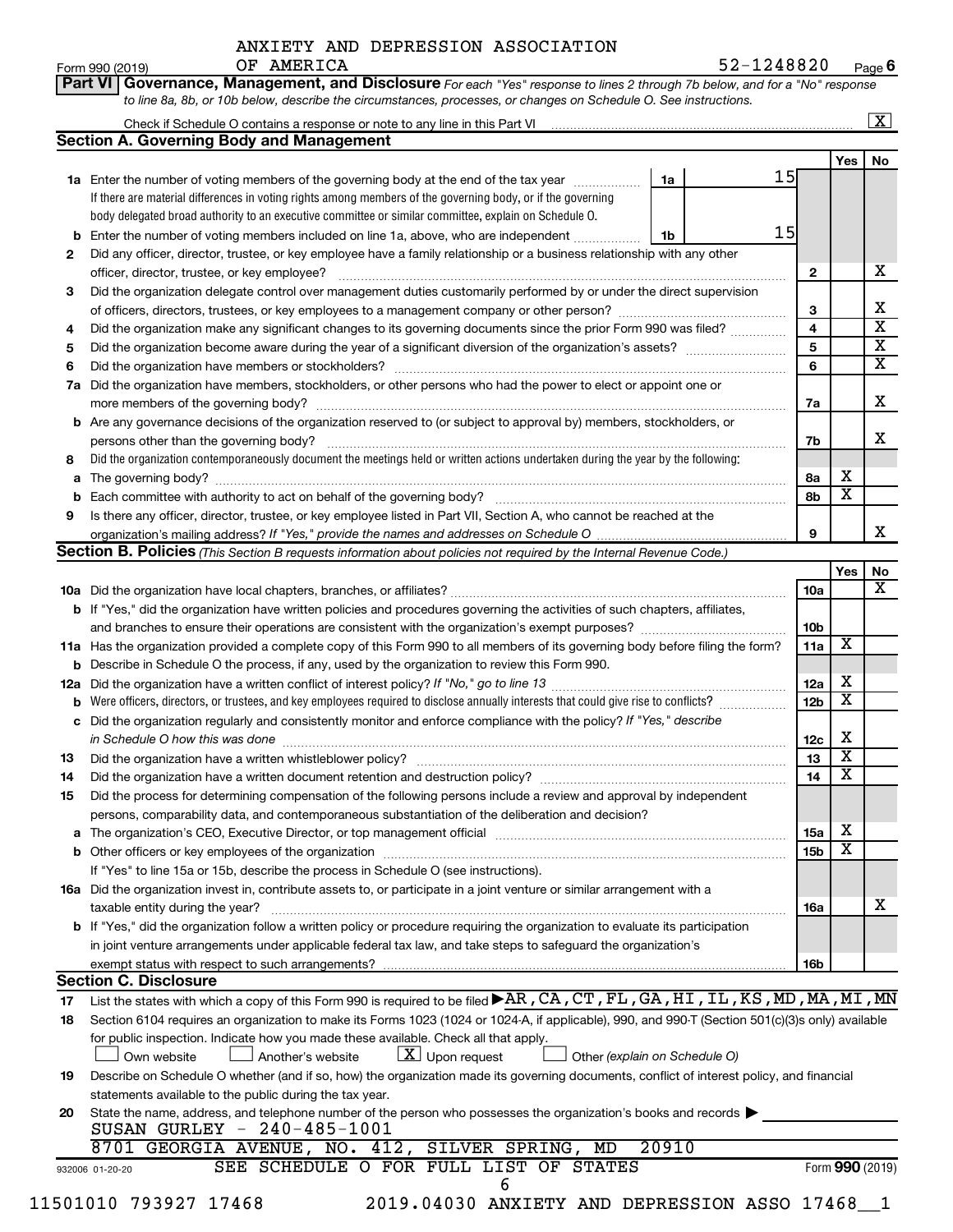|  | ANXIETY AND DEPRESSION ASSOCIATION |
|--|------------------------------------|
|  |                                    |

 $\Box$ 

| --------------- |                                                                                            |
|-----------------|--------------------------------------------------------------------------------------------|
|                 | Part VII Compensation of Officers, Directors, Trustees, Key Employees, Highest Compensated |
|                 | <b>Employees, and Independent Contractors</b>                                              |

Check if Schedule O contains a response or note to any line in this Part VII

**Section A. Officers, Directors, Trustees, Key Employees, and Highest Compensated Employees**

**1a**  Complete this table for all persons required to be listed. Report compensation for the calendar year ending with or within the organization's tax year.  $\bullet$  List all of the organization's current officers, directors, trustees (whether individuals or organizations), regardless of amount of compensation.

Enter -0- in columns (D), (E), and (F) if no compensation was paid.

**•** List all of the organization's current key employees, if any. See instructions for definition of "key employee."

• List the organization's five *current* highest compensated employees (other than an officer, director, trustee, or key employee) who received reportable compensation (Box 5 of Form W-2 and/or Box 7 of Form 1099-MISC) of more than \$100,000 from the organization and any related organizations.

 $\bullet$  List all of the organization's former officers, key employees, and highest compensated employees who received more than \$100,000 of reportable compensation from the organization and any related organizations.

**•** List all of the organization's former directors or trustees that received, in the capacity as a former director or trustee of the organization, more than \$10,000 of reportable compensation from the organization and any related organizations.

See instructions for the order in which to list the persons above.

Check this box if neither the organization nor any related organization compensated any current officer, director, or trustee.  $\Box$ 

| (A)                               | (B)               |                                |                                                                  | (C)         |              |                                 |        | (D)             | (E)                           | (F)                   |
|-----------------------------------|-------------------|--------------------------------|------------------------------------------------------------------|-------------|--------------|---------------------------------|--------|-----------------|-------------------------------|-----------------------|
| Name and title                    | Average           |                                | (do not check more than one                                      |             | Position     |                                 |        | Reportable      | Reportable                    | Estimated             |
|                                   | hours per         |                                | box, unless person is both an<br>officer and a director/trustee) |             |              |                                 |        | compensation    | compensation                  | amount of             |
|                                   | week<br>(list any |                                |                                                                  |             |              |                                 |        | from<br>the     | from related<br>organizations | other<br>compensation |
|                                   | hours for         |                                |                                                                  |             |              |                                 |        | organization    | (W-2/1099-MISC)               | from the              |
|                                   | related           |                                | trustee                                                          |             |              |                                 |        | (W-2/1099-MISC) |                               | organization          |
|                                   | organizations     |                                |                                                                  |             |              |                                 |        |                 |                               | and related           |
|                                   | below             | Individual trustee or director | Institutional t                                                  |             | Key employee | Highest compensated<br>employee |        |                 |                               | organizations         |
|                                   | line)             |                                |                                                                  | Officer     |              |                                 | Former |                 |                               |                       |
| (1) MARY E. (BETH) SALCEDO, MD    | 2.00              |                                |                                                                  |             |              |                                 |        |                 |                               |                       |
| PRESIDENT                         |                   | $\mathbf X$                    |                                                                  | $\mathbf X$ |              |                                 |        | $\mathbf 0$ .   | $\mathbf 0$ .                 | $\mathbf 0$ .         |
| (2) LUANA MARQUES, PHD            | 2.00              |                                |                                                                  |             |              |                                 |        |                 |                               |                       |
| PRESIDENT-ELECT                   |                   | X                              |                                                                  | $\mathbf X$ |              |                                 |        | 0.              | $\mathbf 0$ .                 | 0.                    |
| (3) KAREN CASSIDAY, PHD           | 2.00              |                                |                                                                  |             |              |                                 |        |                 |                               |                       |
| PAST PRESIDENT                    |                   | $\mathbf X$                    |                                                                  | $\mathbf X$ |              |                                 |        | $\mathbf 0$     | $\mathbf 0$ .                 | $\boldsymbol{0}$ .    |
| (4) RISA WEISBERG, PHD            | 2.00              |                                |                                                                  |             |              |                                 |        |                 |                               |                       |
| TREASURER                         |                   | $\mathbf X$                    |                                                                  | $\mathbf X$ |              |                                 |        | $\mathbf 0$ .   | $\mathbf 0$ .                 | $\mathbf 0$ .         |
| (5) CINDY AARONSON                | 2.00              |                                |                                                                  |             |              |                                 |        |                 |                               |                       |
| SECRETARY UNTIL APRIL             |                   | X                              |                                                                  | $\mathbf X$ |              |                                 |        | $\mathbf 0$     | $\mathbf 0$ .                 | $\mathbf 0$ .         |
| (6)<br>SCOTT RAUCH MD             | 2.00              |                                |                                                                  |             |              |                                 |        |                 |                               |                       |
| SECRETARY AS OF APRIL             |                   | $\mathbf X$                    |                                                                  | $\mathbf X$ |              |                                 |        | 0               | $\mathbf 0$                   | 0.                    |
| (7) KEN GOODMAN, LCSW             | 2.00              |                                |                                                                  |             |              |                                 |        |                 |                               |                       |
| BOARD MEMBER                      |                   | X                              |                                                                  |             |              |                                 |        | $\mathbf 0$     | $\mathbf 0$ .                 | $\mathbf 0$ .         |
| (8) PAUL HOLTZHEIMER, MD          | 2.00              |                                |                                                                  |             |              |                                 |        |                 |                               |                       |
| BOARD MEMBER                      |                   | $\mathbf X$                    |                                                                  |             |              |                                 |        | $\mathbf 0$ .   | $\mathbf 0$ .                 | $0$ .                 |
| (9)<br>TANJA JOVANOVIC, PHD       | 2.00              |                                |                                                                  |             |              |                                 |        |                 |                               |                       |
| BOARD MEMBER                      |                   | X                              |                                                                  |             |              |                                 |        | $\mathbf 0$     | $\mathbf 0$ .                 | $\mathbf 0$ .         |
| (10) SANJAY MATHEW, MD            | 2.00              |                                |                                                                  |             |              |                                 |        |                 |                               |                       |
| BOARD MEMBER                      |                   | $\mathbf X$                    |                                                                  |             |              |                                 |        | $\mathbf 0$ .   | $\mathbf 0$ .                 | 0.                    |
| (11) VASILIKI MICHOPOULOS, PHD    | 2.00              |                                |                                                                  |             |              |                                 |        |                 |                               |                       |
| BOARD MEMBER                      |                   | X                              |                                                                  |             |              |                                 |        | $\mathbf 0$ .   | $\mathbf 0$ .                 | $\boldsymbol{0}$ .    |
| (12) CHARLES NEMEROFF, MD, PHD    | 2.00              |                                |                                                                  |             |              |                                 |        |                 |                               |                       |
| <b>BOARD MEMBER</b>               |                   | X                              |                                                                  |             |              |                                 |        | 0.              | $\mathbf 0$ .                 | $\mathbf 0$ .         |
| (13) SHEILA RAUCH, PHD            | 2.00              |                                |                                                                  |             |              |                                 |        |                 |                               |                       |
| BOARD MEMBER                      |                   | Χ                              |                                                                  |             |              |                                 |        | $\mathbf 0$ .   | 0.                            | 0.                    |
| (14) HELEN BLAIR SIMPSON, MD, PHD | 2.00              |                                |                                                                  |             |              |                                 |        |                 |                               |                       |
| BOARD MEMBER                      |                   | X                              |                                                                  |             |              |                                 |        | $\mathbf 0$ .   | $\mathbf 0$ .                 | $\boldsymbol{0}$ .    |
| (15) MURRAY STEIN, MD, MPH        | 2.00              |                                |                                                                  |             |              |                                 |        |                 |                               |                       |
| BOARD MEMBER                      |                   | X                              |                                                                  |             |              |                                 |        | $\mathbf 0$ .   | $\mathbf 0$ .                 | $\boldsymbol{0}$ .    |
| (16) DOUGLAS MENNIN, PHD          | 2.00              |                                |                                                                  |             |              |                                 |        |                 |                               |                       |
| <b>BOARD MEMBER</b>               |                   | X                              |                                                                  |             |              |                                 |        | $\mathbf 0$ .   | $\mathbf 0$ .                 | $\mathbf 0$ .         |
| (17) MICHAEL VANAMERINGAN         | 2.00              |                                |                                                                  |             |              |                                 |        |                 |                               |                       |
| BOARD MEMBER UNTIL APRIL          |                   | X                              |                                                                  |             |              |                                 |        | $\mathbf 0$ .   | 0.                            | 0.                    |
|                                   |                   |                                |                                                                  |             |              |                                 |        |                 |                               |                       |

7

932007 01-20-20

Form (2019) **990**

11501010 793927 17468 2019.04030 ANXIETY AND DEPRESSION ASSO 17468\_\_1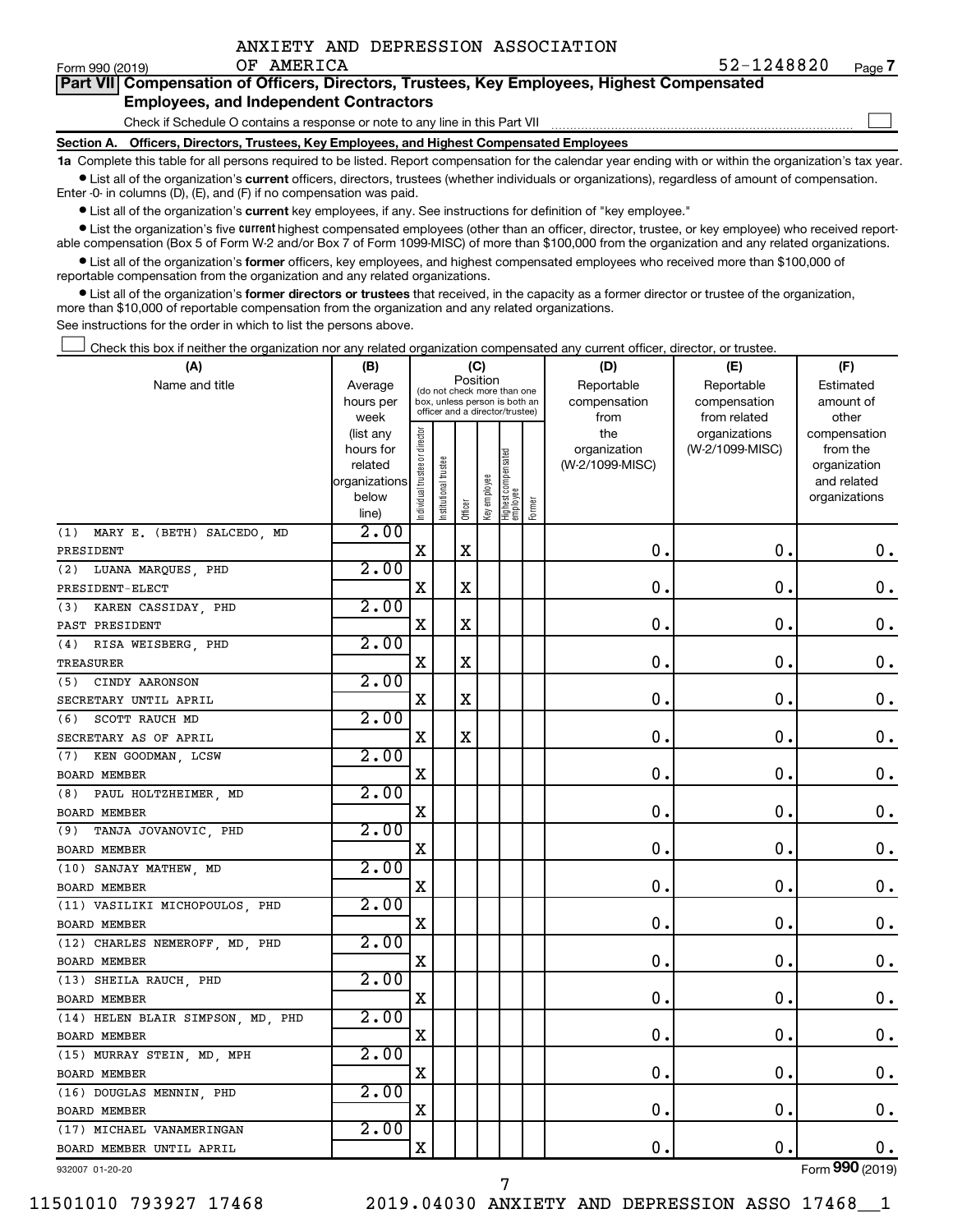| ANXIETY AND DEPRESSION ASSOCIATION                                                                                                                                                                       |                                                         |                                                                                                                    |                       |         |              |                                 |        |                                                  |                                                                    |                                                        |                                                          |                           |
|----------------------------------------------------------------------------------------------------------------------------------------------------------------------------------------------------------|---------------------------------------------------------|--------------------------------------------------------------------------------------------------------------------|-----------------------|---------|--------------|---------------------------------|--------|--------------------------------------------------|--------------------------------------------------------------------|--------------------------------------------------------|----------------------------------------------------------|---------------------------|
| OF AMERICA<br>Form 990 (2019)<br><b>Part VII</b><br>Section A. Officers, Directors, Trustees, Key Employees, and Highest Compensated Employees (continued)                                               |                                                         |                                                                                                                    |                       |         |              |                                 |        |                                                  | 52-1248820                                                         |                                                        |                                                          | Page 8                    |
| (A)<br>Name and title                                                                                                                                                                                    | (B)<br>Average<br>hours per<br>week<br>(list any        | (C)<br>Position<br>(do not check more than one<br>box, unless person is both an<br>officer and a director/trustee) |                       |         |              |                                 |        | (D)<br>Reportable<br>compensation<br>from<br>the | (E)<br>Reportable<br>compensation<br>from related<br>organizations | (F)<br>Estimated<br>amount of<br>other<br>compensation |                                                          |                           |
|                                                                                                                                                                                                          | hours for<br>related<br>organizations<br>below<br>line) | Individual trustee or director                                                                                     | Institutional trustee | Officer | key employee | Highest compensated<br>employee | Former | organization<br>(W-2/1099-MISC)                  | (W-2/1099-MISC)                                                    |                                                        | from the<br>organization<br>and related<br>organizations |                           |
| (18) SUSAN GURLEY<br>EXECUTIVE DIRECTOR                                                                                                                                                                  | 40.00                                                   |                                                                                                                    |                       | X       |              |                                 |        | 176,231.                                         |                                                                    | 0.                                                     |                                                          | 17,296.                   |
| (19) LISE BRAM                                                                                                                                                                                           | 40.00                                                   |                                                                                                                    |                       |         |              |                                 |        |                                                  |                                                                    |                                                        |                                                          |                           |
| DEPUTY EXECUTIVE DIRECTOR                                                                                                                                                                                |                                                         |                                                                                                                    |                       | X       |              |                                 |        | 104,495.                                         |                                                                    | 0.                                                     |                                                          | 12,377.                   |
|                                                                                                                                                                                                          |                                                         |                                                                                                                    |                       |         |              |                                 |        |                                                  |                                                                    |                                                        |                                                          |                           |
|                                                                                                                                                                                                          |                                                         |                                                                                                                    |                       |         |              |                                 |        |                                                  |                                                                    |                                                        |                                                          |                           |
|                                                                                                                                                                                                          |                                                         |                                                                                                                    |                       |         |              |                                 |        |                                                  |                                                                    |                                                        |                                                          |                           |
|                                                                                                                                                                                                          |                                                         |                                                                                                                    |                       |         |              |                                 |        |                                                  |                                                                    |                                                        |                                                          |                           |
|                                                                                                                                                                                                          |                                                         |                                                                                                                    |                       |         |              |                                 |        |                                                  |                                                                    |                                                        |                                                          |                           |
|                                                                                                                                                                                                          |                                                         |                                                                                                                    |                       |         |              |                                 |        | 280, 726.<br>$\overline{0}$                      |                                                                    | $\overline{0}$ .<br>σ.                                 |                                                          | 29,673.                   |
|                                                                                                                                                                                                          |                                                         |                                                                                                                    |                       |         |              |                                 |        | 280, 726.                                        |                                                                    | σ.                                                     |                                                          | 29,673.                   |
| Total number of individuals (including but not limited to those listed above) who received more than \$100,000 of reportable<br>$\mathbf{2}$<br>compensation from the organization $\blacktriangleright$ |                                                         |                                                                                                                    |                       |         |              |                                 |        |                                                  |                                                                    |                                                        |                                                          | 2                         |
|                                                                                                                                                                                                          |                                                         |                                                                                                                    |                       |         |              |                                 |        |                                                  |                                                                    |                                                        | Yes                                                      | No                        |
| Did the organization list any former officer, director, trustee, key employee, or highest compensated employee on<br>З<br>line 1a? If "Yes," complete Schedule J for such individual                     |                                                         |                                                                                                                    |                       |         |              |                                 |        |                                                  |                                                                    |                                                        | 3                                                        | X                         |
| For any individual listed on line 1a, is the sum of reportable compensation and other compensation from the organization<br>4                                                                            |                                                         |                                                                                                                    |                       |         |              |                                 |        |                                                  |                                                                    | $\overline{\mathbf{4}}$                                | х                                                        |                           |
| Did any person listed on line 1a receive or accrue compensation from any unrelated organization or individual for services<br>5                                                                          |                                                         |                                                                                                                    |                       |         |              |                                 |        |                                                  |                                                                    |                                                        |                                                          |                           |
| <b>Section B. Independent Contractors</b>                                                                                                                                                                |                                                         |                                                                                                                    |                       |         |              |                                 |        |                                                  |                                                                    | 5                                                      |                                                          | X                         |
| Complete this table for your five highest compensated independent contractors that received more than \$100,000 of compensation from<br>1                                                                |                                                         |                                                                                                                    |                       |         |              |                                 |        |                                                  |                                                                    |                                                        |                                                          |                           |
| the organization. Report compensation for the calendar year ending with or within the organization's tax year.                                                                                           |                                                         |                                                                                                                    |                       |         |              |                                 |        |                                                  |                                                                    |                                                        |                                                          |                           |
| (A)<br>Name and business address                                                                                                                                                                         |                                                         |                                                                                                                    |                       |         |              |                                 |        | (B)<br>Description of services                   |                                                                    |                                                        | (C)<br>Compensation                                      |                           |
| STELLATO MEETING SOLUTIONS, LLC<br>16605 NORBECK FARM DRIVE, OLNEY, MD 20832                                                                                                                             |                                                         |                                                                                                                    |                       |         |              |                                 |        | <b>CONFERENCE</b><br>MANAGEMENT                  |                                                                    |                                                        |                                                          | 124,135.                  |
|                                                                                                                                                                                                          |                                                         |                                                                                                                    |                       |         |              |                                 |        |                                                  |                                                                    |                                                        |                                                          |                           |
|                                                                                                                                                                                                          |                                                         |                                                                                                                    |                       |         |              |                                 |        |                                                  |                                                                    |                                                        |                                                          |                           |
|                                                                                                                                                                                                          |                                                         |                                                                                                                    |                       |         |              |                                 |        |                                                  |                                                                    |                                                        |                                                          |                           |
| $\mathbf{2}$<br>Total number of independent contractors (including but not limited to those listed above) who received more than<br>\$100,000 of compensation from the organization >                    |                                                         |                                                                                                                    |                       |         |              | ı                               |        |                                                  |                                                                    |                                                        |                                                          | $F_{\text{O}}$ QQO (2010) |

932008 01-20-20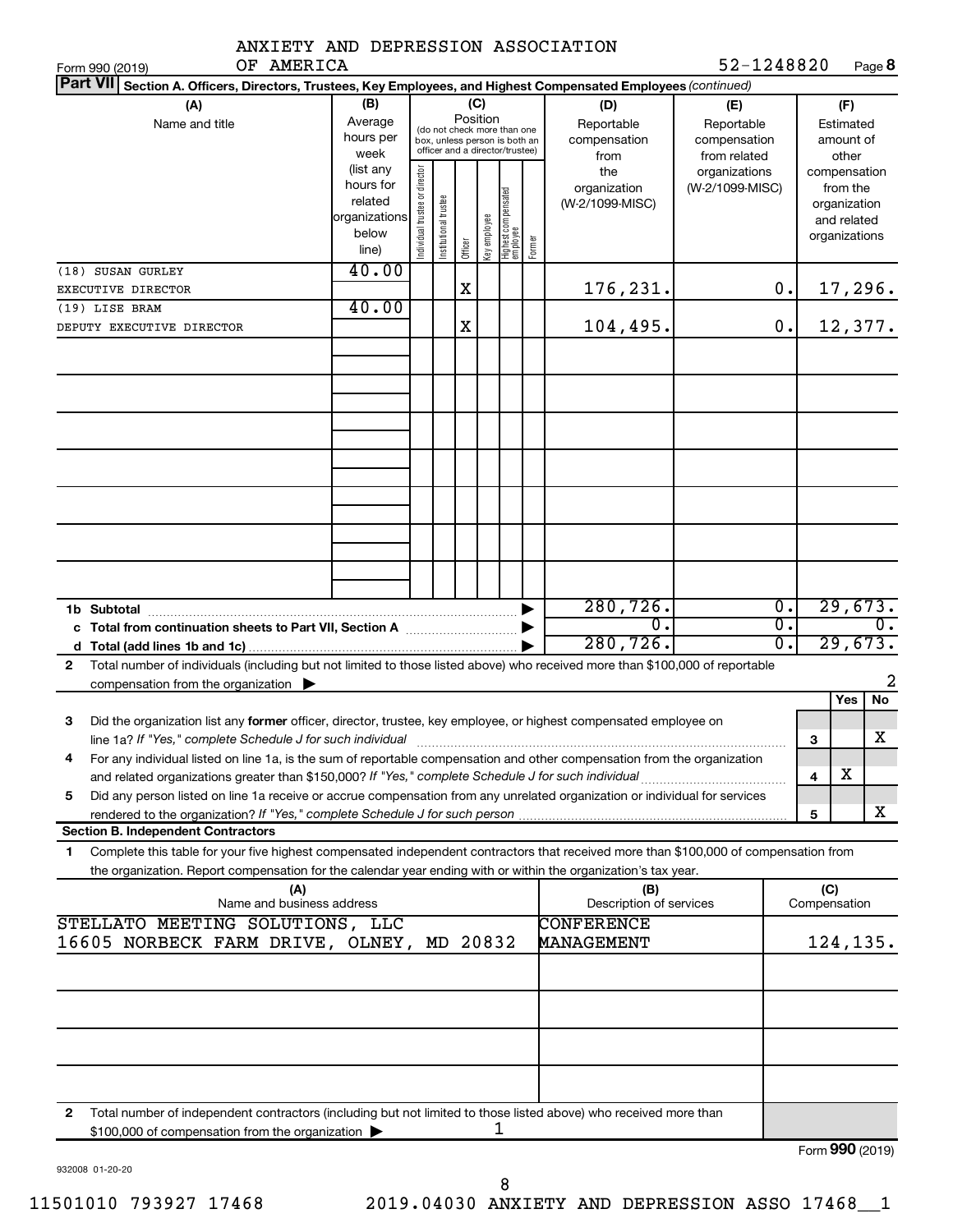|  | ANXIETY AND DEPRESSION ASSOCIATION |
|--|------------------------------------|
|  |                                    |

| <b>Part VIII</b>                                          |    |    | <b>Statement of Revenue</b>                                                   |               |                    |                       |                                                 |                                              |                                      |                                                                 |
|-----------------------------------------------------------|----|----|-------------------------------------------------------------------------------|---------------|--------------------|-----------------------|-------------------------------------------------|----------------------------------------------|--------------------------------------|-----------------------------------------------------------------|
|                                                           |    |    | Check if Schedule O contains a response or note to any line in this Part VIII |               |                    |                       |                                                 |                                              |                                      |                                                                 |
|                                                           |    |    |                                                                               |               |                    |                       | (A)<br>Total revenue                            | (B)<br>Related or exempt<br>function revenue | (C)<br>Unrelated<br>business revenue | (D)<br>Revenue excluded<br>from tax under<br>sections 512 - 514 |
|                                                           |    |    | <b>1 a</b> Federated campaigns                                                | .             | 1a                 | 26, 302.              |                                                 |                                              |                                      |                                                                 |
|                                                           |    |    | <b>b</b> Membership dues                                                      |               | 1 <sub>b</sub>     |                       |                                                 |                                              |                                      |                                                                 |
|                                                           |    |    | c Fundraising events                                                          |               | 1c                 |                       |                                                 |                                              |                                      |                                                                 |
|                                                           |    |    | d Related organizations                                                       | .             | 1d                 |                       |                                                 |                                              |                                      |                                                                 |
|                                                           |    |    | e Government grants (contributions)                                           |               | 1e                 |                       |                                                 |                                              |                                      |                                                                 |
|                                                           |    |    | f All other contributions, gifts, grants, and                                 |               |                    |                       |                                                 |                                              |                                      |                                                                 |
|                                                           |    |    | similar amounts not included above                                            |               | 1f                 | 785,854.              |                                                 |                                              |                                      |                                                                 |
|                                                           |    |    | Noncash contributions included in lines 1a-1f                                 |               | $1g$ $\frac{1}{3}$ |                       |                                                 |                                              |                                      |                                                                 |
| Contributions, Gifts, Grants<br>and Other Similar Amounts |    | h. | <b>Total.</b> Add lines 1a-1f                                                 |               |                    |                       | 812,156.                                        |                                              |                                      |                                                                 |
|                                                           |    |    |                                                                               |               |                    | <b>Business Code</b>  |                                                 |                                              |                                      |                                                                 |
|                                                           | 2a |    | <b>CONFERENCE</b>                                                             |               |                    | 900099                | 948,482.                                        | 948,482.                                     |                                      |                                                                 |
| Program Service<br>Revenue                                |    | b  | <b>MEMBERSHIP DUES</b>                                                        |               |                    | 900099                | 355, 113.                                       | 355, 113.                                    |                                      |                                                                 |
|                                                           |    | C  | <b>JOURNAL ROYALTIES</b>                                                      |               |                    | 900099                | 33,857.                                         |                                              | 33,857.                              |                                                                 |
|                                                           |    |    | NEWSLETER ADVERTISING                                                         |               |                    | 900099                | 10,937.                                         |                                              | 10,937.                              |                                                                 |
|                                                           |    | е  |                                                                               |               |                    |                       |                                                 |                                              |                                      |                                                                 |
|                                                           |    | f. | All other program service revenue                                             |               |                    |                       |                                                 |                                              |                                      |                                                                 |
|                                                           |    |    |                                                                               |               |                    | $\blacktriangleright$ | 1,348,389.                                      |                                              |                                      |                                                                 |
|                                                           | 3  |    | Investment income (including dividends, interest, and                         |               |                    |                       |                                                 |                                              |                                      |                                                                 |
|                                                           |    |    |                                                                               |               |                    |                       | 61,132.                                         |                                              |                                      | 61, 132.                                                        |
|                                                           | 4  |    | Income from investment of tax-exempt bond proceeds                            |               |                    |                       |                                                 |                                              |                                      |                                                                 |
|                                                           | 5  |    |                                                                               |               |                    |                       |                                                 |                                              |                                      |                                                                 |
|                                                           |    |    |                                                                               |               | (i) Real           | (ii) Personal         |                                                 |                                              |                                      |                                                                 |
|                                                           | 6а |    | Gross rents<br>.                                                              | 6a            |                    |                       |                                                 |                                              |                                      |                                                                 |
|                                                           |    |    | Less: rental expenses                                                         | 6b            |                    |                       |                                                 |                                              |                                      |                                                                 |
|                                                           |    | с  | Rental income or (loss)                                                       | 6c            |                    |                       |                                                 |                                              |                                      |                                                                 |
|                                                           |    |    | d Net rental income or (loss)                                                 |               |                    |                       |                                                 |                                              |                                      |                                                                 |
|                                                           |    |    | 7 a Gross amount from sales of                                                | 7a 140, 994.  | (i) Securities     | (ii) Other            |                                                 |                                              |                                      |                                                                 |
|                                                           |    |    | assets other than inventory                                                   |               |                    |                       |                                                 |                                              |                                      |                                                                 |
|                                                           |    |    | <b>b</b> Less: cost or other basis                                            | $7b$ 114,080. |                    |                       |                                                 |                                              |                                      |                                                                 |
|                                                           |    |    | and sales expenses                                                            | $7c$ 26,914.  |                    |                       |                                                 |                                              |                                      |                                                                 |
| Revenue                                                   |    |    | <b>c</b> Gain or (loss) $\ldots$                                              |               |                    |                       | 26,914.                                         |                                              |                                      | 26,914.                                                         |
|                                                           |    |    | 8 a Gross income from fundraising events (not                                 |               |                    | ▶                     |                                                 |                                              |                                      |                                                                 |
| $\check{\epsilon}$                                        |    |    | including \$                                                                  |               | оf                 |                       |                                                 |                                              |                                      |                                                                 |
|                                                           |    |    | contributions reported on line 1c). See                                       |               |                    |                       |                                                 |                                              |                                      |                                                                 |
|                                                           |    |    |                                                                               |               | l 8a               |                       |                                                 |                                              |                                      |                                                                 |
|                                                           |    |    | b Less: direct expenses                                                       |               | 8b                 |                       |                                                 |                                              |                                      |                                                                 |
|                                                           |    |    | c Net income or (loss) from fundraising events                                |               |                    |                       |                                                 |                                              |                                      |                                                                 |
|                                                           |    |    | 9 a Gross income from gaming activities. See                                  |               |                    |                       |                                                 |                                              |                                      |                                                                 |
|                                                           |    |    |                                                                               |               | 9a                 |                       |                                                 |                                              |                                      |                                                                 |
|                                                           |    |    | <b>b</b> Less: direct expenses <b>manually</b>                                |               | 9 <sub>b</sub>     |                       |                                                 |                                              |                                      |                                                                 |
|                                                           |    |    | c Net income or (loss) from gaming activities                                 |               |                    |                       |                                                 |                                              |                                      |                                                                 |
|                                                           |    |    | 10 a Gross sales of inventory, less returns                                   |               |                    |                       |                                                 |                                              |                                      |                                                                 |
|                                                           |    |    |                                                                               |               | 10a                | 5,054.                |                                                 |                                              |                                      |                                                                 |
|                                                           |    |    | <b>b</b> Less: cost of goods sold                                             |               | l10bl              | 1,113.                |                                                 |                                              |                                      |                                                                 |
|                                                           |    |    | c Net income or (loss) from sales of inventory                                |               |                    |                       | 3,941.                                          | 3,941.                                       |                                      |                                                                 |
|                                                           |    |    |                                                                               |               |                    | <b>Business Code</b>  |                                                 |                                              |                                      |                                                                 |
|                                                           |    |    | 11 a MAIL LIST/LABELS                                                         |               |                    | 900099                | 3,025.                                          |                                              | 3,025.                               |                                                                 |
| Miscellaneous<br>Revenue                                  |    | b  | <b>MISCELLANEOUS</b>                                                          |               |                    | 900099                | 680.                                            |                                              |                                      | 680.                                                            |
|                                                           |    | c  |                                                                               |               |                    |                       |                                                 |                                              |                                      |                                                                 |
|                                                           |    |    |                                                                               |               |                    |                       |                                                 |                                              |                                      |                                                                 |
|                                                           |    |    |                                                                               |               |                    | ▶                     | 3,705.<br>$\overline{2, 256, 237.1, 307, 536.}$ |                                              |                                      |                                                                 |
|                                                           | 12 |    |                                                                               |               |                    |                       |                                                 |                                              | 47,819.                              | 88,726.                                                         |
| 932009 01-20-20                                           |    |    |                                                                               |               |                    |                       |                                                 |                                              |                                      | Form 990 (2019)                                                 |

9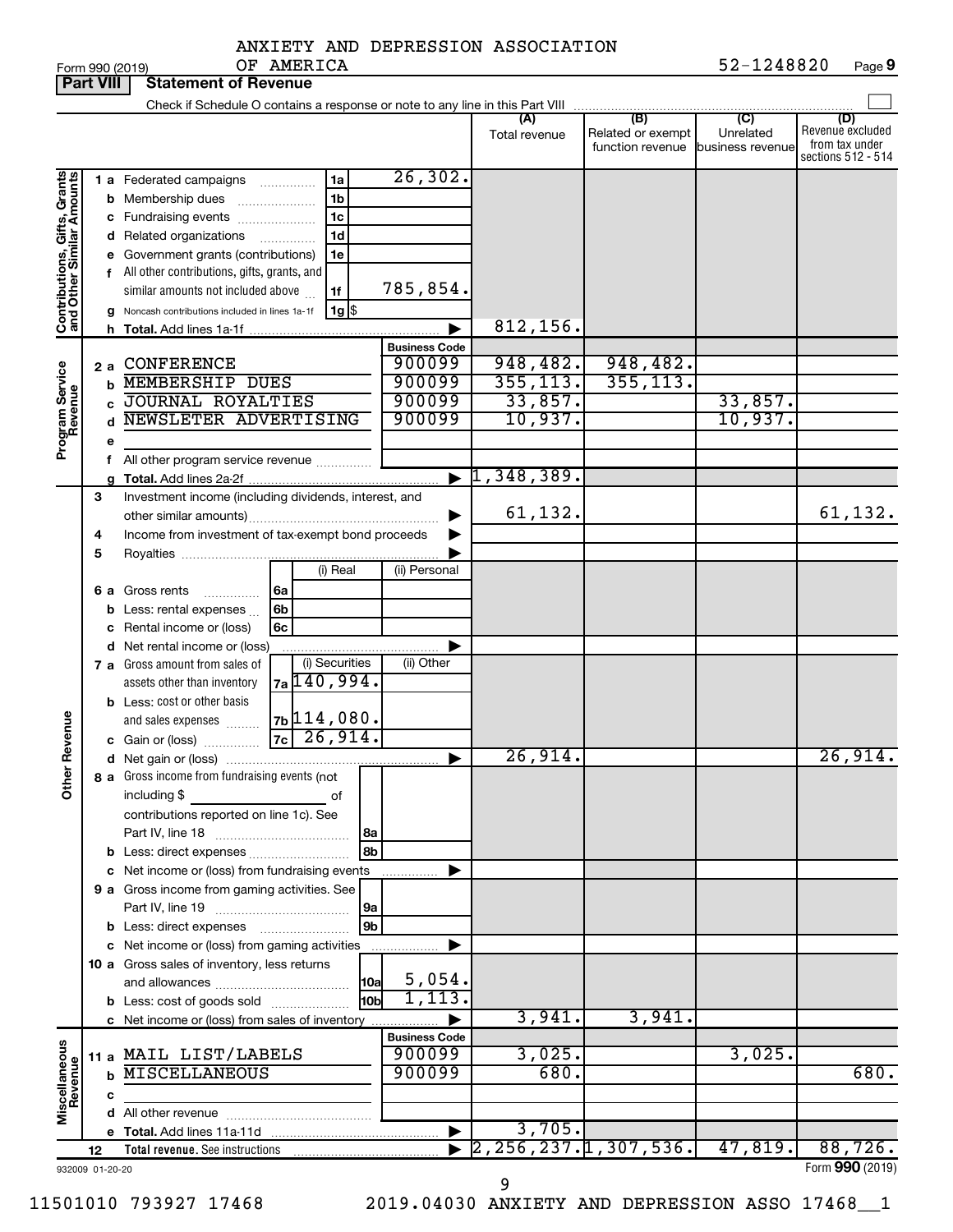|          | OF AMERICA<br>Form 990 (2019)                                                                                                                                                                              |                   |                        |                  | 52-1248820<br>Page 10 |
|----------|------------------------------------------------------------------------------------------------------------------------------------------------------------------------------------------------------------|-------------------|------------------------|------------------|-----------------------|
|          | <b>Part IX Statement of Functional Expenses</b>                                                                                                                                                            |                   |                        |                  |                       |
|          | Section 501(c)(3) and 501(c)(4) organizations must complete all columns. All other organizations must complete column (A).                                                                                 |                   |                        |                  |                       |
|          |                                                                                                                                                                                                            | (A)               | (B)                    |                  | (D)                   |
|          | Do not include amounts reported on lines 6b,<br>7b, 8b, 9b, and 10b of Part VIII.                                                                                                                          | Total expenses    | Program service        | Management and   | Fundraising           |
| 1        | Grants and other assistance to domestic organizations                                                                                                                                                      |                   | expenses               | general expenses | expenses              |
|          | and domestic governments. See Part IV, line 21                                                                                                                                                             |                   |                        |                  |                       |
| 2        | Grants and other assistance to domestic                                                                                                                                                                    |                   |                        |                  |                       |
|          | individuals. See Part IV, line 22                                                                                                                                                                          | 500.              | 500.                   |                  |                       |
| 3        | Grants and other assistance to foreign                                                                                                                                                                     |                   |                        |                  |                       |
|          | organizations, foreign governments, and foreign                                                                                                                                                            |                   |                        |                  |                       |
|          | individuals. See Part IV, lines 15 and 16                                                                                                                                                                  |                   |                        |                  |                       |
| 4        | Benefits paid to or for members                                                                                                                                                                            |                   |                        |                  |                       |
| 5        | Compensation of current officers, directors,                                                                                                                                                               |                   |                        |                  |                       |
|          | trustees, and key employees                                                                                                                                                                                | 310, 399.         | 287,825.               | 10,052.          | 12,522.               |
| 6        | Compensation not included above to disqualified                                                                                                                                                            |                   |                        |                  |                       |
|          | persons (as defined under section 4958(f)(1)) and                                                                                                                                                          |                   |                        |                  |                       |
|          | persons described in section 4958(c)(3)(B)                                                                                                                                                                 | 186,656.          | 172, 770.              | 6,370.           | 7,516.                |
| 7        |                                                                                                                                                                                                            |                   |                        |                  |                       |
| 8        | Pension plan accruals and contributions (include                                                                                                                                                           | 1,753.            |                        | 28.              | 73.                   |
| 9        | section 401(k) and 403(b) employer contributions)                                                                                                                                                          | 11,680.           | $\frac{1,652}{11,016}$ | 185.             | 479.                  |
| 10       |                                                                                                                                                                                                            | 35,431.           | 31, 112.               | 2,965.           | 1,354.                |
| 11       | Fees for services (nonemployees):                                                                                                                                                                          |                   |                        |                  |                       |
| a        |                                                                                                                                                                                                            |                   |                        |                  |                       |
| b        |                                                                                                                                                                                                            |                   |                        |                  |                       |
| c        |                                                                                                                                                                                                            | 98,014.           |                        | 98,014.          |                       |
| d        |                                                                                                                                                                                                            |                   |                        |                  |                       |
| е        | Professional fundraising services. See Part IV, line 17                                                                                                                                                    |                   |                        |                  |                       |
| f        | Investment management fees                                                                                                                                                                                 | 9,140.            |                        | 9,140.           |                       |
| g        | Other. (If line 11g amount exceeds 10% of line 25,                                                                                                                                                         |                   |                        |                  |                       |
|          | column (A) amount, list line 11g expenses on Sch O.)                                                                                                                                                       | 133,841.          | 101,125.               | 24,481.          | 8,235.                |
| 12       |                                                                                                                                                                                                            | 1,319.<br>75,310. | 1,319.<br>66,648.      |                  |                       |
| 13       |                                                                                                                                                                                                            | 60,948.           | 50,062.                | 5,133.<br>5,432. | 3,529.<br>5,454.      |
| 14       |                                                                                                                                                                                                            |                   |                        |                  |                       |
| 15       |                                                                                                                                                                                                            | 57,007.           | 53,765.                | 903.             | 2,339.                |
| 16<br>17 | Travel                                                                                                                                                                                                     | 13, 265.          | 5,508.                 | 7,757.           |                       |
| 18       | Payments of travel or entertainment expenses                                                                                                                                                               |                   |                        |                  |                       |
|          | for any federal, state, or local public officials                                                                                                                                                          |                   |                        |                  |                       |
| 19       | Conferences, conventions, and meetings                                                                                                                                                                     | 367,957.          | 367,957.               |                  |                       |
| 20       | Interest                                                                                                                                                                                                   |                   |                        |                  |                       |
| 21       |                                                                                                                                                                                                            |                   |                        |                  |                       |
| 22       | Depreciation, depletion, and amortization                                                                                                                                                                  | 4,460.            | 3,751.                 | 411.             | 298.                  |
| 23       | Insurance                                                                                                                                                                                                  | 2,365.            | 2,231.                 | 37.              | 97.                   |
| 24       | Other expenses. Itemize expenses not covered<br>above (List miscellaneous expenses on line 24e. If<br>line 24e amount exceeds 10% of line 25, column (A)<br>amount, list line 24e expenses on Schedule O.) |                   |                        |                  |                       |
| a        | STATE CHARITABLE REGIST                                                                                                                                                                                    | 16, 295.          |                        |                  | 16, 295.              |
| b        | <b>JOURNAL FEES</b>                                                                                                                                                                                        | 15,972.           | 8,088.                 | 7,884.           |                       |
| c        | <b>MISCELLANEOUS</b>                                                                                                                                                                                       | 14,387.           | 1,015.                 | 13,345.          | 27.                   |
| d        | TAXES & LICENSES                                                                                                                                                                                           | 12,067.           |                        | 11,967.          | 100.                  |
|          | e All other expenses                                                                                                                                                                                       | 7,489.            | 5,347.                 | 1,895.           | 247.                  |
| 25       | Total functional expenses. Add lines 1 through 24e                                                                                                                                                         | 1,436,255.        | 1,171,691.             | 205,999.         | 58,565.               |
| 26       | Joint costs. Complete this line only if the organization                                                                                                                                                   |                   |                        |                  |                       |
|          | reported in column (B) joint costs from a combined                                                                                                                                                         |                   |                        |                  |                       |
|          | educational campaign and fundraising solicitation.                                                                                                                                                         |                   |                        |                  |                       |

932010 01-20-20

Form (2019) **990**

Check here if following SOP 98-2 (ASC 958-720)

11501010 793927 17468 2019.04030 ANXIETY AND DEPRESSION ASSO 17468\_\_1

10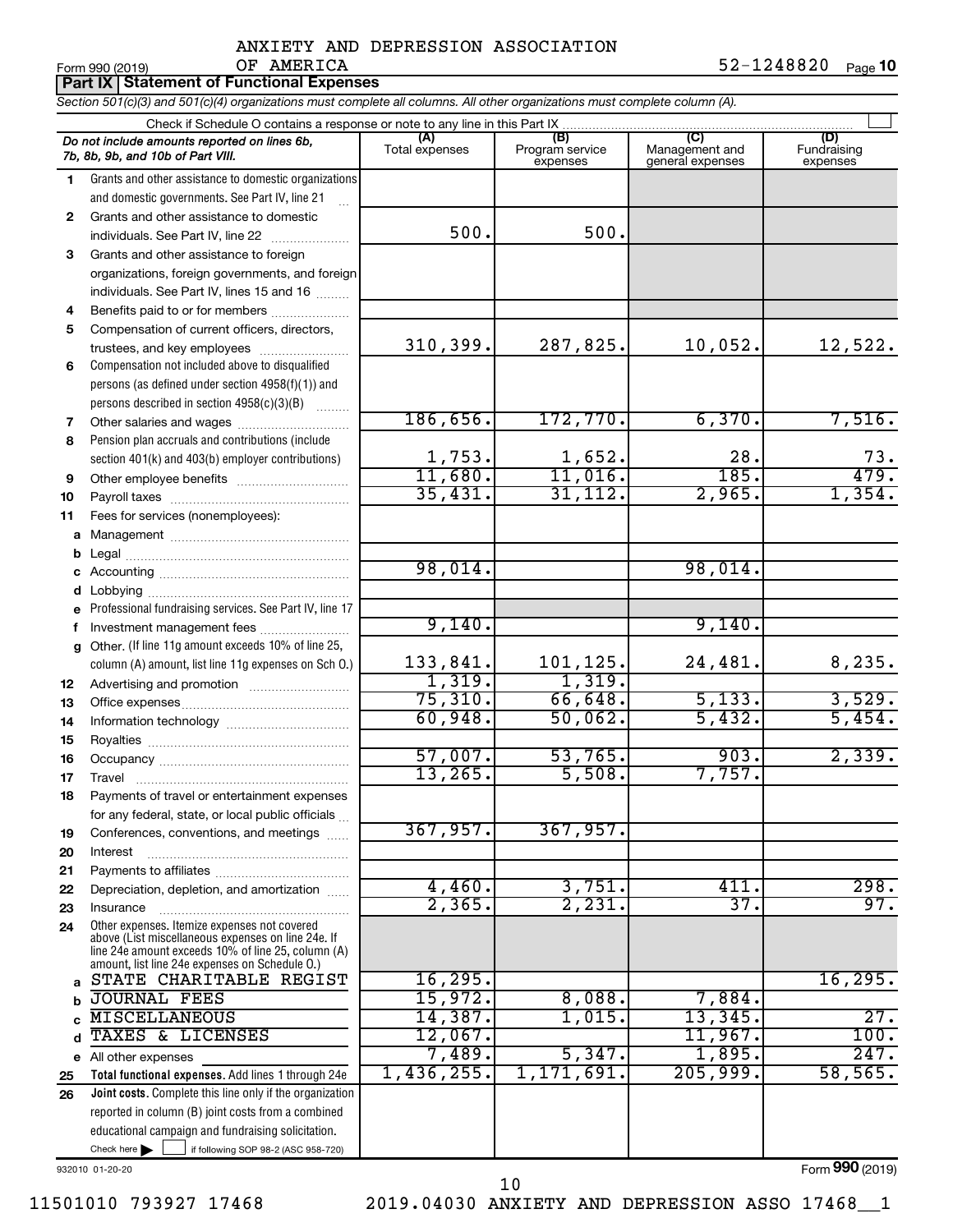| Form 990 (2019) |  |
|-----------------|--|
|-----------------|--|

|                             | Part X | LOLLU AAN (∑N IA)<br>מטבתם בט<br><b>Balance Sheet</b>                                                  |          |                          |                 | اا Page عدد عدد عدد ا |
|-----------------------------|--------|--------------------------------------------------------------------------------------------------------|----------|--------------------------|-----------------|-----------------------|
|                             |        |                                                                                                        |          |                          |                 |                       |
|                             |        |                                                                                                        |          | (A)<br>Beginning of year |                 | (B)<br>End of year    |
|                             | 1      |                                                                                                        |          | 920, 944.                | $\mathbf{1}$    | 95,903.               |
|                             | 2      |                                                                                                        |          | 613,439.                 | $\mathbf{2}$    | 401,825.              |
|                             | 3      |                                                                                                        |          | 20, 282.                 | 3               | 58,968.               |
|                             | 4      |                                                                                                        |          | 23,998.                  | 4               | 46, 134.              |
|                             | 5      | Loans and other receivables from any current or former officer, director,                              |          |                          |                 |                       |
|                             |        | trustee, key employee, creator or founder, substantial contributor, or 35%                             |          |                          |                 |                       |
|                             |        | controlled entity or family member of any of these persons                                             |          |                          | 5               |                       |
|                             | 6      | Loans and other receivables from other disqualified persons (as defined                                |          |                          |                 |                       |
|                             |        | under section 4958(f)(1)), and persons described in section 4958(c)(3)(B)                              |          | 6                        |                 |                       |
|                             | 7      |                                                                                                        |          |                          | $\overline{7}$  |                       |
| Assets                      | 8      |                                                                                                        |          | 4,730.                   | 8               | 3,616.                |
|                             | 9      |                                                                                                        |          | 26,896.                  | 9               | 16,391.               |
|                             |        | <b>10a</b> Land, buildings, and equipment: cost or other                                               |          |                          |                 |                       |
|                             |        | basis. Complete Part VI of Schedule D  10a                                                             | 150,770. |                          |                 |                       |
|                             |        | 10 <sub>b</sub>                                                                                        | 120,974. | 5,571.                   | 10 <sub>c</sub> | 29,796.               |
|                             | 11     |                                                                                                        |          | 837, 362.                | 11              | 2,796,118.            |
|                             | 12     |                                                                                                        |          |                          | 12              |                       |
|                             | 13     |                                                                                                        |          |                          | 13              |                       |
|                             | 14     |                                                                                                        |          |                          | 14              |                       |
|                             | 15     |                                                                                                        |          | 4,086.                   | 15              | 4,086.                |
|                             | 16     |                                                                                                        |          | 2,457,308.               | 16              | 3,452,837.            |
|                             | 17     |                                                                                                        |          | 50,063.                  | 17              | 76,574.               |
|                             | 18     |                                                                                                        |          |                          | 18              |                       |
|                             | 19     |                                                                                                        |          | 507,621.                 | 19              | 423,716.              |
|                             | 20     |                                                                                                        |          |                          | 20              |                       |
|                             | 21     | Escrow or custodial account liability. Complete Part IV of Schedule D                                  |          |                          | 21              |                       |
|                             | 22     | Loans and other payables to any current or former officer, director,                                   |          |                          |                 |                       |
| Liabilities                 |        | trustee, key employee, creator or founder, substantial contributor, or 35%                             |          |                          |                 |                       |
|                             |        | controlled entity or family member of any of these persons                                             |          |                          | 22              |                       |
|                             | 23     | Secured mortgages and notes payable to unrelated third parties                                         |          |                          | 23              |                       |
|                             | 24     | Unsecured notes and loans payable to unrelated third parties                                           |          |                          | 24              |                       |
|                             | 25     | Other liabilities (including federal income tax, payables to related third                             |          |                          |                 |                       |
|                             |        | parties, and other liabilities not included on lines 17-24). Complete Part X                           |          |                          |                 |                       |
|                             |        | of Schedule D                                                                                          |          |                          | 25              |                       |
|                             | 26     |                                                                                                        |          | 557,684.                 | 26              | 500, 290.             |
|                             |        | Organizations that follow FASB ASC 958, check here $\blacktriangleright \lfloor \underline{X} \rfloor$ |          |                          |                 |                       |
|                             |        | and complete lines 27, 28, 32, and 33.                                                                 |          |                          |                 |                       |
|                             | 27     | Net assets without donor restrictions                                                                  |          | 1,874,342.<br>25, 282.   | 27              | 2,942,547.<br>10,000. |
|                             | 28     |                                                                                                        |          |                          | 28              |                       |
|                             |        | Organizations that do not follow FASB ASC 958, check here ▶ L                                          |          |                          |                 |                       |
| Net Assets or Fund Balances |        | and complete lines 29 through 33.                                                                      |          |                          |                 |                       |
|                             | 29     |                                                                                                        |          |                          | 29              |                       |
|                             | 30     | Paid-in or capital surplus, or land, building, or equipment fund                                       |          |                          | 30              |                       |
|                             | 31     | Retained earnings, endowment, accumulated income, or other funds                                       |          | 1,899,624.               | 31<br>32        | 2,952,547.            |
|                             | 32     |                                                                                                        |          | 2,457,308.               | 33              | 3,452,837.            |
|                             | 33     |                                                                                                        |          |                          |                 |                       |

Form (2019) **990**

932011 01-20-20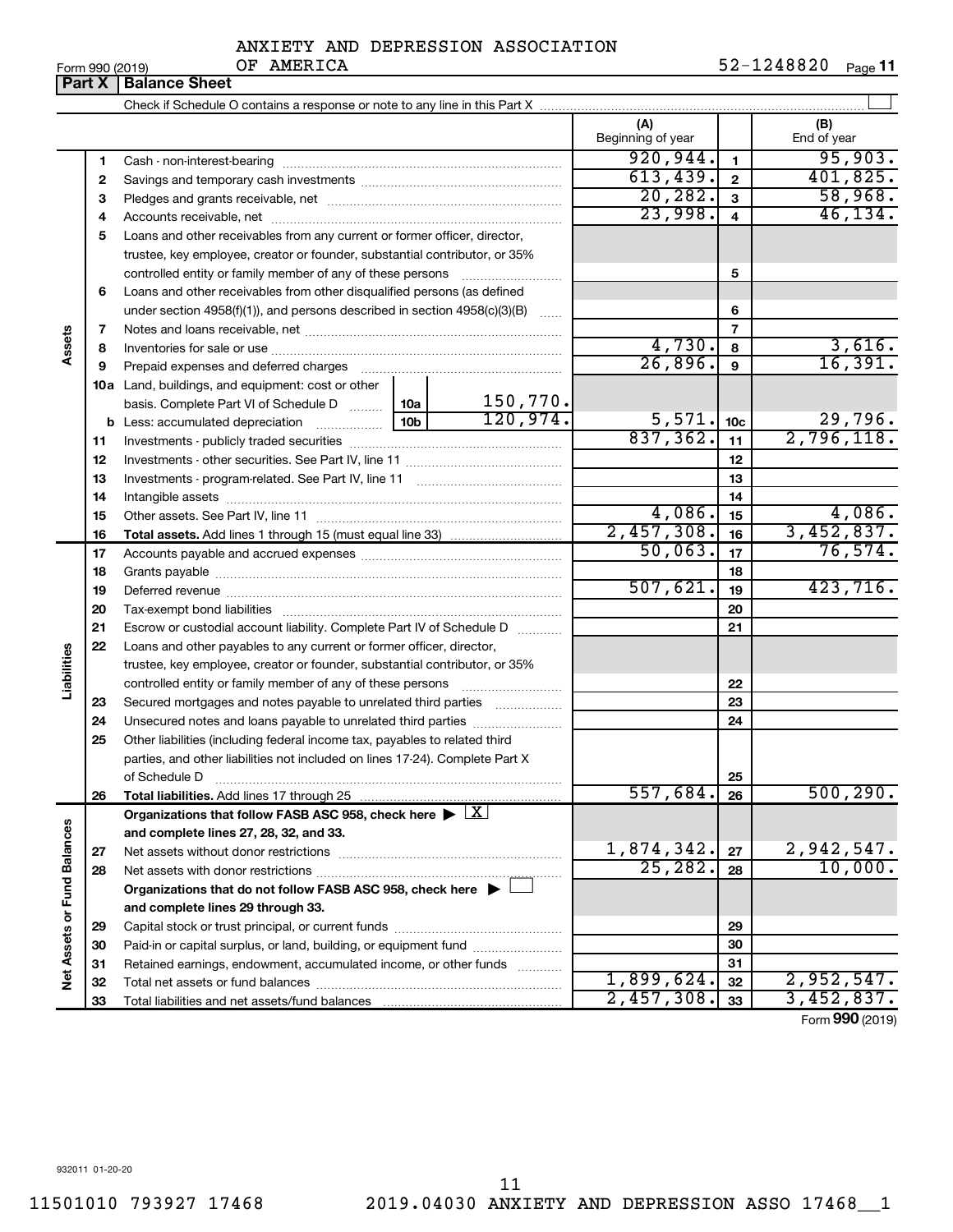|    | ANXIETY AND DEPRESSION ASSOCIATION                                                                                                                                                                                             |                         |                |            |                  |  |  |  |  |
|----|--------------------------------------------------------------------------------------------------------------------------------------------------------------------------------------------------------------------------------|-------------------------|----------------|------------|------------------|--|--|--|--|
|    | OF AMERICA<br>Form 990 (2019)                                                                                                                                                                                                  | 52-1248820 Page 12      |                |            |                  |  |  |  |  |
|    | Part XI   Reconciliation of Net Assets                                                                                                                                                                                         |                         |                |            |                  |  |  |  |  |
|    |                                                                                                                                                                                                                                |                         |                |            |                  |  |  |  |  |
|    |                                                                                                                                                                                                                                |                         |                |            |                  |  |  |  |  |
| 1  |                                                                                                                                                                                                                                | $\blacksquare$          | 2,256,237.     |            |                  |  |  |  |  |
| 2  | 1,436,255.<br>$\overline{2}$                                                                                                                                                                                                   |                         |                |            |                  |  |  |  |  |
| З  | 3                                                                                                                                                                                                                              |                         |                |            |                  |  |  |  |  |
| 4  |                                                                                                                                                                                                                                | $\overline{\mathbf{4}}$ | 1,899,624.     |            |                  |  |  |  |  |
| 5  | Net unrealized gains (losses) on investments [11] matter than the control of the state of the state of the state of the state of the state of the state of the state of the state of the state of the state of the state of th | 5                       |                |            | 232,941.         |  |  |  |  |
| 6  |                                                                                                                                                                                                                                | 6                       |                |            |                  |  |  |  |  |
| 7  | Investment expenses [[11] https://www.facebook.com/www.facebook.com/www.facebook.com/www.facebook.com/www.facebook.com/www.facebook.com/www.facebook.com/www.facebook.com/www.facebook.com/www.facebook.com/www.facebook.com/w | $\overline{7}$          |                |            |                  |  |  |  |  |
| 8  | Prior period adjustments www.communication.communication.communication.com/news-managements                                                                                                                                    | 8                       |                |            | $\overline{0}$ . |  |  |  |  |
| 9  | 9<br>Other changes in net assets or fund balances (explain on Schedule O)                                                                                                                                                      |                         |                |            |                  |  |  |  |  |
| 10 | Net assets or fund balances at end of year. Combine lines 3 through 9 (must equal Part X, line 32,                                                                                                                             |                         |                |            |                  |  |  |  |  |
|    | 2,952,547.<br>10                                                                                                                                                                                                               |                         |                |            |                  |  |  |  |  |
|    | Part XII Financial Statements and Reporting                                                                                                                                                                                    |                         |                |            |                  |  |  |  |  |
|    |                                                                                                                                                                                                                                |                         |                |            |                  |  |  |  |  |
|    |                                                                                                                                                                                                                                |                         |                | <b>Yes</b> | No               |  |  |  |  |
| 1  | $X$ Accrual<br>Accounting method used to prepare the Form 990: [130] Cash<br>Other                                                                                                                                             |                         |                |            |                  |  |  |  |  |
|    | If the organization changed its method of accounting from a prior year or checked "Other," explain in Schedule O.                                                                                                              |                         |                |            |                  |  |  |  |  |
|    |                                                                                                                                                                                                                                |                         | 2a             |            | x                |  |  |  |  |
|    | If "Yes," check a box below to indicate whether the financial statements for the year were compiled or reviewed on a                                                                                                           |                         |                |            |                  |  |  |  |  |
|    | separate basis, consolidated basis, or both:                                                                                                                                                                                   |                         |                |            |                  |  |  |  |  |
|    | Separate basis<br>Consolidated basis<br>Both consolidated and separate basis                                                                                                                                                   |                         |                |            |                  |  |  |  |  |
|    |                                                                                                                                                                                                                                |                         | 2 <sub>b</sub> | х          |                  |  |  |  |  |
|    | If "Yes," check a box below to indicate whether the financial statements for the year were audited on a separate basis,                                                                                                        |                         |                |            |                  |  |  |  |  |
|    | consolidated basis, or both:                                                                                                                                                                                                   |                         |                |            |                  |  |  |  |  |
|    | $ \mathbf{X} $ Separate basis<br>Both consolidated and separate basis<br>Consolidated basis                                                                                                                                    |                         |                |            |                  |  |  |  |  |
|    | c If "Yes" to line 2a or 2b, does the organization have a committee that assumes responsibility for oversight of the audit,                                                                                                    |                         |                |            |                  |  |  |  |  |
|    | review, or compilation of its financial statements and selection of an independent accountant?                                                                                                                                 |                         | 2c             |            | X                |  |  |  |  |
|    | If the organization changed either its oversight process or selection process during the tax year, explain on Schedule O.                                                                                                      |                         |                |            |                  |  |  |  |  |
|    | 3a As a result of a federal award, was the organization required to undergo an audit or audits as set forth in the Single Audit                                                                                                |                         | За             |            | х                |  |  |  |  |
|    |                                                                                                                                                                                                                                |                         |                |            |                  |  |  |  |  |
|    | b If "Yes," did the organization undergo the required audit or audits? If the organization did not undergo the required audit                                                                                                  |                         |                |            |                  |  |  |  |  |
|    |                                                                                                                                                                                                                                |                         | 3 <sub>b</sub> |            |                  |  |  |  |  |

Form (2019) **990**

932012 01-20-20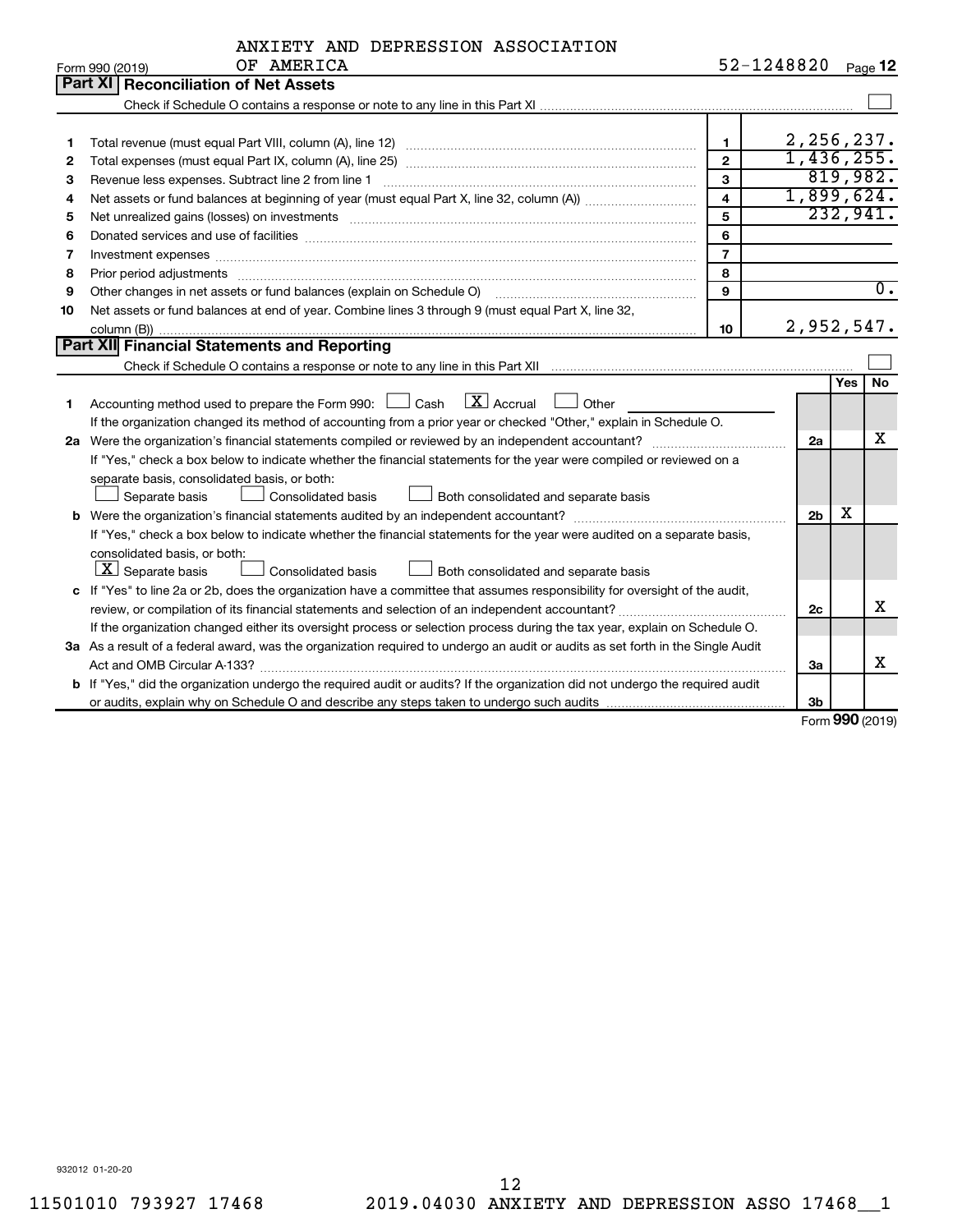| <b>SCHEDULE A</b>                                      |                                                                                                                                                                            |            |          |                                                                                                                                                                                                                                                           |     |                                 |                                                      |  | OMB No. 1545-0047                                  |  |  |  |
|--------------------------------------------------------|----------------------------------------------------------------------------------------------------------------------------------------------------------------------------|------------|----------|-----------------------------------------------------------------------------------------------------------------------------------------------------------------------------------------------------------------------------------------------------------|-----|---------------------------------|------------------------------------------------------|--|----------------------------------------------------|--|--|--|
| (Form 990 or 990-EZ)                                   |                                                                                                                                                                            |            |          | <b>Public Charity Status and Public Support</b><br>Complete if the organization is a section 501(c)(3) organization or a section                                                                                                                          |     |                                 |                                                      |  |                                                    |  |  |  |
|                                                        |                                                                                                                                                                            |            |          | 4947(a)(1) nonexempt charitable trust.                                                                                                                                                                                                                    |     |                                 |                                                      |  |                                                    |  |  |  |
| Department of the Treasury<br>Internal Revenue Service |                                                                                                                                                                            |            |          | Attach to Form 990 or Form 990-EZ.<br>Go to www.irs.gov/Form990 for instructions and the latest information.                                                                                                                                              |     |                                 |                                                      |  | <b>Open to Public</b><br>Inspection                |  |  |  |
| Name of the organization                               |                                                                                                                                                                            |            |          | ANXIETY AND DEPRESSION ASSOCIATION                                                                                                                                                                                                                        |     |                                 |                                                      |  | <b>Employer identification number</b>              |  |  |  |
|                                                        |                                                                                                                                                                            | OF AMERICA |          |                                                                                                                                                                                                                                                           |     |                                 |                                                      |  | 52-1248820                                         |  |  |  |
| Part I                                                 |                                                                                                                                                                            |            |          | Reason for Public Charity Status (All organizations must complete this part.) See instructions.                                                                                                                                                           |     |                                 |                                                      |  |                                                    |  |  |  |
|                                                        |                                                                                                                                                                            |            |          | The organization is not a private foundation because it is: (For lines 1 through 12, check only one box.)                                                                                                                                                 |     |                                 |                                                      |  |                                                    |  |  |  |
| 1                                                      |                                                                                                                                                                            |            |          | A church, convention of churches, or association of churches described in section 170(b)(1)(A)(i).                                                                                                                                                        |     |                                 |                                                      |  |                                                    |  |  |  |
| 2                                                      |                                                                                                                                                                            |            |          | A school described in section 170(b)(1)(A)(ii). (Attach Schedule E (Form 990 or 990-EZ).)                                                                                                                                                                 |     |                                 |                                                      |  |                                                    |  |  |  |
| З                                                      |                                                                                                                                                                            |            |          | A hospital or a cooperative hospital service organization described in section 170(b)(1)(A)(iii).                                                                                                                                                         |     |                                 |                                                      |  |                                                    |  |  |  |
| 4<br>city, and state:                                  |                                                                                                                                                                            |            |          | A medical research organization operated in conjunction with a hospital described in section 170(b)(1)(A)(iii). Enter the hospital's name,                                                                                                                |     |                                 |                                                      |  |                                                    |  |  |  |
| 5                                                      |                                                                                                                                                                            |            |          |                                                                                                                                                                                                                                                           |     |                                 |                                                      |  |                                                    |  |  |  |
|                                                        | An organization operated for the benefit of a college or university owned or operated by a governmental unit described in<br>section 170(b)(1)(A)(iv). (Complete Part II.) |            |          |                                                                                                                                                                                                                                                           |     |                                 |                                                      |  |                                                    |  |  |  |
| 6                                                      |                                                                                                                                                                            |            |          | A federal, state, or local government or governmental unit described in section 170(b)(1)(A)(v).                                                                                                                                                          |     |                                 |                                                      |  |                                                    |  |  |  |
| X <br>$\overline{7}$                                   |                                                                                                                                                                            |            |          | An organization that normally receives a substantial part of its support from a governmental unit or from the general public described in                                                                                                                 |     |                                 |                                                      |  |                                                    |  |  |  |
| section 170(b)(1)(A)(vi). (Complete Part II.)          |                                                                                                                                                                            |            |          |                                                                                                                                                                                                                                                           |     |                                 |                                                      |  |                                                    |  |  |  |
| 8                                                      |                                                                                                                                                                            |            |          | A community trust described in section 170(b)(1)(A)(vi). (Complete Part II.)                                                                                                                                                                              |     |                                 |                                                      |  |                                                    |  |  |  |
| 9                                                      |                                                                                                                                                                            |            |          | An agricultural research organization described in section 170(b)(1)(A)(ix) operated in conjunction with a land-grant college                                                                                                                             |     |                                 |                                                      |  |                                                    |  |  |  |
| university:                                            |                                                                                                                                                                            |            |          | or university or a non-land-grant college of agriculture (see instructions). Enter the name, city, and state of the college or                                                                                                                            |     |                                 |                                                      |  |                                                    |  |  |  |
| 10                                                     |                                                                                                                                                                            |            |          | An organization that normally receives: (1) more than 33 1/3% of its support from contributions, membership fees, and gross receipts from                                                                                                                 |     |                                 |                                                      |  |                                                    |  |  |  |
|                                                        |                                                                                                                                                                            |            |          | activities related to its exempt functions - subject to certain exceptions, and (2) no more than 33 1/3% of its support from gross investment                                                                                                             |     |                                 |                                                      |  |                                                    |  |  |  |
|                                                        |                                                                                                                                                                            |            |          | income and unrelated business taxable income (less section 511 tax) from businesses acquired by the organization after June 30, 1975.                                                                                                                     |     |                                 |                                                      |  |                                                    |  |  |  |
| See section 509(a)(2). (Complete Part III.)            |                                                                                                                                                                            |            |          |                                                                                                                                                                                                                                                           |     |                                 |                                                      |  |                                                    |  |  |  |
| 11                                                     |                                                                                                                                                                            |            |          | An organization organized and operated exclusively to test for public safety. See section 509(a)(4).                                                                                                                                                      |     |                                 |                                                      |  |                                                    |  |  |  |
| 12 <sub>2</sub>                                        |                                                                                                                                                                            |            |          | An organization organized and operated exclusively for the benefit of, to perform the functions of, or to carry out the purposes of one or                                                                                                                |     |                                 |                                                      |  |                                                    |  |  |  |
|                                                        |                                                                                                                                                                            |            |          | more publicly supported organizations described in section 509(a)(1) or section 509(a)(2). See section 509(a)(3). Check the box in                                                                                                                        |     |                                 |                                                      |  |                                                    |  |  |  |
| a                                                      |                                                                                                                                                                            |            |          | lines 12a through 12d that describes the type of supporting organization and complete lines 12e, 12f, and 12g.<br>Type I. A supporting organization operated, supervised, or controlled by its supported organization(s), typically by giving             |     |                                 |                                                      |  |                                                    |  |  |  |
|                                                        |                                                                                                                                                                            |            |          | the supported organization(s) the power to regularly appoint or elect a majority of the directors or trustees of the supporting                                                                                                                           |     |                                 |                                                      |  |                                                    |  |  |  |
|                                                        |                                                                                                                                                                            |            |          | organization. You must complete Part IV, Sections A and B.                                                                                                                                                                                                |     |                                 |                                                      |  |                                                    |  |  |  |
| b                                                      |                                                                                                                                                                            |            |          | Type II. A supporting organization supervised or controlled in connection with its supported organization(s), by having                                                                                                                                   |     |                                 |                                                      |  |                                                    |  |  |  |
|                                                        |                                                                                                                                                                            |            |          | control or management of the supporting organization vested in the same persons that control or manage the supported                                                                                                                                      |     |                                 |                                                      |  |                                                    |  |  |  |
|                                                        |                                                                                                                                                                            |            |          | organization(s). You must complete Part IV, Sections A and C.                                                                                                                                                                                             |     |                                 |                                                      |  |                                                    |  |  |  |
| с                                                      |                                                                                                                                                                            |            |          | Type III functionally integrated. A supporting organization operated in connection with, and functionally integrated with,                                                                                                                                |     |                                 |                                                      |  |                                                    |  |  |  |
|                                                        |                                                                                                                                                                            |            |          | its supported organization(s) (see instructions). You must complete Part IV, Sections A, D, and E.                                                                                                                                                        |     |                                 |                                                      |  |                                                    |  |  |  |
| d                                                      |                                                                                                                                                                            |            |          | Type III non-functionally integrated. A supporting organization operated in connection with its supported organization(s)<br>that is not functionally integrated. The organization generally must satisfy a distribution requirement and an attentiveness |     |                                 |                                                      |  |                                                    |  |  |  |
|                                                        |                                                                                                                                                                            |            |          | requirement (see instructions). You must complete Part IV, Sections A and D, and Part V.                                                                                                                                                                  |     |                                 |                                                      |  |                                                    |  |  |  |
| e                                                      |                                                                                                                                                                            |            |          | Check this box if the organization received a written determination from the IRS that it is a Type I, Type II, Type III                                                                                                                                   |     |                                 |                                                      |  |                                                    |  |  |  |
|                                                        |                                                                                                                                                                            |            |          | functionally integrated, or Type III non-functionally integrated supporting organization.                                                                                                                                                                 |     |                                 |                                                      |  |                                                    |  |  |  |
| f Enter the number of supported organizations          |                                                                                                                                                                            |            |          |                                                                                                                                                                                                                                                           |     |                                 |                                                      |  |                                                    |  |  |  |
| g                                                      |                                                                                                                                                                            |            |          | Provide the following information about the supported organization(s).                                                                                                                                                                                    |     | (iv) Is the organization listed |                                                      |  |                                                    |  |  |  |
| (i) Name of supported<br>organization                  |                                                                                                                                                                            |            | (ii) EIN | (iii) Type of organization<br>(described on lines 1-10)                                                                                                                                                                                                   |     | in your governing document?     | (v) Amount of monetary<br>support (see instructions) |  | (vi) Amount of other<br>support (see instructions) |  |  |  |
|                                                        |                                                                                                                                                                            |            |          | above (see instructions))                                                                                                                                                                                                                                 | Yes | No                              |                                                      |  |                                                    |  |  |  |
|                                                        |                                                                                                                                                                            |            |          |                                                                                                                                                                                                                                                           |     |                                 |                                                      |  |                                                    |  |  |  |
|                                                        |                                                                                                                                                                            |            |          |                                                                                                                                                                                                                                                           |     |                                 |                                                      |  |                                                    |  |  |  |
|                                                        |                                                                                                                                                                            |            |          |                                                                                                                                                                                                                                                           |     |                                 |                                                      |  |                                                    |  |  |  |
|                                                        |                                                                                                                                                                            |            |          |                                                                                                                                                                                                                                                           |     |                                 |                                                      |  |                                                    |  |  |  |
|                                                        |                                                                                                                                                                            |            |          |                                                                                                                                                                                                                                                           |     |                                 |                                                      |  |                                                    |  |  |  |
|                                                        |                                                                                                                                                                            |            |          |                                                                                                                                                                                                                                                           |     |                                 |                                                      |  |                                                    |  |  |  |
|                                                        |                                                                                                                                                                            |            |          |                                                                                                                                                                                                                                                           |     |                                 |                                                      |  |                                                    |  |  |  |
|                                                        |                                                                                                                                                                            |            |          |                                                                                                                                                                                                                                                           |     |                                 |                                                      |  |                                                    |  |  |  |
| Total                                                  |                                                                                                                                                                            |            |          |                                                                                                                                                                                                                                                           |     |                                 |                                                      |  |                                                    |  |  |  |
|                                                        |                                                                                                                                                                            |            |          | LHA For Paperwork Reduction Act Notice, see the Instructions for Form 990 or 990-EZ. 932021 09-25-19                                                                                                                                                      |     |                                 |                                                      |  | Schedule A (Form 990 or 990-EZ) 2019               |  |  |  |
|                                                        |                                                                                                                                                                            |            |          | 13                                                                                                                                                                                                                                                        |     |                                 |                                                      |  |                                                    |  |  |  |

11501010 793927 17468 2019.04030 ANXIETY AND DEPRESSION ASSO 17468\_\_1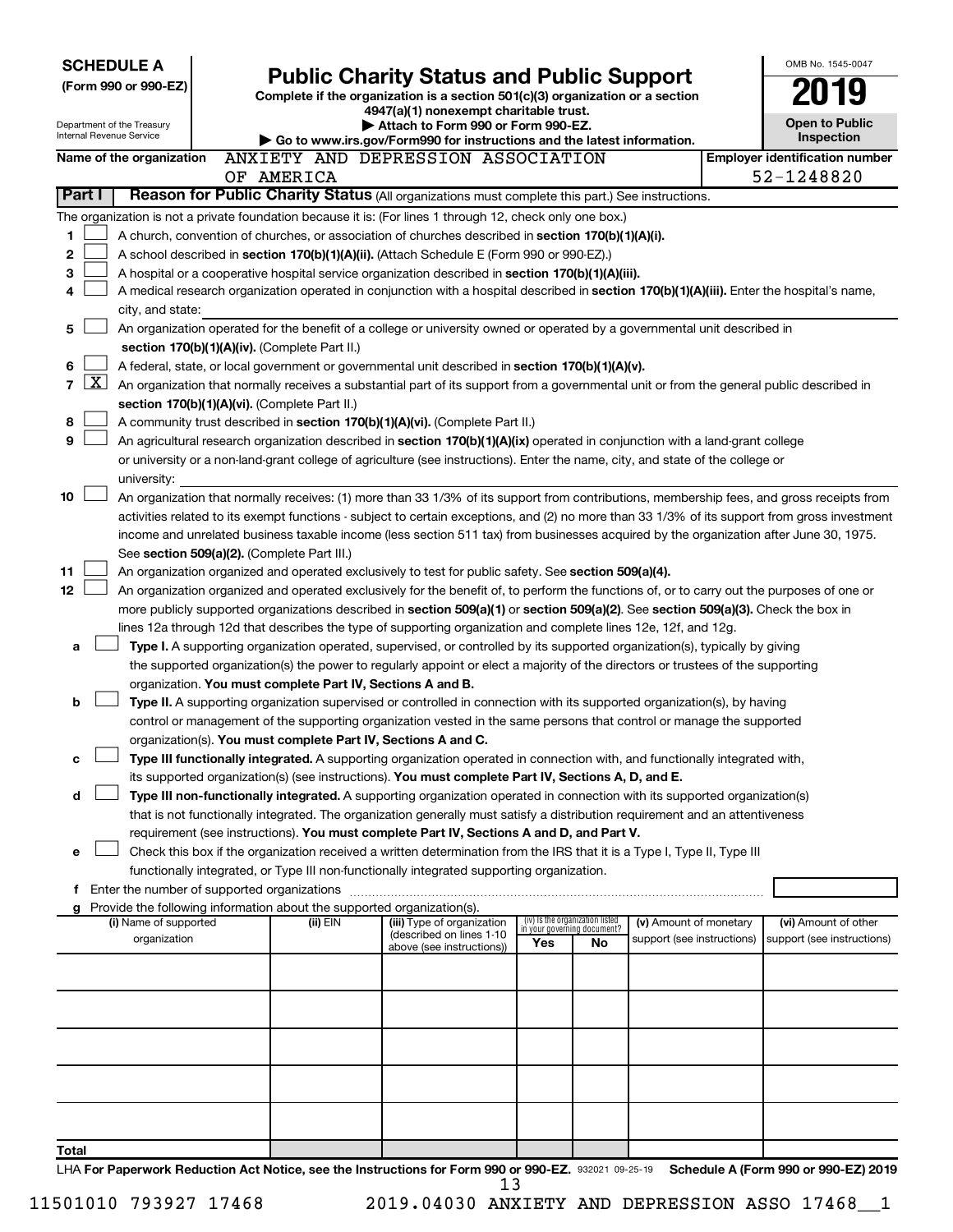52-1248820 Page 2

### Schedule A (Form 990 or 990-EZ) 2019  $OF$   $AMERICA$  52-1248820  $Page$ **Part II Support Schedule for Organizations Described in Sections 170(b)(1)(A)(iv) and 170(b)(1)(A)(vi)**

(Complete only if you checked the box on line 5, 7, or 8 of Part I or if the organization failed to qualify under Part III. If the organization fails to qualify under the tests listed below, please complete Part III.)

| <b>Section A. Public Support</b>                                                                                                                                                                                               |           |          |            |            |                                      |                                          |
|--------------------------------------------------------------------------------------------------------------------------------------------------------------------------------------------------------------------------------|-----------|----------|------------|------------|--------------------------------------|------------------------------------------|
| Calendar year (or fiscal year beginning in)                                                                                                                                                                                    | (a) 2015  | (b) 2016 | $(c)$ 2017 | $(d)$ 2018 | (e) 2019                             | (f) Total                                |
| 1 Gifts, grants, contributions, and                                                                                                                                                                                            |           |          |            |            |                                      |                                          |
| membership fees received. (Do not                                                                                                                                                                                              |           |          |            |            |                                      |                                          |
| include any "unusual grants.")                                                                                                                                                                                                 | 557, 354. | 249,736. | 507,028.   | 933,445.   | 812, 156.                            | 3059719.                                 |
| 2 Tax revenues levied for the organ-                                                                                                                                                                                           |           |          |            |            |                                      |                                          |
| ization's benefit and either paid to                                                                                                                                                                                           |           |          |            |            |                                      |                                          |
| or expended on its behalf                                                                                                                                                                                                      |           |          |            |            |                                      |                                          |
| 3 The value of services or facilities                                                                                                                                                                                          |           |          |            |            |                                      |                                          |
| furnished by a governmental unit to                                                                                                                                                                                            |           |          |            |            |                                      |                                          |
| the organization without charge                                                                                                                                                                                                |           |          |            |            |                                      |                                          |
| 4 Total. Add lines 1 through 3                                                                                                                                                                                                 | 557, 354. | 249,736. | 507,028.   | 933,445.   | 812, 156.                            | 3059719.                                 |
| 5 The portion of total contributions                                                                                                                                                                                           |           |          |            |            |                                      |                                          |
| by each person (other than a                                                                                                                                                                                                   |           |          |            |            |                                      |                                          |
| governmental unit or publicly                                                                                                                                                                                                  |           |          |            |            |                                      |                                          |
| supported organization) included                                                                                                                                                                                               |           |          |            |            |                                      |                                          |
| on line 1 that exceeds 2% of the                                                                                                                                                                                               |           |          |            |            |                                      |                                          |
| amount shown on line 11,                                                                                                                                                                                                       |           |          |            |            |                                      |                                          |
| column (f)                                                                                                                                                                                                                     |           |          |            |            |                                      | 481,340.                                 |
| 6 Public support. Subtract line 5 from line 4.                                                                                                                                                                                 |           |          |            |            |                                      | 2578379.                                 |
| <b>Section B. Total Support</b>                                                                                                                                                                                                |           |          |            |            |                                      |                                          |
| Calendar year (or fiscal year beginning in)                                                                                                                                                                                    | (a) 2015  | (b) 2016 | $(c)$ 2017 | $(d)$ 2018 | (e) 2019                             | (f) Total<br>3059719.                    |
| 7 Amounts from line 4                                                                                                                                                                                                          | 557,354.  | 249,736. | 507,028.   | 933,445.   | $\overline{812,156}$ .               |                                          |
| 8 Gross income from interest,                                                                                                                                                                                                  |           |          |            |            |                                      |                                          |
| dividends, payments received on                                                                                                                                                                                                |           |          |            |            |                                      |                                          |
| securities loans, rents, royalties,                                                                                                                                                                                            |           |          |            |            |                                      |                                          |
| and income from similar sources                                                                                                                                                                                                | 20,096.   | 5,611.   | 11,413.    | 51,580.    | 61,132.                              | 149,832.                                 |
| 9 Net income from unrelated business                                                                                                                                                                                           |           |          |            |            |                                      |                                          |
| activities, whether or not the                                                                                                                                                                                                 | 4,373.    | 8,141.   | 9,570.     | 29,133.    | 29,529.                              | 80,746.                                  |
| business is regularly carried on                                                                                                                                                                                               |           |          |            |            |                                      |                                          |
| 10 Other income. Do not include gain                                                                                                                                                                                           |           |          |            |            |                                      |                                          |
| or loss from the sale of capital                                                                                                                                                                                               | 1, 242.   | 265.     | 15.        |            | 3,705.                               | 5,227.                                   |
| assets (Explain in Part VI.)                                                                                                                                                                                                   |           |          |            |            |                                      | 3295524.                                 |
| 11 Total support. Add lines 7 through 10                                                                                                                                                                                       |           |          |            |            | 12                                   | 5, 209, 750.                             |
| <b>12</b> Gross receipts from related activities, etc. (see instructions)<br>13 First five years. If the Form 990 is for the organization's first, second, third, fourth, or fifth tax year as a section 501(c)(3)             |           |          |            |            |                                      |                                          |
|                                                                                                                                                                                                                                |           |          |            |            |                                      |                                          |
| organization, check this box and stop here<br>Section C. Computation of Public Support Percentage                                                                                                                              |           |          |            |            |                                      |                                          |
|                                                                                                                                                                                                                                |           |          |            |            | 14                                   | 78.24<br>%                               |
|                                                                                                                                                                                                                                |           |          |            |            | 15                                   | 73.85<br>$\%$                            |
| 16a 33 1/3% support test - 2019. If the organization did not check the box on line 13, and line 14 is 33 1/3% or more, check this box and                                                                                      |           |          |            |            |                                      |                                          |
| stop here. The organization qualifies as a publicly supported organization manufaction manufacture or manufacture manufacture manufacture manufacture manufacture manufacture manufacture manufacture manufacture manufacture  |           |          |            |            |                                      | $\blacktriangleright$ $\boxed{\text{X}}$ |
| b 33 1/3% support test - 2018. If the organization did not check a box on line 13 or 16a, and line 15 is 33 1/3% or more, check this box                                                                                       |           |          |            |            |                                      |                                          |
| and stop here. The organization qualifies as a publicly supported organization [11,111] and stop here. The organization [11] and stop here. The organization [11] and stop here. The organization [11] and stop here is a publ |           |          |            |            |                                      |                                          |
| 17a 10% -facts-and-circumstances test - 2019. If the organization did not check a box on line 13, 16a, or 16b, and line 14 is 10% or more,                                                                                     |           |          |            |            |                                      |                                          |
| and if the organization meets the "facts-and-circumstances" test, check this box and stop here. Explain in Part VI how the organization                                                                                        |           |          |            |            |                                      |                                          |
|                                                                                                                                                                                                                                |           |          |            |            |                                      |                                          |
| b 10% -facts-and-circumstances test - 2018. If the organization did not check a box on line 13, 16a, 16b, or 17a, and line 15 is 10% or                                                                                        |           |          |            |            |                                      |                                          |
| more, and if the organization meets the "facts-and-circumstances" test, check this box and stop here. Explain in Part VI how the                                                                                               |           |          |            |            |                                      |                                          |
| organization meets the "facts-and-circumstances" test. The organization qualifies as a publicly supported organization                                                                                                         |           |          |            |            |                                      |                                          |
| 18 Private foundation. If the organization did not check a box on line 13, 16a, 16b, 17a, or 17b, check this box and see instructions                                                                                          |           |          |            |            |                                      |                                          |
|                                                                                                                                                                                                                                |           |          |            |            | Schedule A (Form 990 or 990-F7) 2019 |                                          |

**Schedule A (Form 990 or 990-EZ) 2019**

932022 09-25-19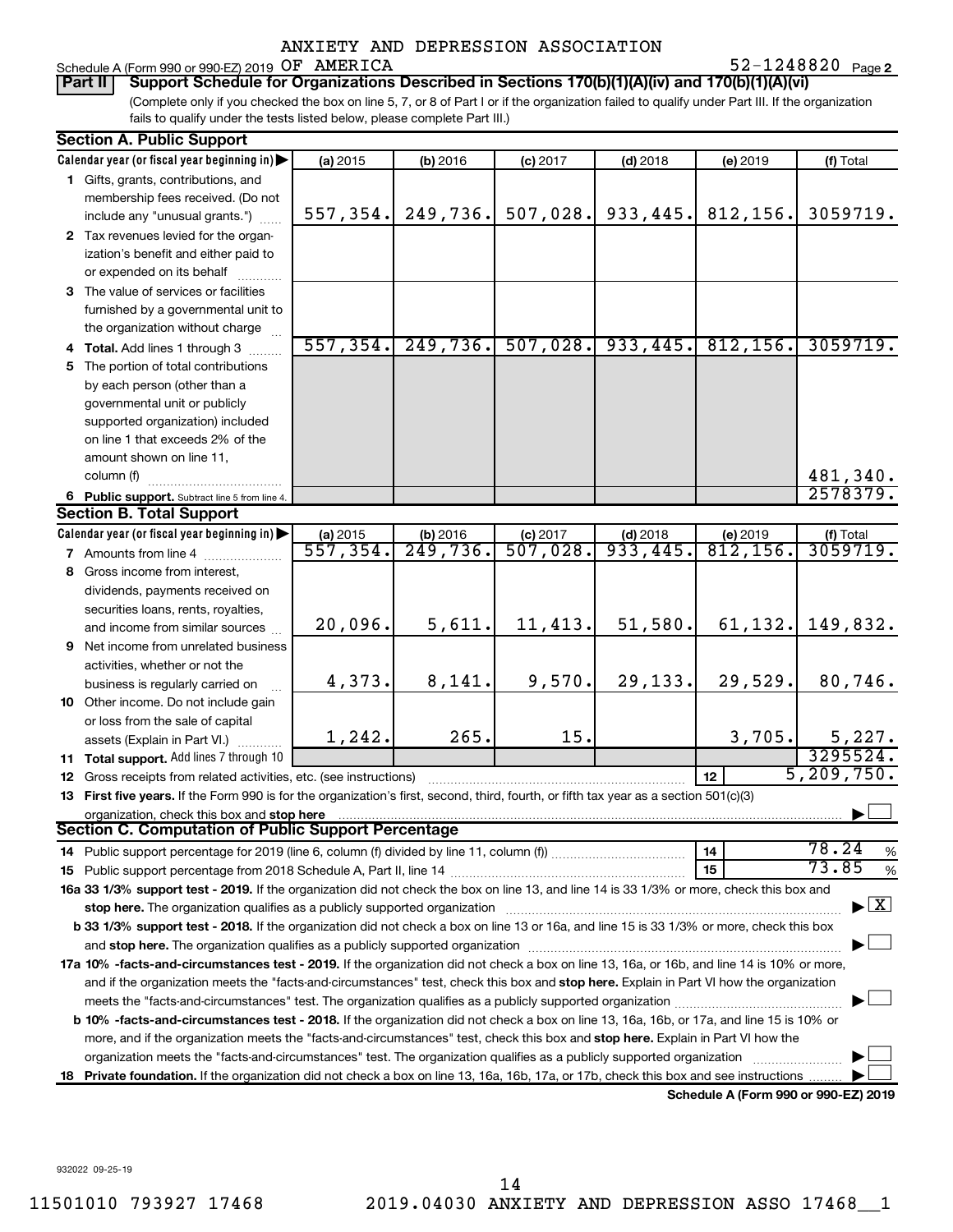|  | ANXIETY AND DEPRESSION ASSOCIATION |
|--|------------------------------------|
|  |                                    |

# Schedule A (Form 990 or 990-EZ) 2019 OF AMERICA

**Part III Support Schedule for Organizations Described in Section 509(a)(2)** 

**32-1248820** Page 3

(Complete only if you checked the box on line 10 of Part I or if the organization failed to qualify under Part II. If the organization fails to qualify under the tests listed below, please complete Part II.)

| <b>Section A. Public Support</b>                                                                                                                                                         |          |          |            |            |          |                                      |
|------------------------------------------------------------------------------------------------------------------------------------------------------------------------------------------|----------|----------|------------|------------|----------|--------------------------------------|
| Calendar year (or fiscal year beginning in)                                                                                                                                              | (a) 2015 | (b) 2016 | $(c)$ 2017 | $(d)$ 2018 | (e) 2019 | (f) Total                            |
| 1 Gifts, grants, contributions, and                                                                                                                                                      |          |          |            |            |          |                                      |
| membership fees received. (Do not                                                                                                                                                        |          |          |            |            |          |                                      |
| include any "unusual grants.")                                                                                                                                                           |          |          |            |            |          |                                      |
| 2 Gross receipts from admissions,<br>merchandise sold or services per-<br>formed, or facilities furnished in<br>any activity that is related to the<br>organization's tax-exempt purpose |          |          |            |            |          |                                      |
| 3 Gross receipts from activities that                                                                                                                                                    |          |          |            |            |          |                                      |
| are not an unrelated trade or bus-                                                                                                                                                       |          |          |            |            |          |                                      |
| iness under section 513                                                                                                                                                                  |          |          |            |            |          |                                      |
| 4 Tax revenues levied for the organ-                                                                                                                                                     |          |          |            |            |          |                                      |
| ization's benefit and either paid to                                                                                                                                                     |          |          |            |            |          |                                      |
| or expended on its behalf<br>.                                                                                                                                                           |          |          |            |            |          |                                      |
| 5 The value of services or facilities                                                                                                                                                    |          |          |            |            |          |                                      |
| furnished by a governmental unit to                                                                                                                                                      |          |          |            |            |          |                                      |
| the organization without charge                                                                                                                                                          |          |          |            |            |          |                                      |
| <b>6 Total.</b> Add lines 1 through 5                                                                                                                                                    |          |          |            |            |          |                                      |
| 7a Amounts included on lines 1, 2, and                                                                                                                                                   |          |          |            |            |          |                                      |
| 3 received from disqualified persons                                                                                                                                                     |          |          |            |            |          |                                      |
| <b>b</b> Amounts included on lines 2 and 3 received<br>from other than disqualified persons that<br>exceed the greater of \$5,000 or 1% of the<br>amount on line 13 for the year         |          |          |            |            |          |                                      |
| c Add lines 7a and 7b                                                                                                                                                                    |          |          |            |            |          |                                      |
| 8 Public support. (Subtract line 7c from line 6.)                                                                                                                                        |          |          |            |            |          |                                      |
| <b>Section B. Total Support</b>                                                                                                                                                          |          |          |            |            |          |                                      |
| Calendar year (or fiscal year beginning in)                                                                                                                                              | (a) 2015 | (b) 2016 | $(c)$ 2017 | $(d)$ 2018 | (e) 2019 | (f) Total                            |
| <b>9</b> Amounts from line 6                                                                                                                                                             |          |          |            |            |          |                                      |
| <b>10a</b> Gross income from interest,<br>dividends, payments received on<br>securities loans, rents, royalties,<br>and income from similar sources                                      |          |          |            |            |          |                                      |
| <b>b</b> Unrelated business taxable income                                                                                                                                               |          |          |            |            |          |                                      |
| (less section 511 taxes) from businesses                                                                                                                                                 |          |          |            |            |          |                                      |
| acquired after June 30, 1975                                                                                                                                                             |          |          |            |            |          |                                      |
| c Add lines 10a and 10b                                                                                                                                                                  |          |          |            |            |          |                                      |
| <b>11</b> Net income from unrelated business<br>activities not included in line 10b.<br>whether or not the business is<br>regularly carried on                                           |          |          |            |            |          |                                      |
| 12 Other income. Do not include gain<br>or loss from the sale of capital<br>assets (Explain in Part VI.)                                                                                 |          |          |            |            |          |                                      |
| <b>13</b> Total support. (Add lines 9, 10c, 11, and 12.)                                                                                                                                 |          |          |            |            |          |                                      |
| 14 First five years. If the Form 990 is for the organization's first, second, third, fourth, or fifth tax year as a section 501(c)(3) organization,                                      |          |          |            |            |          |                                      |
| check this box and stop here <i>macuum macuum macuum macuum macuum macuum macuum macuum macuum</i>                                                                                       |          |          |            |            |          |                                      |
| <b>Section C. Computation of Public Support Percentage</b>                                                                                                                               |          |          |            |            |          |                                      |
| 15 Public support percentage for 2019 (line 8, column (f), divided by line 13, column (f) <i></i>                                                                                        |          |          |            |            | 15       | %                                    |
| 16 Public support percentage from 2018 Schedule A, Part III, line 15                                                                                                                     |          |          |            |            | 16       | %                                    |
| Section D. Computation of Investment Income Percentage                                                                                                                                   |          |          |            |            |          |                                      |
|                                                                                                                                                                                          |          |          |            |            | 17       | %                                    |
| 18 Investment income percentage from 2018 Schedule A, Part III, line 17                                                                                                                  |          |          |            |            | 18       | %                                    |
| 19a 33 1/3% support tests - 2019. If the organization did not check the box on line 14, and line 15 is more than 33 1/3%, and line 17 is not                                             |          |          |            |            |          |                                      |
| more than 33 1/3%, check this box and stop here. The organization qualifies as a publicly supported organization                                                                         |          |          |            |            |          |                                      |
| b 33 1/3% support tests - 2018. If the organization did not check a box on line 14 or line 19a, and line 16 is more than 33 1/3%, and                                                    |          |          |            |            |          |                                      |
| line 18 is not more than 33 1/3%, check this box and stop here. The organization qualifies as a publicly supported organization                                                          |          |          |            |            |          |                                      |
|                                                                                                                                                                                          |          |          |            |            |          |                                      |
| 932023 09-25-19                                                                                                                                                                          |          |          | 15         |            |          | Schedule A (Form 990 or 990-EZ) 2019 |

11501010 793927 17468 2019.04030 ANXIETY AND DEPRESSION ASSO 17468\_\_1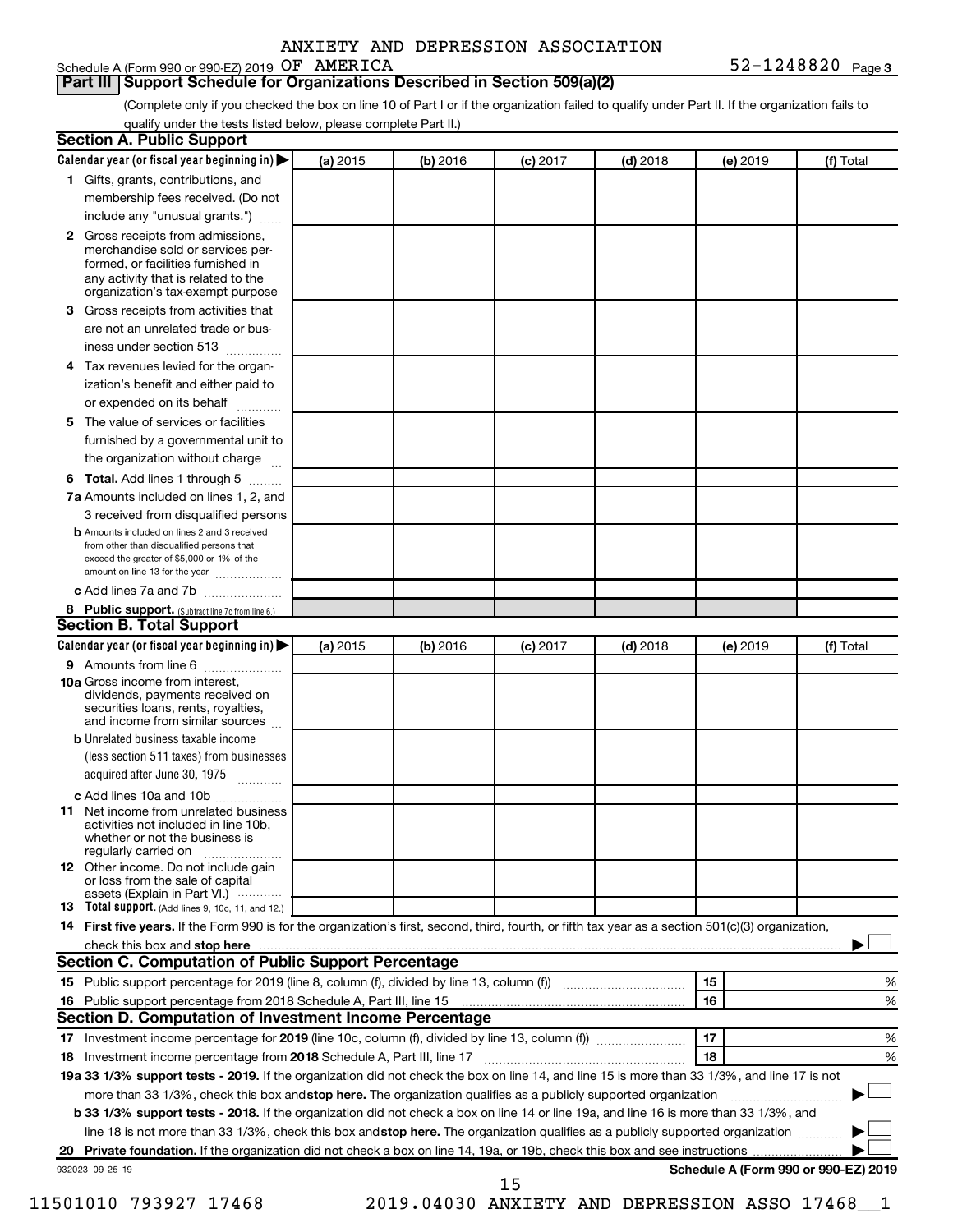### Schedule A (Form 990 or 990-EZ) 2019  $OF$   $AMERICA$  52-1248820  $Page$ **Part IV Supporting Organizations**

(Complete only if you checked a box in line 12 on Part I. If you checked 12a of Part I, complete Sections A and B. If you checked 12b of Part I, complete Sections A and C. If you checked 12c of Part I, complete Sections A, D, and E. If you checked 12d of Part I, complete Sections A and D, and complete Part V.)

### **Section A. All Supporting Organizations**

- **1** Are all of the organization's supported organizations listed by name in the organization's governing documents? If "No," describe in Part VI how the supported organizations are designated. If designated by *class or purpose, describe the designation. If historic and continuing relationship, explain.*
- **2** Did the organization have any supported organization that does not have an IRS determination of status under section 509(a)(1) or (2)? If "Yes," explain in Part **VI** how the organization determined that the supported *organization was described in section 509(a)(1) or (2).*
- **3a** Did the organization have a supported organization described in section 501(c)(4), (5), or (6)? If "Yes," answer *(b) and (c) below.*
- **b** Did the organization confirm that each supported organization qualified under section 501(c)(4), (5), or (6) and satisfied the public support tests under section 509(a)(2)? If "Yes," describe in Part VI when and how the *organization made the determination.*
- **c** Did the organization ensure that all support to such organizations was used exclusively for section 170(c)(2)(B) purposes? If "Yes," explain in Part VI what controls the organization put in place to ensure such use.
- **4 a** *If* Was any supported organization not organized in the United States ("foreign supported organization")? *"Yes," and if you checked 12a or 12b in Part I, answer (b) and (c) below.*
- **b** Did the organization have ultimate control and discretion in deciding whether to make grants to the foreign supported organization? If "Yes," describe in Part VI how the organization had such control and discretion *despite being controlled or supervised by or in connection with its supported organizations.*
- **c** Did the organization support any foreign supported organization that does not have an IRS determination under sections 501(c)(3) and 509(a)(1) or (2)? If "Yes," explain in Part VI what controls the organization used *to ensure that all support to the foreign supported organization was used exclusively for section 170(c)(2)(B) purposes.*
- **5a** Did the organization add, substitute, or remove any supported organizations during the tax year? If "Yes," answer (b) and (c) below (if applicable). Also, provide detail in **Part VI,** including (i) the names and EIN *numbers of the supported organizations added, substituted, or removed; (ii) the reasons for each such action; (iii) the authority under the organization's organizing document authorizing such action; and (iv) how the action was accomplished (such as by amendment to the organizing document).*
- **b Type I or Type II only.** Was any added or substituted supported organization part of a class already designated in the organization's organizing document?
- **c Substitutions only.**  Was the substitution the result of an event beyond the organization's control?
- **6** Did the organization provide support (whether in the form of grants or the provision of services or facilities) to **Part VI.** support or benefit one or more of the filing organization's supported organizations? If "Yes," provide detail in anyone other than (i) its supported organizations, (ii) individuals that are part of the charitable class benefited by one or more of its supported organizations, or (iii) other supporting organizations that also
- **7** Did the organization provide a grant, loan, compensation, or other similar payment to a substantial contributor regard to a substantial contributor? If "Yes," complete Part I of Schedule L (Form 990 or 990-EZ). (as defined in section 4958(c)(3)(C)), a family member of a substantial contributor, or a 35% controlled entity with
- **8** Did the organization make a loan to a disqualified person (as defined in section 4958) not described in line 7? *If "Yes," complete Part I of Schedule L (Form 990 or 990-EZ).*
- **9 a** Was the organization controlled directly or indirectly at any time during the tax year by one or more in section 509(a)(1) or (2))? If "Yes," provide detail in **Part VI.** disqualified persons as defined in section 4946 (other than foundation managers and organizations described
- **b** Did one or more disqualified persons (as defined in line 9a) hold a controlling interest in any entity in which the supporting organization had an interest? If "Yes," provide detail in Part VI.
- **c** Did a disqualified person (as defined in line 9a) have an ownership interest in, or derive any personal benefit from, assets in which the supporting organization also had an interest? If "Yes," provide detail in Part VI.
- **10 a** Was the organization subject to the excess business holdings rules of section 4943 because of section supporting organizations)? If "Yes," answer 10b below. 4943(f) (regarding certain Type II supporting organizations, and all Type III non-functionally integrated
	- **b** Did the organization have any excess business holdings in the tax year? (Use Schedule C, Form 4720, to *determine whether the organization had excess business holdings.)*

932024 09-25-19

**10b Schedule A (Form 990 or 990-EZ) 2019**

 $52 - 1248820$  Page 4

**1**

**2**

**3a**

**3b**

**3c**

**4a**

**4b**

**4c**

**5a**

**5b 5c**

**6**

**7**

**8**

**9a**

**9b**

**9c**

**10a**

**Yes No**

16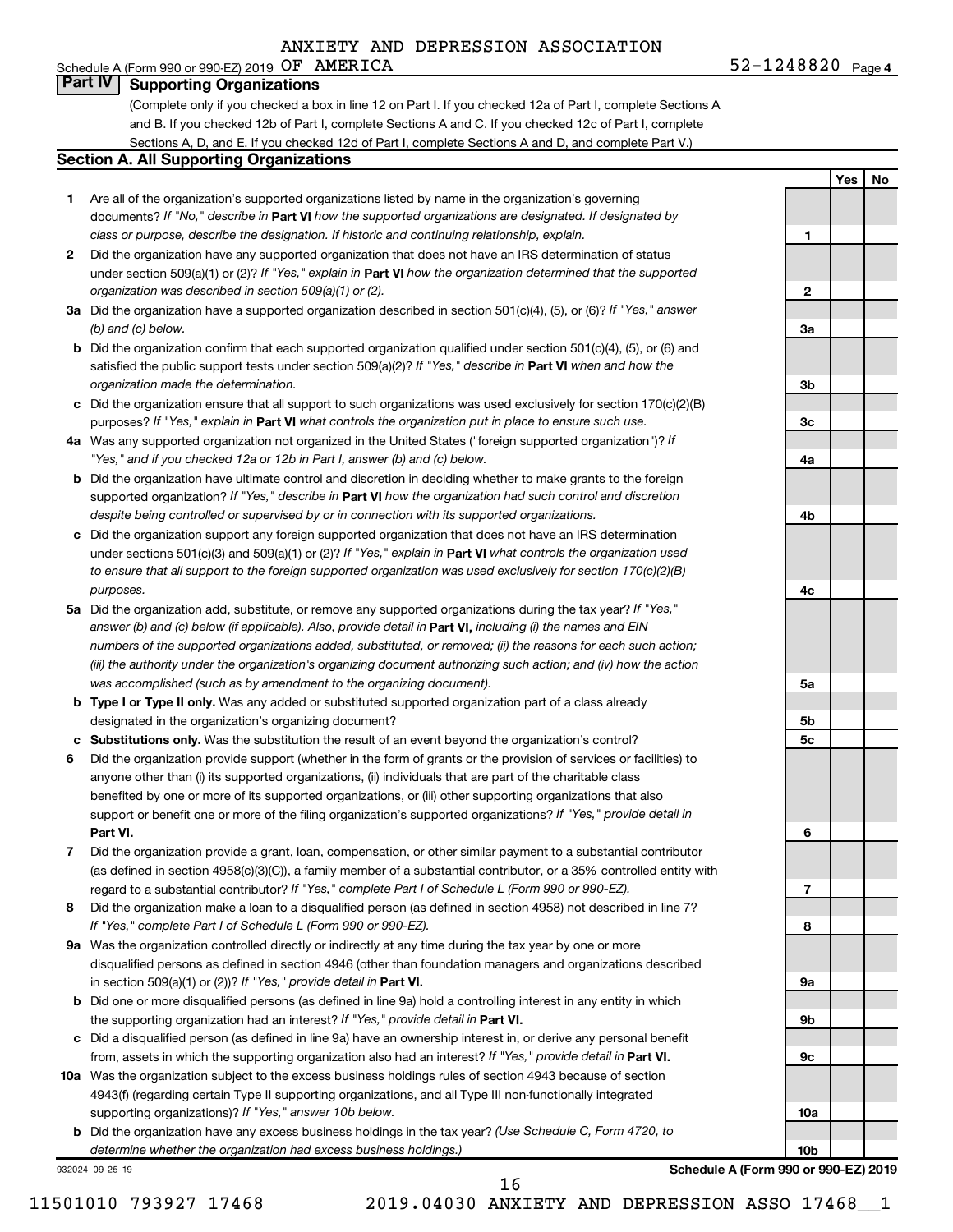**OF AMERICA** 52-1248820  $_{\text{Page 5}}$ Schedule A (Form 990 or 990-EZ) 2019  $\,$  O.F.  $\,$  AMERICA  $\,$  . The set of the set of the set of the set of the set of the set of the set of the set of the set of the set of the set of the set of the set of the set of

|    | <b>Part IV</b>  | <b>Supporting Organizations (continued)</b>                                                                                                                                                                                |                 |     |    |
|----|-----------------|----------------------------------------------------------------------------------------------------------------------------------------------------------------------------------------------------------------------------|-----------------|-----|----|
|    |                 |                                                                                                                                                                                                                            |                 | Yes | No |
| 11 |                 | Has the organization accepted a gift or contribution from any of the following persons?                                                                                                                                    |                 |     |    |
| а  |                 | A person who directly or indirectly controls, either alone or together with persons described in (b) and (c)                                                                                                               |                 |     |    |
|    |                 | below, the governing body of a supported organization?                                                                                                                                                                     | 11a             |     |    |
|    |                 | <b>b</b> A family member of a person described in (a) above?                                                                                                                                                               | 11 <sub>b</sub> |     |    |
|    |                 | c A 35% controlled entity of a person described in (a) or (b) above? If "Yes" to a, b, or c, provide detail in Part VI.                                                                                                    | 11c             |     |    |
|    |                 | <b>Section B. Type I Supporting Organizations</b>                                                                                                                                                                          |                 |     |    |
|    |                 |                                                                                                                                                                                                                            |                 | Yes | No |
| 1. |                 | Did the directors, trustees, or membership of one or more supported organizations have the power to                                                                                                                        |                 |     |    |
|    |                 | regularly appoint or elect at least a majority of the organization's directors or trustees at all times during the                                                                                                         |                 |     |    |
|    |                 | tax year? If "No," describe in Part VI how the supported organization(s) effectively operated, supervised, or                                                                                                              |                 |     |    |
|    |                 | controlled the organization's activities. If the organization had more than one supported organization,                                                                                                                    |                 |     |    |
|    |                 | describe how the powers to appoint and/or remove directors or trustees were allocated among the supported                                                                                                                  |                 |     |    |
|    |                 | organizations and what conditions or restrictions, if any, applied to such powers during the tax year.                                                                                                                     | 1               |     |    |
| 2  |                 | Did the organization operate for the benefit of any supported organization other than the supported                                                                                                                        |                 |     |    |
|    |                 | organization(s) that operated, supervised, or controlled the supporting organization? If "Yes," explain in                                                                                                                 |                 |     |    |
|    |                 | Part VI how providing such benefit carried out the purposes of the supported organization(s) that operated,                                                                                                                |                 |     |    |
|    |                 | supervised, or controlled the supporting organization.                                                                                                                                                                     | $\mathbf{2}$    |     |    |
|    |                 | <b>Section C. Type II Supporting Organizations</b>                                                                                                                                                                         |                 |     |    |
|    |                 |                                                                                                                                                                                                                            |                 | Yes | No |
| 1. |                 | Were a majority of the organization's directors or trustees during the tax year also a majority of the directors                                                                                                           |                 |     |    |
|    |                 | or trustees of each of the organization's supported organization(s)? If "No," describe in Part VI how control                                                                                                              |                 |     |    |
|    |                 | or management of the supporting organization was vested in the same persons that controlled or managed                                                                                                                     |                 |     |    |
|    |                 | the supported organization(s).                                                                                                                                                                                             | 1               |     |    |
|    |                 | <b>Section D. All Type III Supporting Organizations</b>                                                                                                                                                                    |                 |     |    |
|    |                 |                                                                                                                                                                                                                            |                 | Yes | No |
|    |                 | Did the organization provide to each of its supported organizations, by the last day of the fifth month of the                                                                                                             |                 |     |    |
| 1  |                 | organization's tax year, (i) a written notice describing the type and amount of support provided during the prior tax                                                                                                      |                 |     |    |
|    |                 |                                                                                                                                                                                                                            |                 |     |    |
|    |                 | year, (ii) a copy of the Form 990 that was most recently filed as of the date of notification, and (iii) copies of the                                                                                                     |                 |     |    |
|    |                 | organization's governing documents in effect on the date of notification, to the extent not previously provided?                                                                                                           | 1               |     |    |
| 2  |                 | Were any of the organization's officers, directors, or trustees either (i) appointed or elected by the supported                                                                                                           |                 |     |    |
|    |                 | organization(s) or (ii) serving on the governing body of a supported organization? If "No," explain in Part VI how                                                                                                         | $\mathbf{2}$    |     |    |
|    |                 | the organization maintained a close and continuous working relationship with the supported organization(s).                                                                                                                |                 |     |    |
| 3  |                 | By reason of the relationship described in (2), did the organization's supported organizations have a                                                                                                                      |                 |     |    |
|    |                 | significant voice in the organization's investment policies and in directing the use of the organization's<br>income or assets at all times during the tax year? If "Yes," describe in Part VI the role the organization's |                 |     |    |
|    |                 | supported organizations played in this regard.                                                                                                                                                                             |                 |     |    |
|    |                 | Section E. Type III Functionally Integrated Supporting Organizations                                                                                                                                                       | З               |     |    |
| 1  |                 | Check the box next to the method that the organization used to satisfy the Integral Part Test during the yealsee instructions).                                                                                            |                 |     |    |
| a  |                 | The organization satisfied the Activities Test. Complete line 2 below.                                                                                                                                                     |                 |     |    |
| b  |                 | The organization is the parent of each of its supported organizations. Complete line 3 below.                                                                                                                              |                 |     |    |
| c  |                 | The organization supported a governmental entity. Describe in Part VI how you supported a government entity (see instructions).                                                                                            |                 |     |    |
| 2  |                 | Activities Test. Answer (a) and (b) below.                                                                                                                                                                                 |                 | Yes | No |
| а  |                 | Did substantially all of the organization's activities during the tax year directly further the exempt purposes of                                                                                                         |                 |     |    |
|    |                 | the supported organization(s) to which the organization was responsive? If "Yes," then in Part VI identify                                                                                                                 |                 |     |    |
|    |                 | those supported organizations and explain how these activities directly furthered their exempt purposes,                                                                                                                   |                 |     |    |
|    |                 | how the organization was responsive to those supported organizations, and how the organization determined                                                                                                                  |                 |     |    |
|    |                 | that these activities constituted substantially all of its activities.                                                                                                                                                     | 2a              |     |    |
| b  |                 | Did the activities described in (a) constitute activities that, but for the organization's involvement, one or more                                                                                                        |                 |     |    |
|    |                 | of the organization's supported organization(s) would have been engaged in? If "Yes," explain in Part VI the                                                                                                               |                 |     |    |
|    |                 | reasons for the organization's position that its supported organization(s) would have engaged in these                                                                                                                     |                 |     |    |
|    |                 | activities but for the organization's involvement.                                                                                                                                                                         | 2b              |     |    |
| з  |                 | Parent of Supported Organizations. Answer (a) and (b) below.                                                                                                                                                               |                 |     |    |
| а  |                 | Did the organization have the power to regularly appoint or elect a majority of the officers, directors, or                                                                                                                |                 |     |    |
|    |                 | trustees of each of the supported organizations? Provide details in Part VI.                                                                                                                                               | За              |     |    |
| b  |                 | Did the organization exercise a substantial degree of direction over the policies, programs, and activities of each                                                                                                        |                 |     |    |
|    |                 | of its supported organizations? If "Yes," describe in Part VI the role played by the organization in this regard.                                                                                                          | 3b              |     |    |
|    | 932025 09-25-19 | Schedule A (Form 990 or 990-EZ) 2019                                                                                                                                                                                       |                 |     |    |

11501010 793927 17468 2019.04030 ANXIETY AND DEPRESSION ASSO 17468\_\_1

17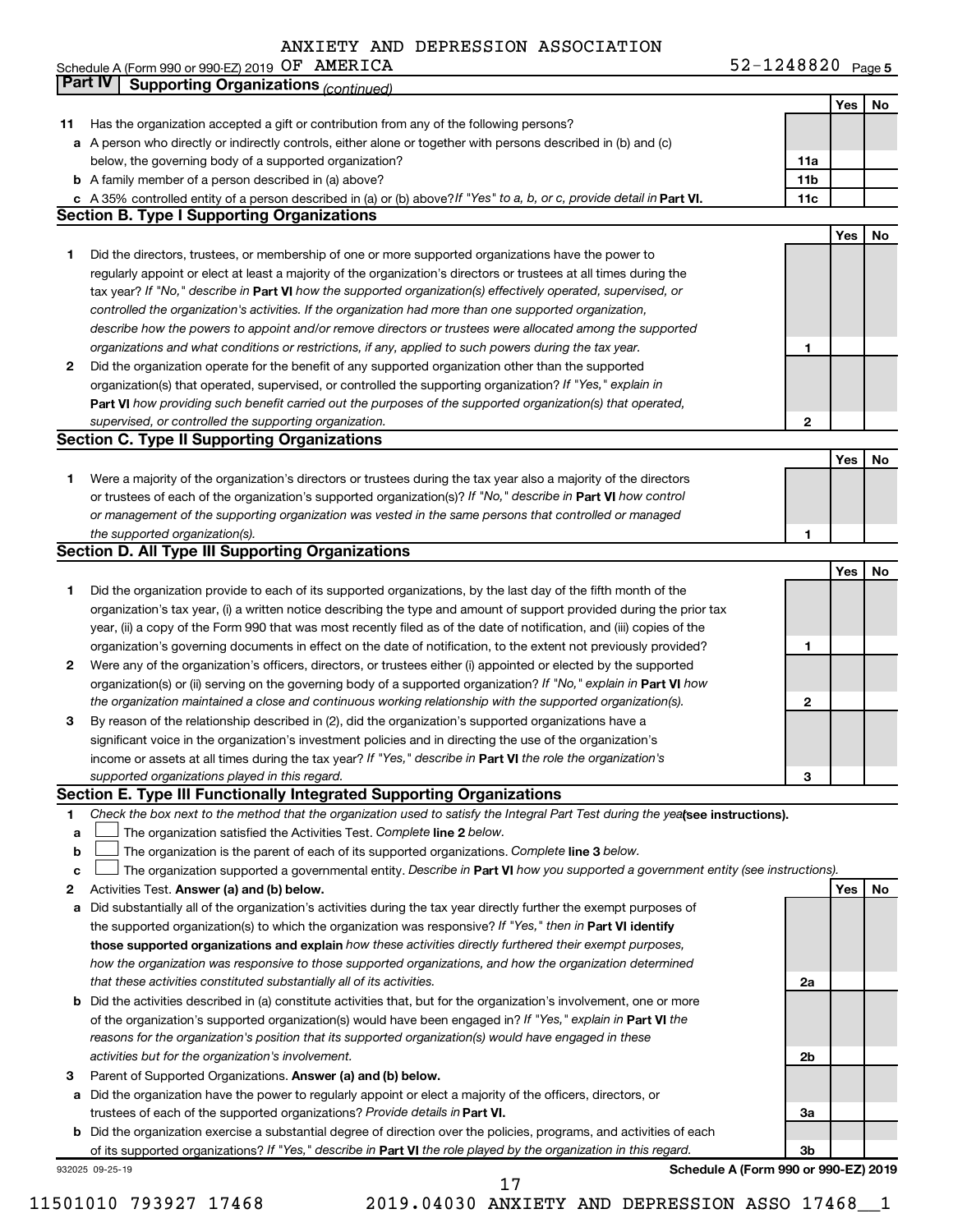#### **1 Lett** Check here if the organization satisfied the Integral Part Test as a qualifying trust on Nov. 20, 1970 (explain in Part VI). See instructions. All **Section A - Adjusted Net Income 1 2 3 4 5 6 7 8 1 2 3 4 5 6 7 Adjusted Net Income** (subtract lines 5, 6, and 7 from line 4) **8 8 Section B - Minimum Asset Amount 1 2 3 4 5 6 7 8 a** Average monthly value of securities **b** Average monthly cash balances **c** Fair market value of other non-exempt-use assets **d Total**  (add lines 1a, 1b, and 1c) **e Discount** claimed for blockage or other **1a 1b 1c 1d 2 3 4 5 6 7 8** factors (explain in detail in Part VI): **Minimum Asset Amount**  (add line 7 to line 6) **Section C - Distributable Amount 1 2 3 4 5 6 1 2 3 4 5 6** Distributable Amount. Subtract line 5 from line 4, unless subject to Schedule A (Form 990 or 990-EZ) 2019  $OF$   $AMERICA$  52-1248820  $Page$ other Type III non-functionally integrated supporting organizations must complete Sections A through E. (B) Current Year (A) Prior Year Net short-term capital gain Recoveries of prior-year distributions Other gross income (see instructions) Add lines 1 through 3. Depreciation and depletion Portion of operating expenses paid or incurred for production or collection of gross income or for management, conservation, or maintenance of property held for production of income (see instructions) Other expenses (see instructions) (B) Current Year  $(A)$  Prior Year  $\left\{\n\begin{array}{ccc}\n\end{array}\n\right\}$  (optional) Aggregate fair market value of all non-exempt-use assets (see instructions for short tax year or assets held for part of year): Acquisition indebtedness applicable to non-exempt-use assets Subtract line 2 from line 1d. Cash deemed held for exempt use. Enter 1-1/2% of line 3 (for greater amount, see instructions). Net value of non-exempt-use assets (subtract line 4 from line 3) Multiply line 5 by .035. Recoveries of prior-year distributions Current Year Adjusted net income for prior year (from Section A, line 8, Column A) Enter 85% of line 1. Minimum asset amount for prior year (from Section B, line 8, Column A) Enter greater of line 2 or line 3. Income tax imposed in prior year emergency temporary reduction (see instructions). **Part V Type III Non-Functionally Integrated 509(a)(3) Supporting Organizations**   $\Box$

**7** Check here if the current year is the organization's first as a non-functionally integrated Type III supporting organization (see † instructions).

**Schedule A (Form 990 or 990-EZ) 2019**

932026 09-25-19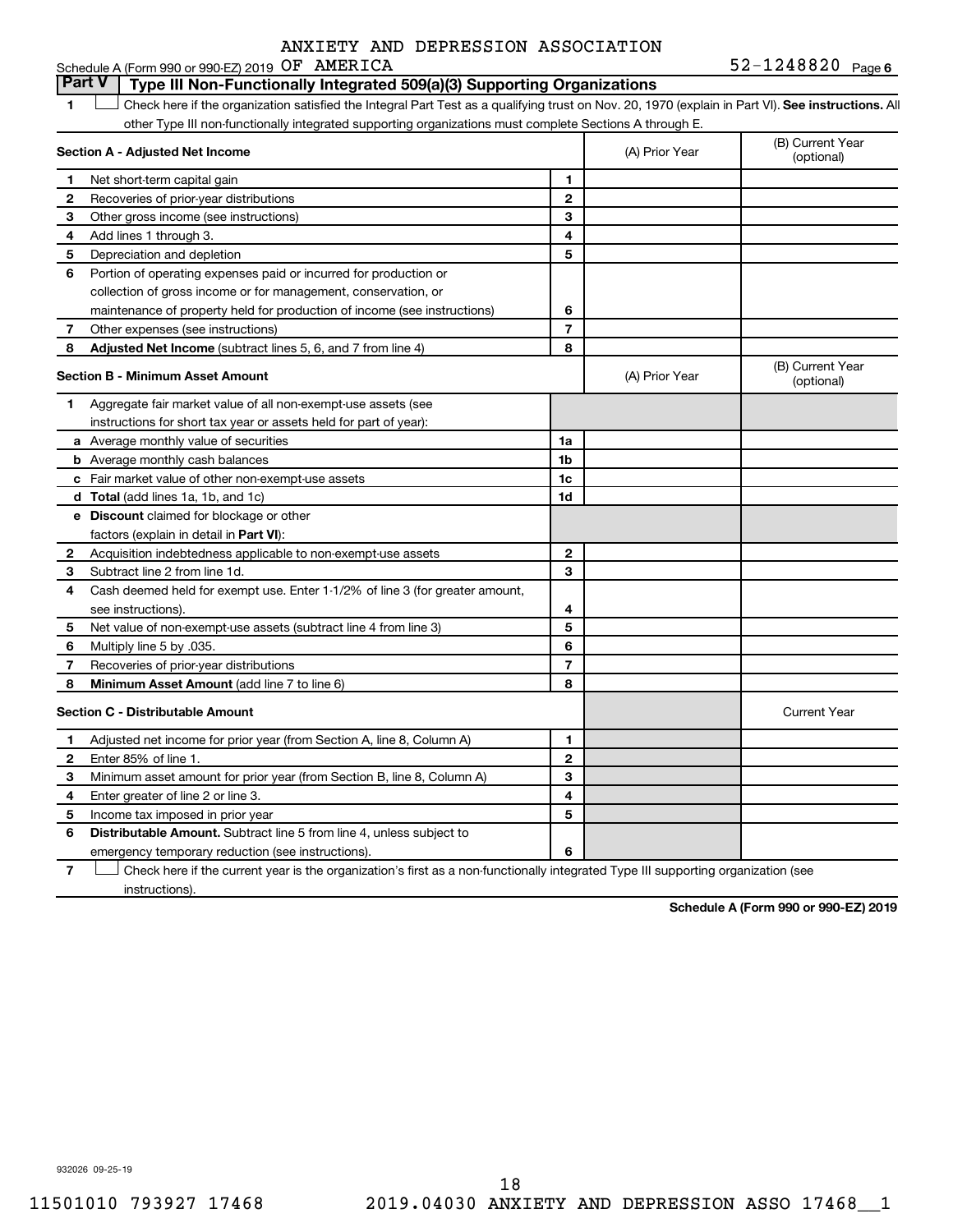|               | Schedule A (Form 990 or 990-EZ) 2019 OF AMERICA                                            |                                    |                                               | $52 - 1248820$ Page 7                                   |
|---------------|--------------------------------------------------------------------------------------------|------------------------------------|-----------------------------------------------|---------------------------------------------------------|
| <b>Part V</b> | Type III Non-Functionally Integrated 509(a)(3) Supporting Organizations (continued)        |                                    |                                               |                                                         |
|               | <b>Section D - Distributions</b>                                                           |                                    |                                               | <b>Current Year</b>                                     |
| 1             | Amounts paid to supported organizations to accomplish exempt purposes                      |                                    |                                               |                                                         |
| 2             | Amounts paid to perform activity that directly furthers exempt purposes of supported       |                                    |                                               |                                                         |
|               | organizations, in excess of income from activity                                           |                                    |                                               |                                                         |
| 3             | Administrative expenses paid to accomplish exempt purposes of supported organizations      |                                    |                                               |                                                         |
| 4             | Amounts paid to acquire exempt-use assets                                                  |                                    |                                               |                                                         |
| 5             | Qualified set-aside amounts (prior IRS approval required)                                  |                                    |                                               |                                                         |
| 6             | Other distributions (describe in <b>Part VI</b> ). See instructions.                       |                                    |                                               |                                                         |
| 7             | Total annual distributions. Add lines 1 through 6.                                         |                                    |                                               |                                                         |
| 8             | Distributions to attentive supported organizations to which the organization is responsive |                                    |                                               |                                                         |
|               | (provide details in Part VI). See instructions.                                            |                                    |                                               |                                                         |
| 9             | Distributable amount for 2019 from Section C, line 6                                       |                                    |                                               |                                                         |
| 10            | Line 8 amount divided by line 9 amount                                                     |                                    |                                               |                                                         |
|               | <b>Section E - Distribution Allocations (see instructions)</b>                             | (i)<br><b>Excess Distributions</b> | (ii)<br><b>Underdistributions</b><br>Pre-2019 | (iii)<br><b>Distributable</b><br><b>Amount for 2019</b> |
| 1             | Distributable amount for 2019 from Section C, line 6                                       |                                    |                                               |                                                         |
| 2             | Underdistributions, if any, for years prior to 2019 (reason-                               |                                    |                                               |                                                         |
|               | able cause required- explain in Part VI). See instructions.                                |                                    |                                               |                                                         |
| 3             | Excess distributions carryover, if any, to 2019                                            |                                    |                                               |                                                         |
|               | a From 2014                                                                                |                                    |                                               |                                                         |
|               | <b>b</b> From 2015                                                                         |                                    |                                               |                                                         |
|               | c From 2016                                                                                |                                    |                                               |                                                         |
|               | d From 2017                                                                                |                                    |                                               |                                                         |
|               | e From 2018                                                                                |                                    |                                               |                                                         |
|               | f Total of lines 3a through e                                                              |                                    |                                               |                                                         |
|               | g Applied to underdistributions of prior years                                             |                                    |                                               |                                                         |
|               | <b>h</b> Applied to 2019 distributable amount                                              |                                    |                                               |                                                         |
| Ť.            | Carryover from 2014 not applied (see instructions)                                         |                                    |                                               |                                                         |
|               | Remainder. Subtract lines 3g, 3h, and 3i from 3f.                                          |                                    |                                               |                                                         |
| 4             | Distributions for 2019 from Section D,                                                     |                                    |                                               |                                                         |
|               | line $7:$                                                                                  |                                    |                                               |                                                         |
|               | a Applied to underdistributions of prior years                                             |                                    |                                               |                                                         |
|               | <b>b</b> Applied to 2019 distributable amount                                              |                                    |                                               |                                                         |
|               | c Remainder. Subtract lines 4a and 4b from 4.                                              |                                    |                                               |                                                         |
|               | 5 Remaining underdistributions for years prior to 2019, if                                 |                                    |                                               |                                                         |
|               | any. Subtract lines 3g and 4a from line 2. For result greater                              |                                    |                                               |                                                         |
|               | than zero, explain in Part VI. See instructions.                                           |                                    |                                               |                                                         |
| 6             | Remaining underdistributions for 2019. Subtract lines 3h                                   |                                    |                                               |                                                         |
|               | and 4b from line 1. For result greater than zero, explain in                               |                                    |                                               |                                                         |
|               | <b>Part VI.</b> See instructions.                                                          |                                    |                                               |                                                         |
| 7             | Excess distributions carryover to 2020. Add lines 3j                                       |                                    |                                               |                                                         |
|               | and 4c.                                                                                    |                                    |                                               |                                                         |
| 8             | Breakdown of line 7:                                                                       |                                    |                                               |                                                         |
|               | a Excess from 2015                                                                         |                                    |                                               |                                                         |
|               | <b>b</b> Excess from 2016                                                                  |                                    |                                               |                                                         |
|               | c Excess from 2017                                                                         |                                    |                                               |                                                         |
|               | d Excess from 2018                                                                         |                                    |                                               |                                                         |
|               | e Excess from 2019                                                                         |                                    |                                               |                                                         |

**Schedule A (Form 990 or 990-EZ) 2019**

932027 09-25-19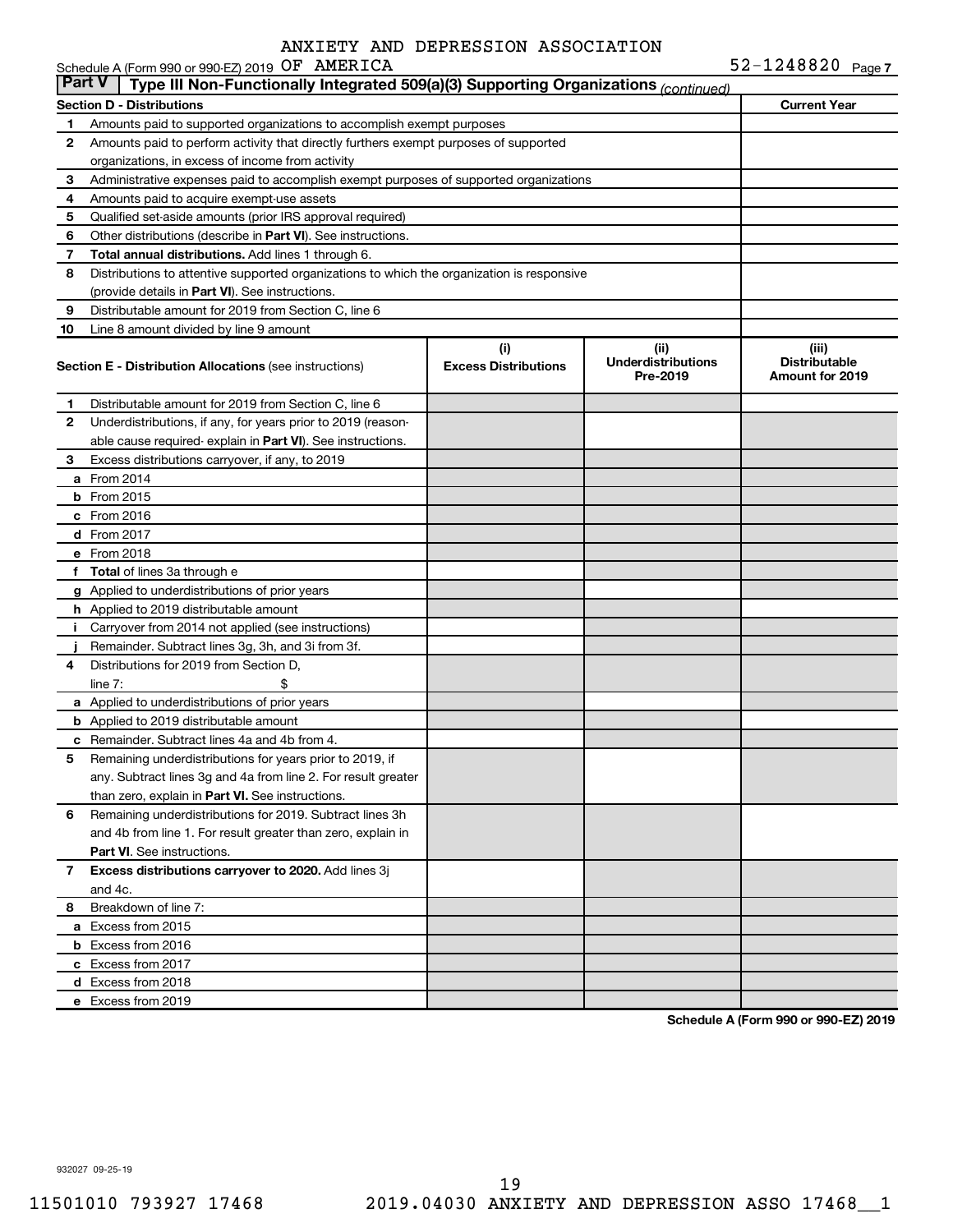|            |  | ANXIETY AND DEPRESSION ASSOCIATION |                       |  |
|------------|--|------------------------------------|-----------------------|--|
| OF AMERICA |  |                                    | $52 - 1248820$ Page 8 |  |

Schedule A (Form 990 or 990-EZ) 2019 OF AMERICA<br>Part VI Supplemental Information, Provide the Part VI | Supplemental Information. Provide the explanations required by Part II, line 10; Part II, line 17a or 17b; Part III, line 12; Part IV, Section A, lines 1, 2, 3b, 3c, 4b, 4c, 5a, 6, 9a, 9b, 9c, 11a, 11b, and 11c; Part IV, Section B, lines 1 and 2; Part IV, Section C, line 1; Part IV, Section D, lines 2 and 3; Part IV, Section E, lines 1c, 2a, 2b, 3a, and 3b; Part V, line 1; Part V, Section B, line 1e; Part V, Section D, lines 5, 6, and 8; and Part V, Section E, lines 2, 5, and 6. Also complete this part for any additional information. (See instructions.)

SCHEDULE A, PART II, LINE 10, EXPLANATION FOR OTHER INCOME:

### OTHER REFUNDS AND REIMBURSEMENTS

2015 AMOUNT: \$ 1,242.

2016 AMOUNT: \$ 265.

2017 AMOUNT: \$ 15.

2019 AMOUNT: \$ 3,705.

**Schedule A (Form 990 or 990-EZ) 2019**

932028 09-25-19

11501010 793927 17468 2019.04030 ANXIETY AND DEPRESSION ASSO 17468\_\_1 20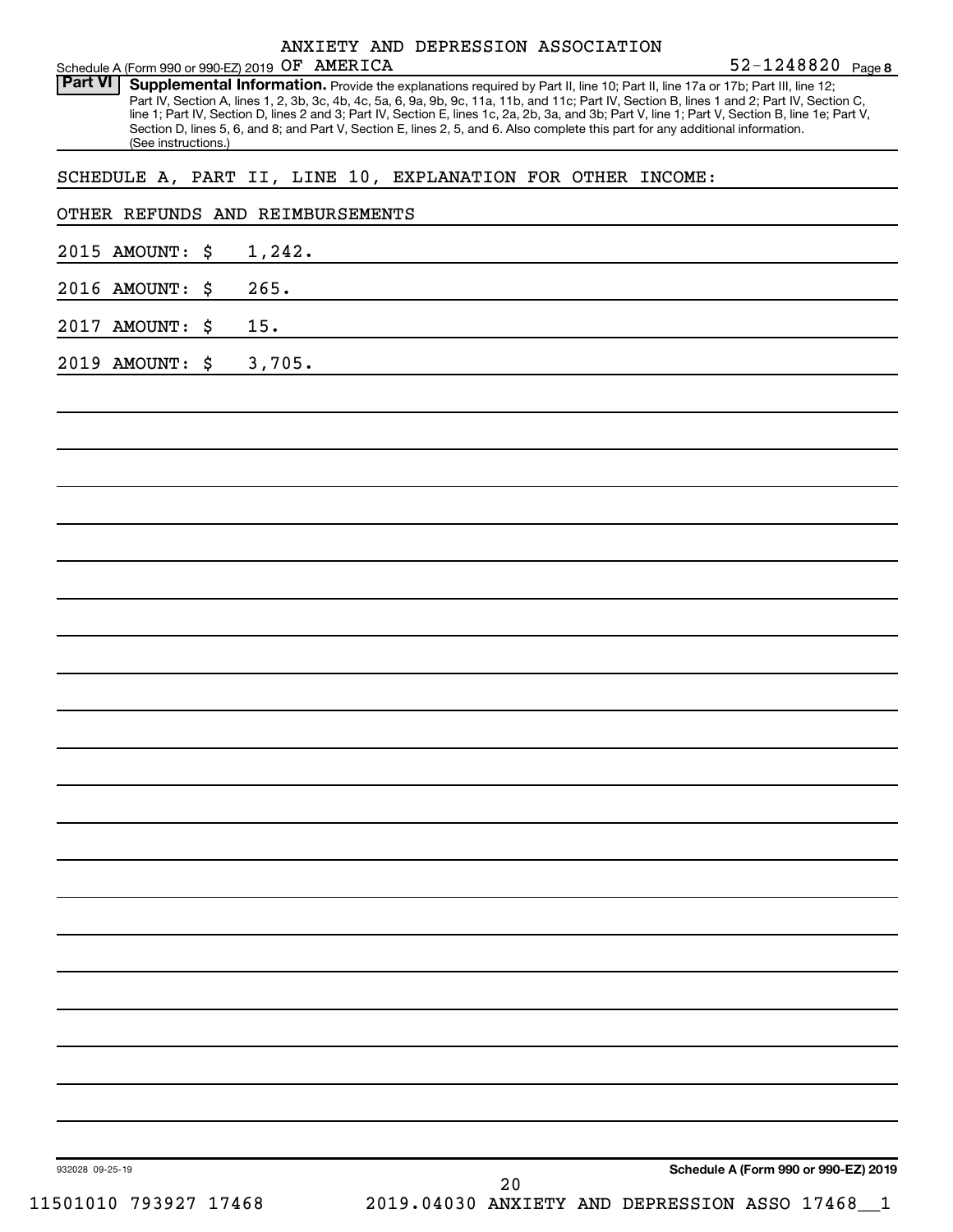Department of the Treasury Internal Revenue Service **(Form 990, 990-EZ,**

|  |  | ** PUBLIC DISCLOSURE COPY ** |  |  |
|--|--|------------------------------|--|--|
|--|--|------------------------------|--|--|

# **Schedule B Schedule of Contributors**

**or 990-PF) | Attach to Form 990, Form 990-EZ, or Form 990-PF. | Go to www.irs.gov/Form990 for the latest information.** OMB No. 1545-0047

**2019**

**Employer identification number**

| Name of the organization |
|--------------------------|
|                          |

# ANXIETY AND DEPRESSION ASSOCIATION

|                                       | OF AMERICA |
|---------------------------------------|------------|
| <b>Organization type</b> (check one): |            |

52-1248820

| Filers of:         | Section:                                                                  |  |  |  |  |
|--------------------|---------------------------------------------------------------------------|--|--|--|--|
| Form 990 or 990-FZ | $\boxed{\textbf{X}}$ 501(c)( 3) (enter number) organization               |  |  |  |  |
|                    | 4947(a)(1) nonexempt charitable trust not treated as a private foundation |  |  |  |  |
|                    | 527 political organization                                                |  |  |  |  |
| Form 990-PF        | 501(c)(3) exempt private foundation                                       |  |  |  |  |
|                    | 4947(a)(1) nonexempt charitable trust treated as a private foundation     |  |  |  |  |
|                    | 501(c)(3) taxable private foundation                                      |  |  |  |  |

Check if your organization is covered by the General Rule or a Special Rule. **Note:**  Only a section 501(c)(7), (8), or (10) organization can check boxes for both the General Rule and a Special Rule. See instructions.

#### **General Rule**

 $\Box$ 

For an organization filing Form 990, 990-EZ, or 990-PF that received, during the year, contributions totaling \$5,000 or more (in money or property) from any one contributor. Complete Parts I and II. See instructions for determining a contributor's total contributions.

### **Special Rules**

any one contributor, during the year, total contributions of the greater of (1) \$5,000; or (2) 2% of the amount on (i) Form 990, Part VIII, line 1h;  $\boxed{\text{X}}$  For an organization described in section 501(c)(3) filing Form 990 or 990-EZ that met the 33 1/3% support test of the regulations under sections 509(a)(1) and 170(b)(1)(A)(vi), that checked Schedule A (Form 990 or 990-EZ), Part II, line 13, 16a, or 16b, and that received from or (ii) Form 990-EZ, line 1. Complete Parts I and II.

year, total contributions of more than \$1,000 *exclusively* for religious, charitable, scientific, literary, or educational purposes, or for the For an organization described in section 501(c)(7), (8), or (10) filing Form 990 or 990-EZ that received from any one contributor, during the prevention of cruelty to children or animals. Complete Parts I, II, and III.  $\Box$ 

purpose. Don't complete any of the parts unless the General Rule applies to this organization because it received nonexclusively year, contributions exclusively for religious, charitable, etc., purposes, but no such contributions totaled more than \$1,000. If this box is checked, enter here the total contributions that were received during the year for an exclusively religious, charitable, etc., For an organization described in section 501(c)(7), (8), or (10) filing Form 990 or 990-EZ that received from any one contributor, during the religious, charitable, etc., contributions totaling \$5,000 or more during the year  $~\ldots\ldots\ldots\ldots\ldots\ldots\ldots\ldots\blacktriangleright~$ \$  $\Box$ 

**Caution:**  An organization that isn't covered by the General Rule and/or the Special Rules doesn't file Schedule B (Form 990, 990-EZ, or 990-PF),  **must** but it answer "No" on Part IV, line 2, of its Form 990; or check the box on line H of its Form 990-EZ or on its Form 990-PF, Part I, line 2, to certify that it doesn't meet the filing requirements of Schedule B (Form 990, 990-EZ, or 990-PF).

**For Paperwork Reduction Act Notice, see the instructions for Form 990, 990-EZ, or 990-PF. Schedule B (Form 990, 990-EZ, or 990-PF) (2019)** LHA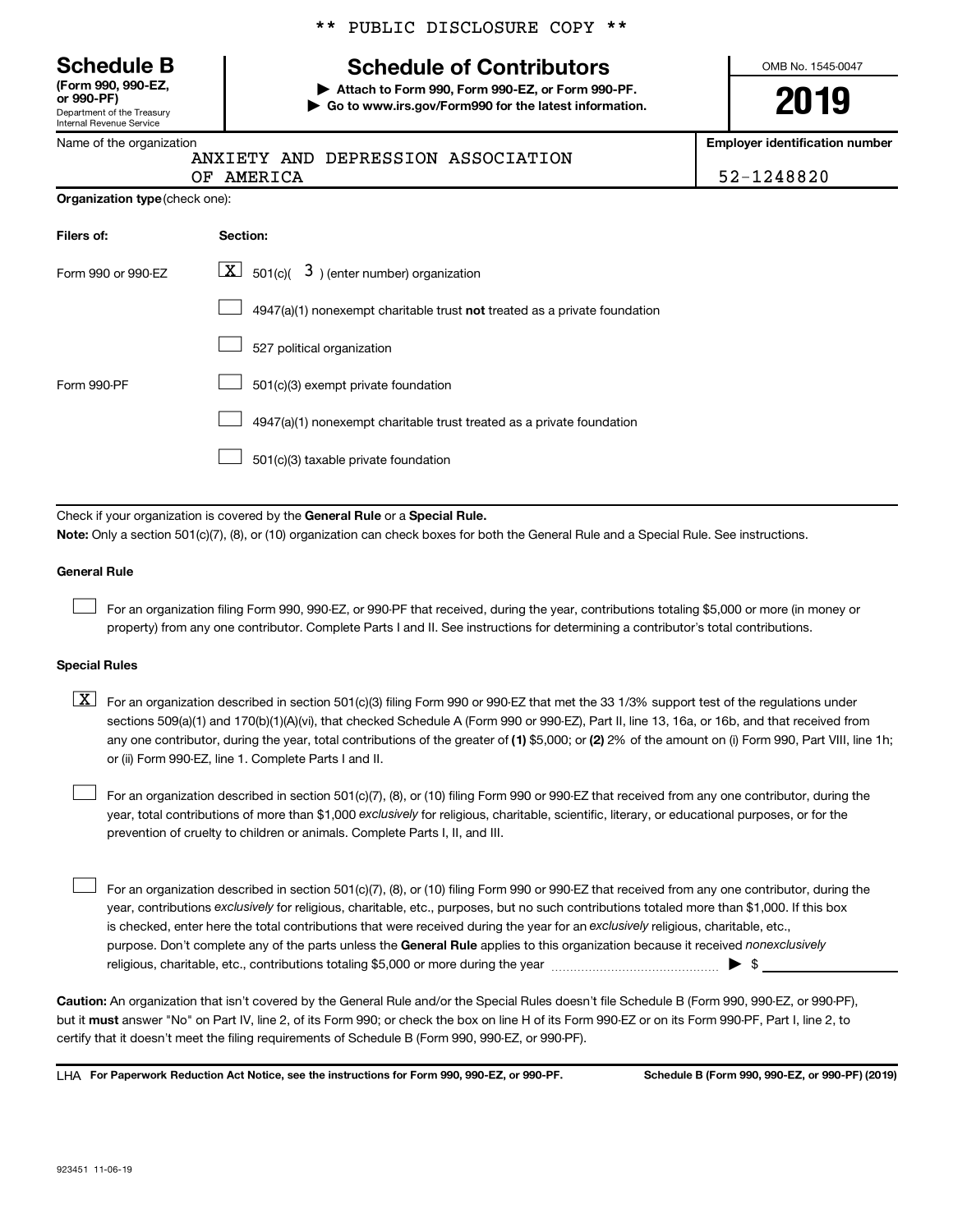#### Schedule B (Form 990, 990-EZ, or 990-PF) (2019)

Name of organization

ANXIETY AND DEPRESSION ASSOCIATION OF AMERICA 52-1248820

**Employer identification number**

| Part I           | <b>Contributors</b> (see instructions). Use duplicate copies of Part I if additional space is needed. |                                   |                                                                                                                    |
|------------------|-------------------------------------------------------------------------------------------------------|-----------------------------------|--------------------------------------------------------------------------------------------------------------------|
| (a)              | (b)                                                                                                   | (c)                               | (d)                                                                                                                |
| No.              | Name, address, and ZIP + 4                                                                            | <b>Total contributions</b>        | Type of contribution                                                                                               |
| 1                |                                                                                                       | 48,058.<br>\$                     | $\overline{\mathbf{x}}$<br>Person<br>Payroll<br>Noncash<br>(Complete Part II for<br>noncash contributions.)        |
| (a)<br>No.       | (b)<br>Name, address, and ZIP + 4                                                                     | (c)<br><b>Total contributions</b> | (d)                                                                                                                |
|                  |                                                                                                       |                                   | Type of contribution                                                                                               |
| $\boldsymbol{2}$ |                                                                                                       | 17,935.<br>$\$\$                  | $\overline{\mathbf{x}}$<br>Person<br>Payroll<br><b>Noncash</b><br>(Complete Part II for<br>noncash contributions.) |
| (a)<br>No.       | (b)<br>Name, address, and ZIP + 4                                                                     | (c)<br><b>Total contributions</b> | (d)<br>Type of contribution                                                                                        |
|                  |                                                                                                       |                                   |                                                                                                                    |
| $\mathbf{3}$     |                                                                                                       | 25,000.<br>\$                     | $\overline{\mathbf{x}}$<br>Person<br>Payroll<br>Noncash<br>(Complete Part II for<br>noncash contributions.)        |
| (a)<br>No.       | (b)<br>Name, address, and ZIP + 4                                                                     | (c)<br><b>Total contributions</b> | (d)<br>Type of contribution                                                                                        |
|                  |                                                                                                       | \$                                | Person<br>Payroll<br>Noncash<br>(Complete Part II for<br>noncash contributions.)                                   |
| (a)<br>No.       | (b)<br>Name, address, and ZIP + 4                                                                     | (c)<br><b>Total contributions</b> | (d)<br>Type of contribution                                                                                        |
|                  |                                                                                                       | \$                                | Person<br>Payroll<br>Noncash<br>(Complete Part II for<br>noncash contributions.)                                   |
| (a)<br>No.       | (b)<br>Name, address, and ZIP + 4                                                                     | (c)<br><b>Total contributions</b> | (d)<br>Type of contribution                                                                                        |
|                  |                                                                                                       | \$                                | Person<br>Payroll<br>Noncash<br>(Complete Part II for<br>noncash contributions.)                                   |
| 923452 11-06-19  |                                                                                                       |                                   | Schedule B (Form 990, 990-EZ, or 990-PF) (2019)                                                                    |

22

11501010 793927 17468 2019.04030 ANXIETY AND DEPRESSION ASSO 17468\_\_1

**2**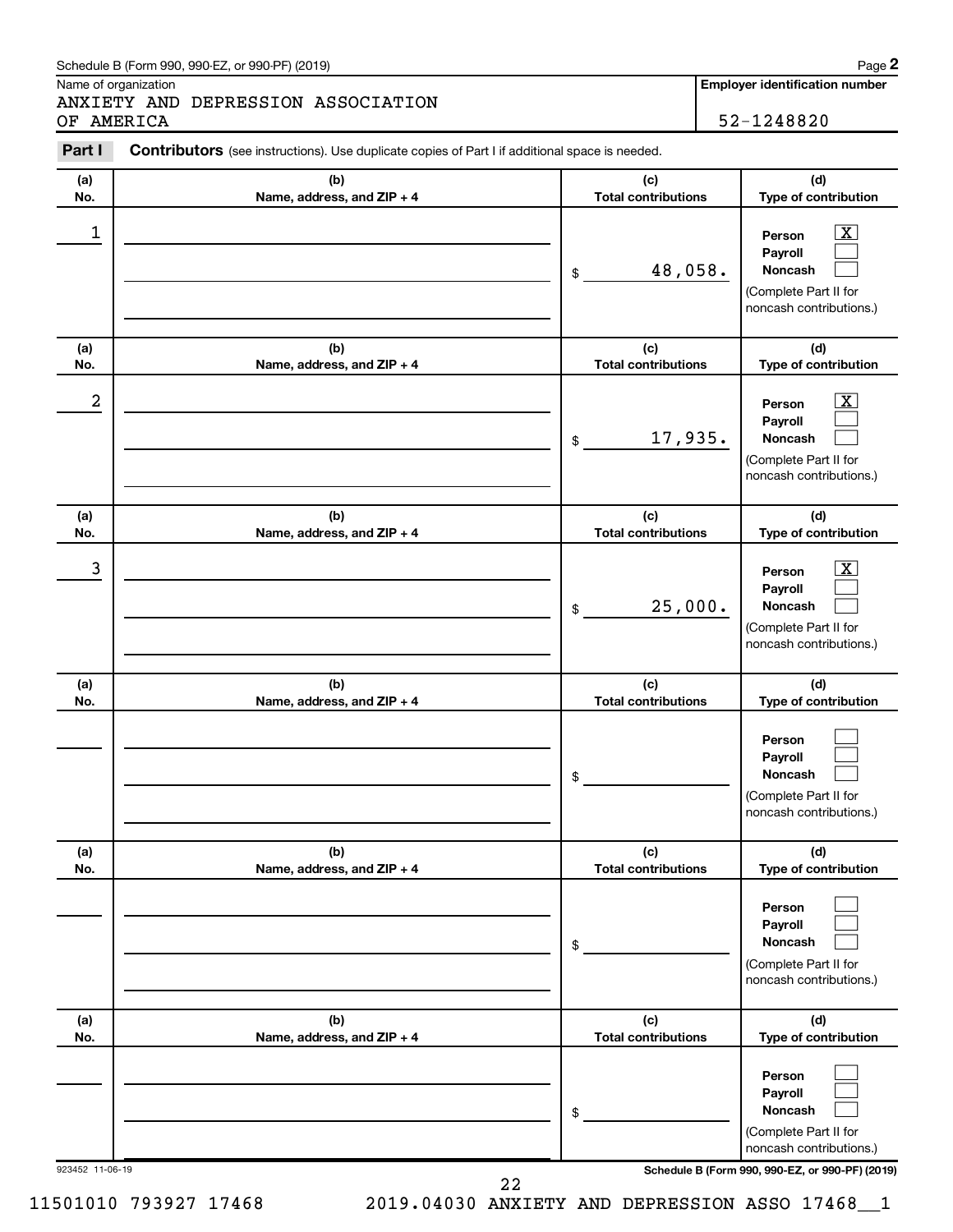| Part II                      | Noncash Property (see instructions). Use duplicate copies of Part II if additional space is needed. |                                                 |                      |
|------------------------------|-----------------------------------------------------------------------------------------------------|-------------------------------------------------|----------------------|
| (a)                          |                                                                                                     |                                                 |                      |
| No.<br>from<br>Part I        | (b)<br>Description of noncash property given                                                        | (c)<br>FMV (or estimate)<br>(See instructions.) | (d)<br>Date received |
|                              |                                                                                                     |                                                 |                      |
| (a)                          |                                                                                                     | $\$$<br>(c)                                     |                      |
| No.<br>from<br>Part I        | (b)<br>Description of noncash property given                                                        | FMV (or estimate)<br>(See instructions.)        | (d)<br>Date received |
|                              |                                                                                                     | $\frac{1}{2}$                                   |                      |
|                              |                                                                                                     |                                                 |                      |
| (a)<br>No.<br>from<br>Part I | (b)<br>Description of noncash property given                                                        | (c)<br>FMV (or estimate)<br>(See instructions.) | (d)<br>Date received |
|                              |                                                                                                     |                                                 |                      |
|                              |                                                                                                     | $\frac{1}{2}$                                   |                      |
| (a)<br>No.<br>from<br>Part I | (b)<br>Description of noncash property given                                                        | (c)<br>FMV (or estimate)<br>(See instructions.) | (d)<br>Date received |
|                              |                                                                                                     |                                                 |                      |
|                              |                                                                                                     | \$                                              |                      |
| (a)<br>No.<br>from<br>Part I | (b)<br>Description of noncash property given                                                        | (c)<br>FMV (or estimate)<br>(See instructions.) | (d)<br>Date received |
|                              |                                                                                                     |                                                 |                      |
|                              |                                                                                                     | \$                                              |                      |
| (a)<br>No.<br>from<br>Part I | (b)<br>Description of noncash property given                                                        | (c)<br>FMV (or estimate)<br>(See instructions.) | (d)<br>Date received |
|                              |                                                                                                     |                                                 |                      |
|                              |                                                                                                     |                                                 |                      |
|                              |                                                                                                     | \$                                              |                      |

Schedule B (Form 990, 990-EZ, or 990-PF) (2019)

Name of organization

**Employer identification number**

**3**

11501010 793927 17468 2019.04030 ANXIETY AND DEPRESSION ASSO 17468\_\_1

23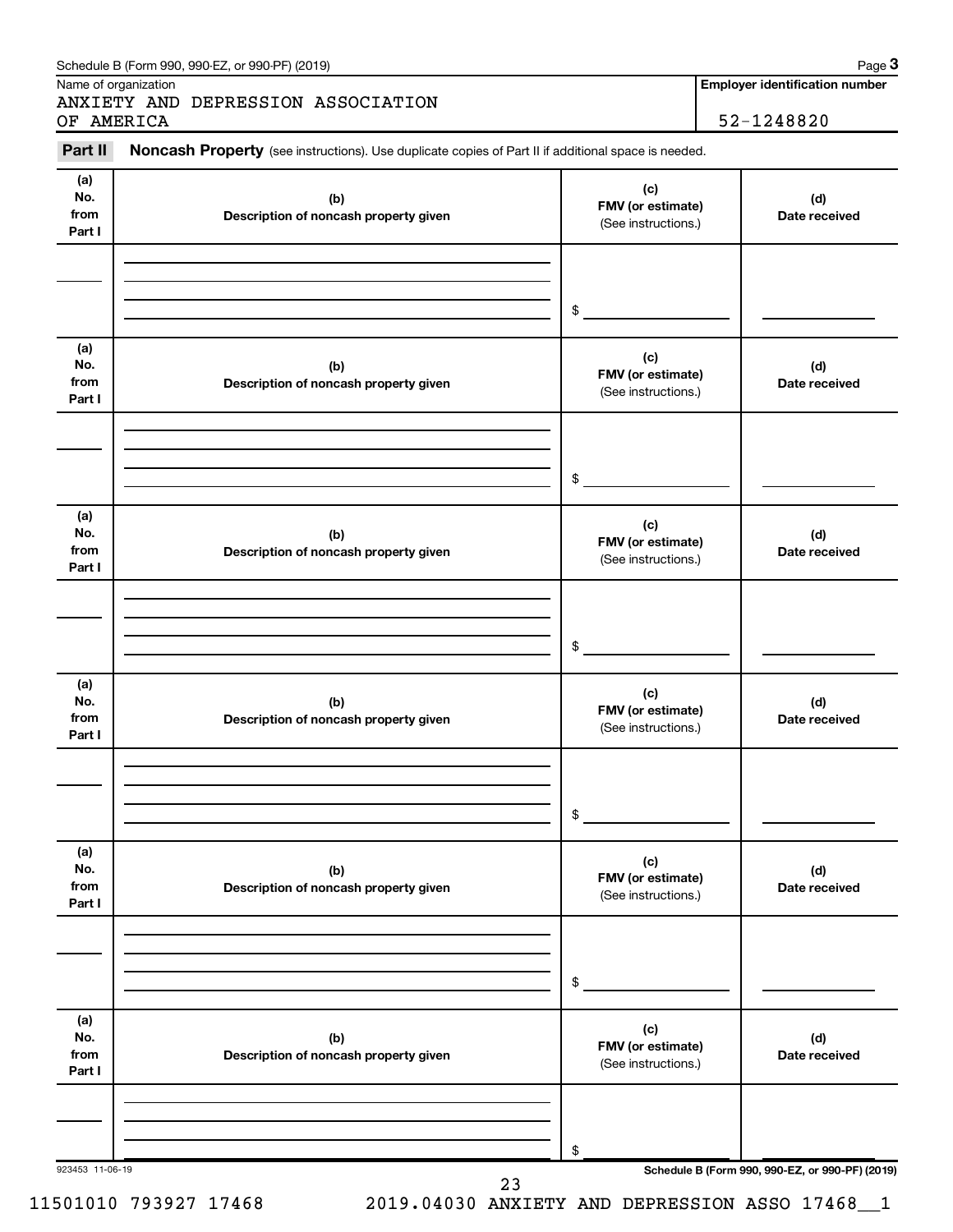| Name of organization      |                                                                                                                                                                                                                                                                                                                                                                                                                                                                                                                  |                      |                                          | <b>Employer identification number</b>           |  |  |  |
|---------------------------|------------------------------------------------------------------------------------------------------------------------------------------------------------------------------------------------------------------------------------------------------------------------------------------------------------------------------------------------------------------------------------------------------------------------------------------------------------------------------------------------------------------|----------------------|------------------------------------------|-------------------------------------------------|--|--|--|
|                           | ANXIETY AND DEPRESSION ASSOCIATION                                                                                                                                                                                                                                                                                                                                                                                                                                                                               |                      |                                          |                                                 |  |  |  |
| OF AMERICA                |                                                                                                                                                                                                                                                                                                                                                                                                                                                                                                                  |                      |                                          | 52-1248820                                      |  |  |  |
| Part III                  | Exclusively religious, charitable, etc., contributions to organizations described in section 501(c)(7), (8), or (10) that total more than \$1,000 for the year<br>from any one contributor. Complete columns (a) through (e) and the following line entry. For organizations<br>completing Part III, enter the total of exclusively religious, charitable, etc., contributions of \$1,000 or less for the year. (Enter this info. once.) ▶ \$<br>Use duplicate copies of Part III if additional space is needed. |                      |                                          |                                                 |  |  |  |
| (a) No.<br>from<br>Part I | (b) Purpose of gift                                                                                                                                                                                                                                                                                                                                                                                                                                                                                              | (c) Use of gift      |                                          | (d) Description of how gift is held             |  |  |  |
|                           |                                                                                                                                                                                                                                                                                                                                                                                                                                                                                                                  |                      |                                          |                                                 |  |  |  |
|                           |                                                                                                                                                                                                                                                                                                                                                                                                                                                                                                                  | (e) Transfer of gift |                                          |                                                 |  |  |  |
|                           | Transferee's name, address, and ZIP + 4                                                                                                                                                                                                                                                                                                                                                                                                                                                                          |                      |                                          | Relationship of transferor to transferee        |  |  |  |
|                           |                                                                                                                                                                                                                                                                                                                                                                                                                                                                                                                  |                      |                                          |                                                 |  |  |  |
| (a) No.<br>`from          | (b) Purpose of gift                                                                                                                                                                                                                                                                                                                                                                                                                                                                                              | (c) Use of gift      |                                          | (d) Description of how gift is held             |  |  |  |
| Part I                    |                                                                                                                                                                                                                                                                                                                                                                                                                                                                                                                  |                      |                                          |                                                 |  |  |  |
|                           |                                                                                                                                                                                                                                                                                                                                                                                                                                                                                                                  |                      |                                          |                                                 |  |  |  |
|                           | (e) Transfer of gift                                                                                                                                                                                                                                                                                                                                                                                                                                                                                             |                      |                                          |                                                 |  |  |  |
|                           | Transferee's name, address, and ZIP + 4                                                                                                                                                                                                                                                                                                                                                                                                                                                                          |                      | Relationship of transferor to transferee |                                                 |  |  |  |
|                           |                                                                                                                                                                                                                                                                                                                                                                                                                                                                                                                  |                      |                                          |                                                 |  |  |  |
| (a) No.<br>from<br>Part I | (b) Purpose of gift                                                                                                                                                                                                                                                                                                                                                                                                                                                                                              | (c) Use of gift      |                                          | (d) Description of how gift is held             |  |  |  |
|                           |                                                                                                                                                                                                                                                                                                                                                                                                                                                                                                                  |                      |                                          |                                                 |  |  |  |
|                           |                                                                                                                                                                                                                                                                                                                                                                                                                                                                                                                  | (e) Transfer of gift |                                          |                                                 |  |  |  |
|                           | Transferee's name, address, and ZIP + 4                                                                                                                                                                                                                                                                                                                                                                                                                                                                          |                      |                                          | Relationship of transferor to transferee        |  |  |  |
|                           |                                                                                                                                                                                                                                                                                                                                                                                                                                                                                                                  |                      |                                          |                                                 |  |  |  |
| (a) No.<br>from<br>Part I | (b) Purpose of gift                                                                                                                                                                                                                                                                                                                                                                                                                                                                                              | (c) Use of gift      |                                          | (d) Description of how gift is held             |  |  |  |
|                           |                                                                                                                                                                                                                                                                                                                                                                                                                                                                                                                  |                      |                                          |                                                 |  |  |  |
|                           | (e) Transfer of gift                                                                                                                                                                                                                                                                                                                                                                                                                                                                                             |                      |                                          |                                                 |  |  |  |
|                           | Transferee's name, address, and ZIP + 4                                                                                                                                                                                                                                                                                                                                                                                                                                                                          |                      | Relationship of transferor to transferee |                                                 |  |  |  |
|                           |                                                                                                                                                                                                                                                                                                                                                                                                                                                                                                                  |                      |                                          |                                                 |  |  |  |
| 923454 11-06-19           |                                                                                                                                                                                                                                                                                                                                                                                                                                                                                                                  | 24                   |                                          | Schedule B (Form 990, 990-EZ, or 990-PF) (2019) |  |  |  |

11501010 793927 17468 2019.04030 ANXIETY AND DEPRESSION ASSO 17468\_\_1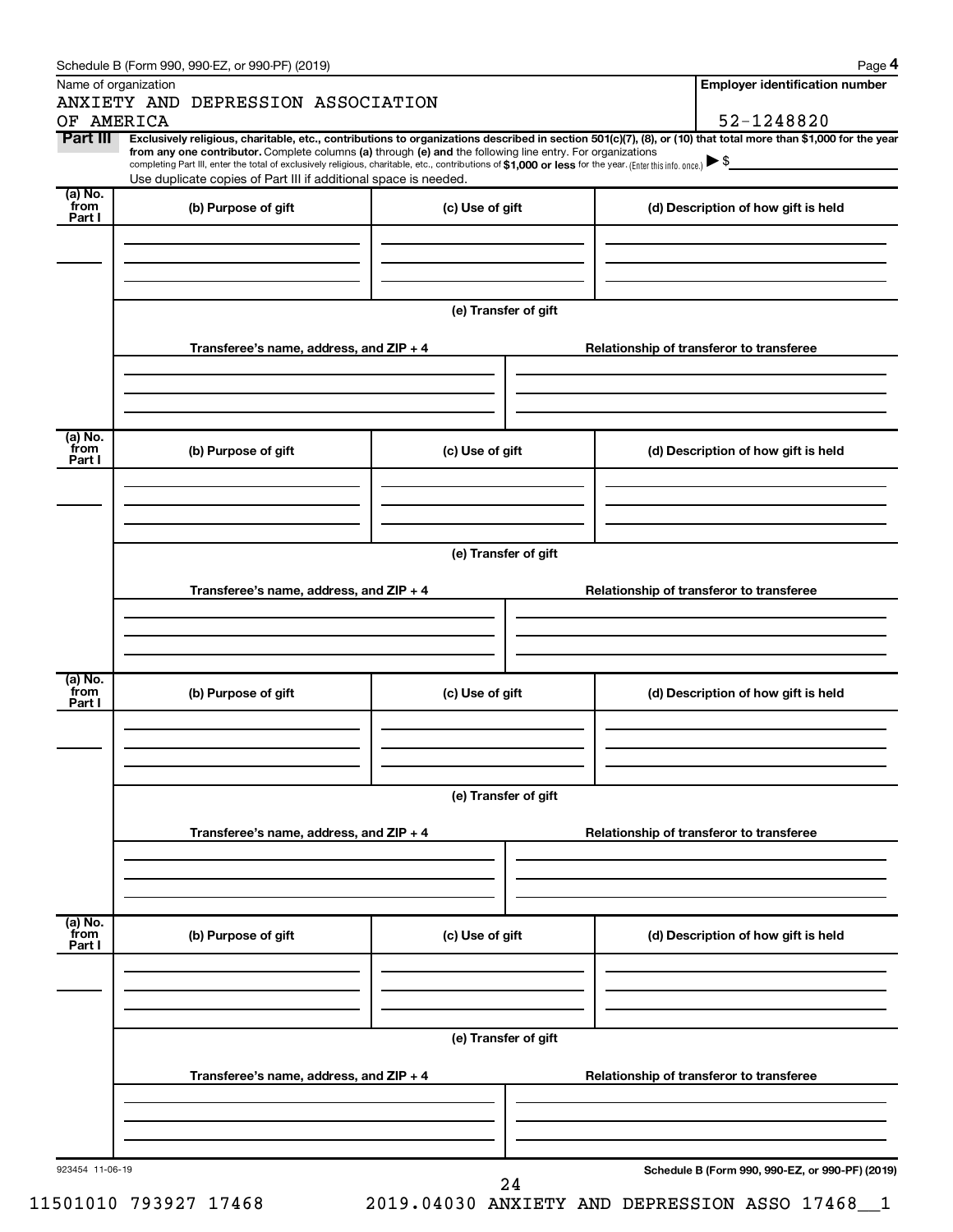|                | <b>SCHEDULE D</b>                                                                                                                              | <b>Supplemental Financial Statements</b>                                                        |                | OMB No. 1545-0047                                   |
|----------------|------------------------------------------------------------------------------------------------------------------------------------------------|-------------------------------------------------------------------------------------------------|----------------|-----------------------------------------------------|
|                | Complete if the organization answered "Yes" on Form 990,<br>(Form 990)                                                                         |                                                                                                 |                |                                                     |
|                | Department of the Treasury                                                                                                                     | Part IV, line 6, 7, 8, 9, 10, 11a, 11b, 11c, 11d, 11e, 11f, 12a, or 12b.<br>Attach to Form 990. |                | <b>Open to Public</b>                               |
|                | Go to www.irs.gov/Form990 for instructions and the latest information.<br>Internal Revenue Service                                             |                                                                                                 | Inspection     |                                                     |
|                | ANXIETY AND DEPRESSION ASSOCIATION<br>Name of the organization<br>OF AMERICA                                                                   |                                                                                                 |                | <b>Employer identification number</b><br>52-1248820 |
| Part I         | Organizations Maintaining Donor Advised Funds or Other Similar Funds or Accounts. Complete if the                                              |                                                                                                 |                |                                                     |
|                | organization answered "Yes" on Form 990, Part IV, line 6.                                                                                      |                                                                                                 |                |                                                     |
|                |                                                                                                                                                | (a) Donor advised funds                                                                         |                | (b) Funds and other accounts                        |
| 1              |                                                                                                                                                |                                                                                                 |                |                                                     |
| 2              | Aggregate value of contributions to (during year)                                                                                              |                                                                                                 |                |                                                     |
| З              | Aggregate value of grants from (during year)                                                                                                   |                                                                                                 |                |                                                     |
| 4              |                                                                                                                                                |                                                                                                 |                |                                                     |
| 5              | Did the organization inform all donors and donor advisors in writing that the assets held in donor advised funds                               |                                                                                                 |                |                                                     |
|                |                                                                                                                                                |                                                                                                 |                | Yes<br>No                                           |
| 6              | Did the organization inform all grantees, donors, and donor advisors in writing that grant funds can be used only                              |                                                                                                 |                |                                                     |
|                | for charitable purposes and not for the benefit of the donor or donor advisor, or for any other purpose conferring                             |                                                                                                 |                |                                                     |
|                | impermissible private benefit?                                                                                                                 |                                                                                                 |                | Yes<br>No.                                          |
| <b>Part II</b> | <b>Conservation Easements.</b> Complete if the organization answered "Yes" on Form 990, Part IV, line 7.                                       |                                                                                                 |                |                                                     |
| 1.             | Purpose(s) of conservation easements held by the organization (check all that apply).                                                          |                                                                                                 |                |                                                     |
|                | Preservation of land for public use (for example, recreation or education)                                                                     |                                                                                                 |                | Preservation of a historically important land area  |
|                | Protection of natural habitat                                                                                                                  | Preservation of a certified historic structure                                                  |                |                                                     |
|                | Preservation of open space                                                                                                                     |                                                                                                 |                |                                                     |
| 2              | Complete lines 2a through 2d if the organization held a qualified conservation contribution in the form of a conservation easement on the last |                                                                                                 |                |                                                     |
|                | day of the tax year.                                                                                                                           |                                                                                                 |                | Held at the End of the Tax Year                     |
| a              |                                                                                                                                                |                                                                                                 | 2a             |                                                     |
| b              | Total acreage restricted by conservation easements                                                                                             |                                                                                                 | 2 <sub>b</sub> |                                                     |
| с              |                                                                                                                                                |                                                                                                 | 2c             |                                                     |
| d              | Number of conservation easements included in (c) acquired after 7/25/06, and not on a historic structure                                       |                                                                                                 |                |                                                     |
|                | listed in the National Register [111] [12] states and the National Property of the National Register [11] [12]                                 |                                                                                                 | 2d             |                                                     |
| 3              | Number of conservation easements modified, transferred, released, extinguished, or terminated by the organization during the tax               |                                                                                                 |                |                                                     |
|                | $year \triangleright$                                                                                                                          |                                                                                                 |                |                                                     |
| 4              | Number of states where property subject to conservation easement is located >                                                                  |                                                                                                 |                |                                                     |
| 5              | Does the organization have a written policy regarding the periodic monitoring, inspection, handling of                                         |                                                                                                 |                | Yes                                                 |
|                | violations, and enforcement of the conservation easements it holds?                                                                            |                                                                                                 |                | No                                                  |
| 6              | Staff and volunteer hours devoted to monitoring, inspecting, handling of violations, and enforcing conservation easements during the year      |                                                                                                 |                |                                                     |
| 7              | Amount of expenses incurred in monitoring, inspecting, handling of violations, and enforcing conservation easements during the year            |                                                                                                 |                |                                                     |
|                | $\blacktriangleright$ \$                                                                                                                       |                                                                                                 |                |                                                     |
| 8              | Does each conservation easement reported on line 2(d) above satisfy the requirements of section 170(h)(4)(B)(i)                                |                                                                                                 |                |                                                     |
|                |                                                                                                                                                |                                                                                                 |                | Yes<br><b>No</b>                                    |
| 9              | In Part XIII, describe how the organization reports conservation easements in its revenue and expense statement and                            |                                                                                                 |                |                                                     |
|                | balance sheet, and include, if applicable, the text of the footnote to the organization's financial statements that describes the              |                                                                                                 |                |                                                     |
|                | organization's accounting for conservation easements.                                                                                          |                                                                                                 |                |                                                     |
|                | Organizations Maintaining Collections of Art, Historical Treasures, or Other Similar Assets.<br>Part III                                       |                                                                                                 |                |                                                     |
|                | Complete if the organization answered "Yes" on Form 990, Part IV, line 8.                                                                      |                                                                                                 |                |                                                     |
|                | 1a If the organization elected, as permitted under FASB ASC 958, not to report in its revenue statement and balance sheet works                |                                                                                                 |                |                                                     |
|                | of art, historical treasures, or other similar assets held for public exhibition, education, or research in furtherance of public              |                                                                                                 |                |                                                     |
|                | service, provide in Part XIII the text of the footnote to its financial statements that describes these items.                                 |                                                                                                 |                |                                                     |
| b              | If the organization elected, as permitted under FASB ASC 958, to report in its revenue statement and balance sheet works of                    |                                                                                                 |                |                                                     |
|                | art, historical treasures, or other similar assets held for public exhibition, education, or research in furtherance of public service,        |                                                                                                 |                |                                                     |
|                | provide the following amounts relating to these items:                                                                                         |                                                                                                 |                |                                                     |
|                | (i)                                                                                                                                            |                                                                                                 |                |                                                     |
|                |                                                                                                                                                |                                                                                                 |                |                                                     |
| 2              | If the organization received or held works of art, historical treasures, or other similar assets for financial gain, provide                   |                                                                                                 |                |                                                     |
|                | the following amounts required to be reported under FASB ASC 958 relating to these items:                                                      |                                                                                                 |                |                                                     |
| а              |                                                                                                                                                |                                                                                                 |                |                                                     |
|                |                                                                                                                                                |                                                                                                 |                | -\$                                                 |
|                | LHA For Paperwork Reduction Act Notice, see the Instructions for Form 990.                                                                     |                                                                                                 |                | Schedule D (Form 990) 2019                          |
|                | 932051 10-02-19                                                                                                                                |                                                                                                 |                |                                                     |

<sup>11501010 793927 17468 2019.04030</sup> ANXIETY AND DEPRESSION ASSO 17468\_\_1 25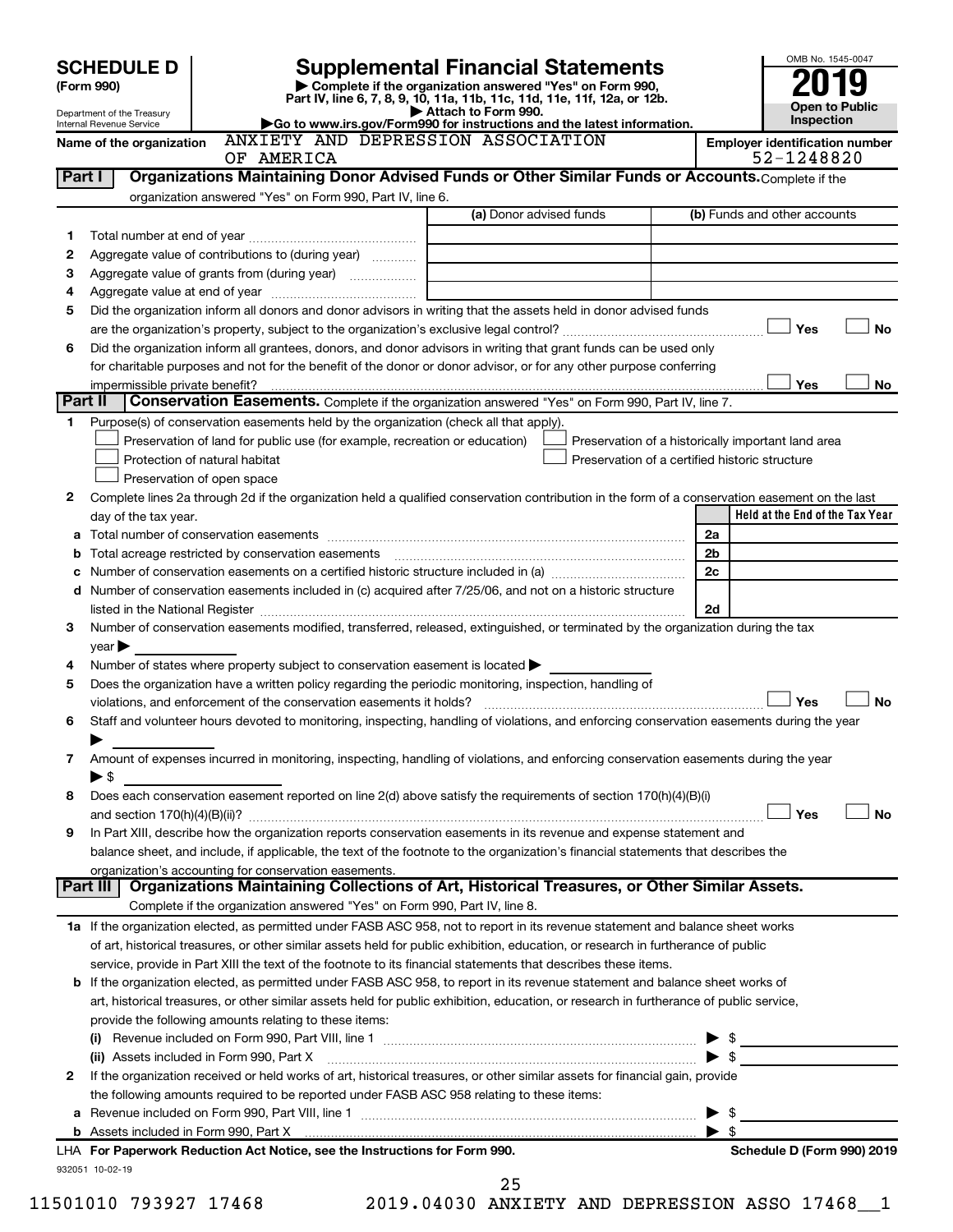|   |                                                                                                                                                                                                                                | ANXIETY AND DEPRESSION ASSOCIATION      |   |                |                                                                                                                                                                                                                               |                                            |                   |                |       |
|---|--------------------------------------------------------------------------------------------------------------------------------------------------------------------------------------------------------------------------------|-----------------------------------------|---|----------------|-------------------------------------------------------------------------------------------------------------------------------------------------------------------------------------------------------------------------------|--------------------------------------------|-------------------|----------------|-------|
|   | OF AMERICA<br>Schedule D (Form 990) 2019                                                                                                                                                                                       |                                         |   |                |                                                                                                                                                                                                                               |                                            | 52-1248820 Page 2 |                |       |
|   | Part III<br>Organizations Maintaining Collections of Art, Historical Treasures, or Other Similar Assets(continued)                                                                                                             |                                         |   |                |                                                                                                                                                                                                                               |                                            |                   |                |       |
| 3 | Using the organization's acquisition, accession, and other records, check any of the following that make significant use of its                                                                                                |                                         |   |                |                                                                                                                                                                                                                               |                                            |                   |                |       |
|   | collection items (check all that apply):                                                                                                                                                                                       |                                         |   |                |                                                                                                                                                                                                                               |                                            |                   |                |       |
| a | Public exhibition                                                                                                                                                                                                              | d                                       |   |                | Loan or exchange program                                                                                                                                                                                                      |                                            |                   |                |       |
| b | Scholarly research                                                                                                                                                                                                             | е                                       |   |                | Other and the contract of the contract of the contract of the contract of the contract of the contract of the contract of the contract of the contract of the contract of the contract of the contract of the contract of the |                                            |                   |                |       |
| c | Preservation for future generations                                                                                                                                                                                            |                                         |   |                |                                                                                                                                                                                                                               |                                            |                   |                |       |
| 4 | Provide a description of the organization's collections and explain how they further the organization's exempt purpose in Part XIII.                                                                                           |                                         |   |                |                                                                                                                                                                                                                               |                                            |                   |                |       |
| 5 | During the year, did the organization solicit or receive donations of art, historical treasures, or other similar assets                                                                                                       |                                         |   |                |                                                                                                                                                                                                                               |                                            |                   |                |       |
|   |                                                                                                                                                                                                                                |                                         |   |                |                                                                                                                                                                                                                               |                                            | Yes               |                | No    |
|   | Part IV<br><b>Escrow and Custodial Arrangements.</b> Complete if the organization answered "Yes" on Form 990, Part IV, line 9, or                                                                                              |                                         |   |                |                                                                                                                                                                                                                               |                                            |                   |                |       |
|   | reported an amount on Form 990, Part X, line 21.                                                                                                                                                                               |                                         |   |                |                                                                                                                                                                                                                               |                                            |                   |                |       |
|   | 1a Is the organization an agent, trustee, custodian or other intermediary for contributions or other assets not included                                                                                                       |                                         |   |                |                                                                                                                                                                                                                               |                                            |                   |                |       |
|   | on Form 990, Part X? <b>Process Constructs Constructs Constructs</b> Constructs Construct Constructs Constructs Const                                                                                                          |                                         |   |                |                                                                                                                                                                                                                               |                                            | Yes               |                | No    |
|   | b If "Yes," explain the arrangement in Part XIII and complete the following table:                                                                                                                                             |                                         |   |                |                                                                                                                                                                                                                               |                                            |                   |                |       |
|   |                                                                                                                                                                                                                                |                                         |   |                |                                                                                                                                                                                                                               |                                            | Amount            |                |       |
| с | Beginning balance encourance and account of the contract of the contract of the contract of the contract of the contract of the contract of the contract of the contract of the contract of the contract of the contract of th |                                         |   |                |                                                                                                                                                                                                                               | 1c                                         |                   |                |       |
|   |                                                                                                                                                                                                                                |                                         |   |                |                                                                                                                                                                                                                               | 1d<br>1e                                   |                   |                |       |
|   | Distributions during the year manufactured and an account of the year manufactured and the year manufactured and the year manufactured and the year manufactured and the year manufactured and the year manufactured and the y |                                         |   |                |                                                                                                                                                                                                                               | 1f                                         |                   |                |       |
|   | 2a Did the organization include an amount on Form 990, Part X, line 21, for escrow or custodial account liability?                                                                                                             |                                         |   |                |                                                                                                                                                                                                                               |                                            | <b>」Yes</b>       |                | No    |
|   | <b>b</b> If "Yes," explain the arrangement in Part XIII. Check here if the explanation has been provided on Part XIII                                                                                                          |                                         |   |                |                                                                                                                                                                                                                               | .                                          |                   |                |       |
|   | <b>Part V</b><br>Endowment Funds. Complete if the organization answered "Yes" on Form 990, Part IV, line 10.                                                                                                                   |                                         |   |                |                                                                                                                                                                                                                               |                                            |                   |                |       |
|   |                                                                                                                                                                                                                                | (a) Current year                        |   | (b) Prior year | (c) Two years back                                                                                                                                                                                                            | (d) Three years back   (e) Four years back |                   |                |       |
|   | <b>1a</b> Beginning of year balance                                                                                                                                                                                            |                                         |   |                |                                                                                                                                                                                                                               |                                            |                   |                |       |
|   |                                                                                                                                                                                                                                |                                         |   |                |                                                                                                                                                                                                                               |                                            |                   |                |       |
|   | Net investment earnings, gains, and losses                                                                                                                                                                                     |                                         |   |                |                                                                                                                                                                                                                               |                                            |                   |                |       |
|   |                                                                                                                                                                                                                                |                                         |   |                |                                                                                                                                                                                                                               |                                            |                   |                |       |
| е | Other expenditures for facilities                                                                                                                                                                                              |                                         |   |                |                                                                                                                                                                                                                               |                                            |                   |                |       |
|   |                                                                                                                                                                                                                                |                                         |   |                |                                                                                                                                                                                                                               |                                            |                   |                |       |
|   | f Administrative expenses                                                                                                                                                                                                      |                                         |   |                |                                                                                                                                                                                                                               |                                            |                   |                |       |
| g |                                                                                                                                                                                                                                |                                         |   |                |                                                                                                                                                                                                                               |                                            |                   |                |       |
| 2 | Provide the estimated percentage of the current year end balance (line 1g, column (a)) held as:                                                                                                                                |                                         |   |                |                                                                                                                                                                                                                               |                                            |                   |                |       |
| а | Board designated or quasi-endowment                                                                                                                                                                                            |                                         | % |                |                                                                                                                                                                                                                               |                                            |                   |                |       |
|   | Permanent endowment >                                                                                                                                                                                                          | %                                       |   |                |                                                                                                                                                                                                                               |                                            |                   |                |       |
|   | $\frac{0}{0}$<br>$\mathbf c$ Term endowment $\blacktriangleright$                                                                                                                                                              |                                         |   |                |                                                                                                                                                                                                                               |                                            |                   |                |       |
|   | The percentages on lines 2a, 2b, and 2c should equal 100%.                                                                                                                                                                     |                                         |   |                |                                                                                                                                                                                                                               |                                            |                   |                |       |
|   | 3a Are there endowment funds not in the possession of the organization that are held and administered for the organization                                                                                                     |                                         |   |                |                                                                                                                                                                                                                               |                                            |                   |                |       |
|   | by:                                                                                                                                                                                                                            |                                         |   |                |                                                                                                                                                                                                                               |                                            |                   | Yes            | No    |
|   | (i)                                                                                                                                                                                                                            |                                         |   |                |                                                                                                                                                                                                                               |                                            | 3a(i)             |                |       |
|   |                                                                                                                                                                                                                                |                                         |   |                |                                                                                                                                                                                                                               |                                            | 3a(ii)            |                |       |
|   |                                                                                                                                                                                                                                |                                         |   |                |                                                                                                                                                                                                                               |                                            | 3b                |                |       |
| 4 | Describe in Part XIII the intended uses of the organization's endowment funds.<br>Land, Buildings, and Equipment.<br><b>Part VI</b>                                                                                            |                                         |   |                |                                                                                                                                                                                                                               |                                            |                   |                |       |
|   |                                                                                                                                                                                                                                |                                         |   |                |                                                                                                                                                                                                                               |                                            |                   |                |       |
|   | Complete if the organization answered "Yes" on Form 990, Part IV, line 11a. See Form 990, Part X, line 10.                                                                                                                     |                                         |   |                |                                                                                                                                                                                                                               |                                            |                   |                |       |
|   | Description of property                                                                                                                                                                                                        | (a) Cost or other<br>basis (investment) |   |                | (b) Cost or other<br>basis (other)                                                                                                                                                                                            | (c) Accumulated<br>depreciation            |                   | (d) Book value |       |
|   |                                                                                                                                                                                                                                |                                         |   |                |                                                                                                                                                                                                                               |                                            |                   |                |       |
| b |                                                                                                                                                                                                                                |                                         |   |                |                                                                                                                                                                                                                               |                                            |                   |                |       |
|   | Leasehold improvements                                                                                                                                                                                                         |                                         |   |                | 5,479.                                                                                                                                                                                                                        | 5,479.                                     |                   |                | $0$ . |
|   |                                                                                                                                                                                                                                |                                         |   |                | 55,066.                                                                                                                                                                                                                       | 25, 270.                                   |                   | 29,796.        |       |
|   |                                                                                                                                                                                                                                |                                         |   |                | 90, 225.                                                                                                                                                                                                                      | 90, 225.                                   |                   |                | 0.    |
|   | Total. Add lines 1a through 1e. (Column (d) must equal Form 990, Part X, column (B), line 10c.)                                                                                                                                |                                         |   |                |                                                                                                                                                                                                                               |                                            |                   | 29,796.        |       |
|   |                                                                                                                                                                                                                                |                                         |   |                |                                                                                                                                                                                                                               |                                            |                   |                |       |

**Schedule D (Form 990) 2019**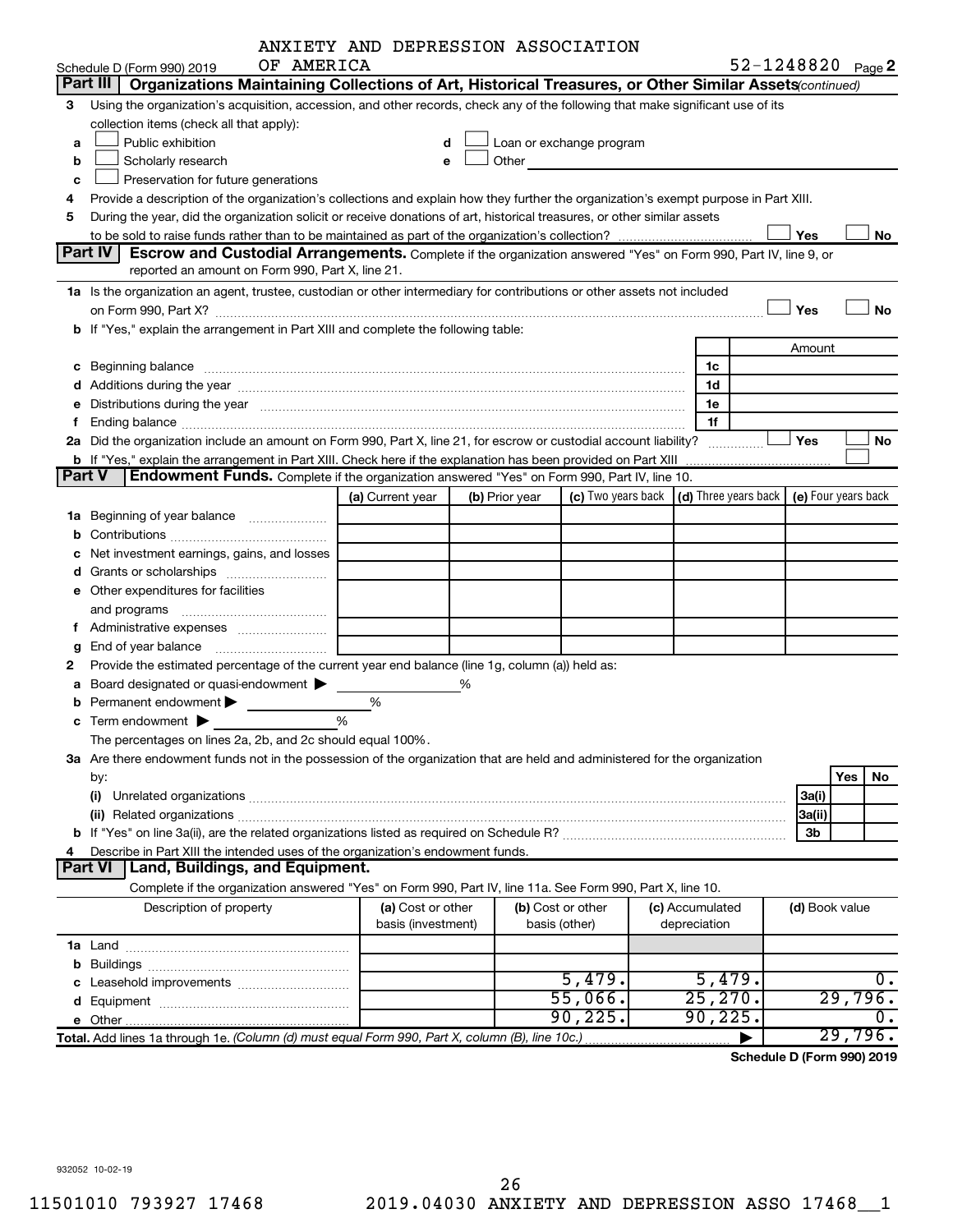|  | ANXIETY AND DEPRESSION ASSOCIATION |
|--|------------------------------------|
|  |                                    |

| OF AMERICA<br>Schedule D (Form 990) 2019                                                                                                             |                 |                                                           | 52-1248820 Page 3 |
|------------------------------------------------------------------------------------------------------------------------------------------------------|-----------------|-----------------------------------------------------------|-------------------|
| <b>Investments - Other Securities.</b><br>Part VIII                                                                                                  |                 |                                                           |                   |
| Complete if the organization answered "Yes" on Form 990, Part IV, line 11b. See Form 990, Part X, line 12.                                           |                 |                                                           |                   |
| (a) Description of security or category (including name of security)                                                                                 | (b) Book value  | (c) Method of valuation: Cost or end-of-year market value |                   |
| (1) Financial derivatives                                                                                                                            |                 |                                                           |                   |
|                                                                                                                                                      |                 |                                                           |                   |
| (3) Other                                                                                                                                            |                 |                                                           |                   |
| (A)                                                                                                                                                  |                 |                                                           |                   |
| (B)                                                                                                                                                  |                 |                                                           |                   |
| (C)                                                                                                                                                  |                 |                                                           |                   |
| (D)                                                                                                                                                  |                 |                                                           |                   |
| (E)                                                                                                                                                  |                 |                                                           |                   |
| (F)                                                                                                                                                  |                 |                                                           |                   |
| (G)                                                                                                                                                  |                 |                                                           |                   |
| (H)                                                                                                                                                  |                 |                                                           |                   |
| <b>Total.</b> (Col. (b) must equal Form 990, Part X, col. (B) line 12.)                                                                              |                 |                                                           |                   |
| Part VIII Investments - Program Related.                                                                                                             |                 |                                                           |                   |
| Complete if the organization answered "Yes" on Form 990, Part IV, line 11c. See Form 990, Part X, line 13.                                           |                 |                                                           |                   |
| (a) Description of investment                                                                                                                        | (b) Book value  | (c) Method of valuation: Cost or end-of-year market value |                   |
| (1)                                                                                                                                                  |                 |                                                           |                   |
| (2)                                                                                                                                                  |                 |                                                           |                   |
| (3)                                                                                                                                                  |                 |                                                           |                   |
| (4)                                                                                                                                                  |                 |                                                           |                   |
| (5)                                                                                                                                                  |                 |                                                           |                   |
| (6)                                                                                                                                                  |                 |                                                           |                   |
| (7)                                                                                                                                                  |                 |                                                           |                   |
| (8)                                                                                                                                                  |                 |                                                           |                   |
| (9)                                                                                                                                                  |                 |                                                           |                   |
| <b>Total.</b> (Col. (b) must equal Form 990, Part X, col. (B) line 13.)                                                                              |                 |                                                           |                   |
| <b>Other Assets.</b><br>Part IX                                                                                                                      |                 |                                                           |                   |
| Complete if the organization answered "Yes" on Form 990, Part IV, line 11d. See Form 990, Part X, line 15.                                           |                 |                                                           |                   |
|                                                                                                                                                      | (a) Description |                                                           | (b) Book value    |
| (1)                                                                                                                                                  |                 |                                                           |                   |
| (2)                                                                                                                                                  |                 |                                                           |                   |
| (3)                                                                                                                                                  |                 |                                                           |                   |
| (4)                                                                                                                                                  |                 |                                                           |                   |
| (5)                                                                                                                                                  |                 |                                                           |                   |
| (6)                                                                                                                                                  |                 |                                                           |                   |
| (7)                                                                                                                                                  |                 |                                                           |                   |
| (8)                                                                                                                                                  |                 |                                                           |                   |
| (9)                                                                                                                                                  |                 |                                                           |                   |
|                                                                                                                                                      |                 |                                                           |                   |
| <b>Other Liabilities.</b><br>Part X                                                                                                                  |                 |                                                           |                   |
| Complete if the organization answered "Yes" on Form 990, Part IV, line 11e or 11f. See Form 990, Part X, line 25.                                    |                 |                                                           |                   |
| (a) Description of liability<br>1.                                                                                                                   |                 |                                                           | (b) Book value    |
| Federal income taxes<br>(1)                                                                                                                          |                 |                                                           |                   |
| (2)                                                                                                                                                  |                 |                                                           |                   |
| (3)                                                                                                                                                  |                 |                                                           |                   |
| (4)                                                                                                                                                  |                 |                                                           |                   |
| (5)                                                                                                                                                  |                 |                                                           |                   |
| (6)                                                                                                                                                  |                 |                                                           |                   |
| (7)                                                                                                                                                  |                 |                                                           |                   |
| (8)                                                                                                                                                  |                 |                                                           |                   |
|                                                                                                                                                      |                 |                                                           |                   |
| (9)                                                                                                                                                  |                 |                                                           |                   |
| 2. Liability for uncertain tax positions. In Part XIII, provide the text of the footnote to the organization's financial statements that reports the |                 |                                                           |                   |
|                                                                                                                                                      |                 |                                                           |                   |

organization's liability for uncertain tax positions under FASB ASC 740. Check here if the text of the footnote has been provided in Part XIII ...  $\fbox{\bf X}$ 

**Schedule D (Form 990) 2019**

932053 10-02-19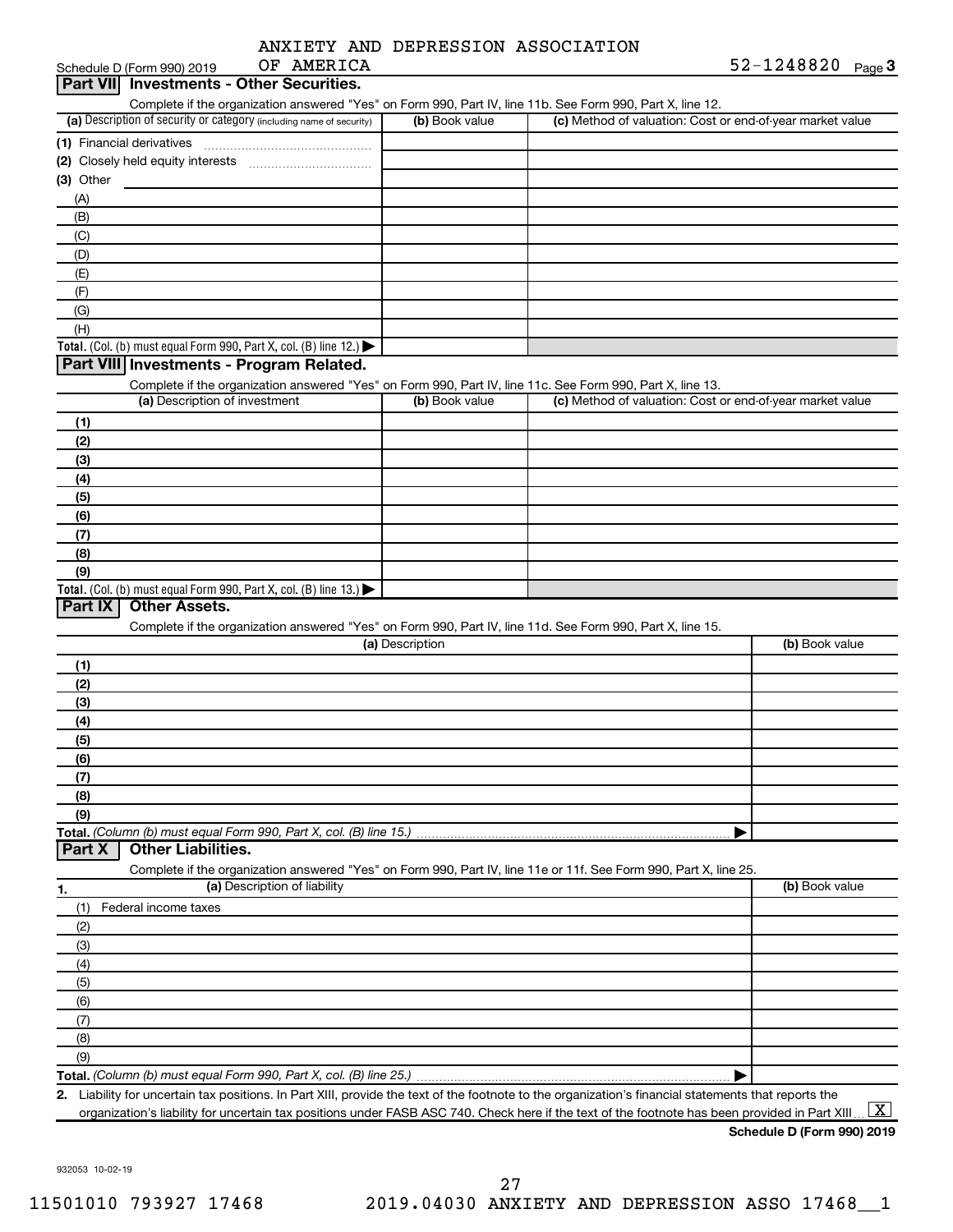|            |  | ANXIETY AND DEPRESSION ASSOCIATION |                  |  |
|------------|--|------------------------------------|------------------|--|
| OF AMERICA |  |                                    | $52 - 1248820$ p |  |

|              | Schedule D (Form 990) 2019<br>OF AMERICA                                                              |                |          |                | $52 - 1248820$ Page 4 |
|--------------|-------------------------------------------------------------------------------------------------------|----------------|----------|----------------|-----------------------|
|              | Reconciliation of Revenue per Audited Financial Statements With Revenue per Return.<br><b>Part XI</b> |                |          |                |                       |
|              | Complete if the organization answered "Yes" on Form 990, Part IV, line 12a.                           |                |          |                |                       |
| 1.           | Total revenue, gains, and other support per audited financial statements                              |                |          | $\blacksquare$ | 2,480,038.            |
| $\mathbf{2}$ | Amounts included on line 1 but not on Form 990, Part VIII, line 12:                                   |                |          |                |                       |
| a            |                                                                                                       | 2a             | 232,941. |                |                       |
| b            |                                                                                                       | 2 <sub>b</sub> |          |                |                       |
|              |                                                                                                       | 2 <sub>c</sub> |          |                |                       |
| d            |                                                                                                       | 2d             |          |                |                       |
| e            | Add lines 2a through 2d                                                                               |                |          | 2e             | 232,941.              |
| 3            |                                                                                                       |                |          | 3              | 2, 247, 097.          |
| 4            | Amounts included on Form 990, Part VIII, line 12, but not on line 1:                                  |                |          |                |                       |
| a            | Investment expenses not included on Form 990, Part VIII, line 7b [11, 111, 111, 111]                  | 4a             | 9,140.   |                |                       |
| b            |                                                                                                       | 4 <sub>h</sub> |          |                |                       |
| C.           | Add lines 4a and 4b                                                                                   |                |          | 4c             | 9,140.                |
| 5            |                                                                                                       |                |          | 2, 256, 237.   |                       |
|              |                                                                                                       |                |          |                |                       |
|              | Part XII   Reconciliation of Expenses per Audited Financial Statements With Expenses per Return.      |                |          |                |                       |
|              | Complete if the organization answered "Yes" on Form 990, Part IV, line 12a.                           |                |          |                |                       |
| 1            |                                                                                                       |                |          | $\blacksquare$ | 1,427,115.            |
| 2            | Amounts included on line 1 but not on Form 990, Part IX, line 25:                                     |                |          |                |                       |
| a            |                                                                                                       | 2a             |          |                |                       |
| b            |                                                                                                       | 2 <sub>b</sub> |          |                |                       |
| с            | Other losses                                                                                          | 2c             |          |                |                       |
| d            |                                                                                                       | 2d             |          |                |                       |
|              | Add lines 2a through 2d                                                                               |                |          | 2е             | 0.                    |
| 3            |                                                                                                       |                |          | 3              | 1,427,115.            |
| 4            | Amounts included on Form 990, Part IX, line 25, but not on line 1:                                    |                |          |                |                       |
| a            | Investment expenses not included on Form 990, Part VIII, line 7b [11, 111, 111, 111]                  | 4a l           | 9,140.   |                |                       |
| b            |                                                                                                       | 4b             |          |                |                       |
|              | Add lines 4a and 4b                                                                                   |                |          | 4с             | 9,140.                |
| 5.           | Part XIII Supplemental Information.                                                                   |                |          | 5              | 1,436,255.            |

Provide the descriptions required for Part II, lines 3, 5, and 9; Part III, lines 1a and 4; Part IV, lines 1b and 2b; Part V, line 4; Part X, line 2; Part XI, lines 2d and 4b; and Part XII, lines 2d and 4b. Also complete this part to provide any additional information.

PART X, LINE 2:

|  | ADAA BELIEVES THAT IT HAS APPROPRIATE SUPPORT FOR ANY TAX POSITIONS TAKEN, |  |  |  |  |  |  |  |  |
|--|----------------------------------------------------------------------------|--|--|--|--|--|--|--|--|
|  | AND AS SUCH, DOES NOT HAVE ANY UNCERTAIN TAX POSITIONS THAT ARE MATERIAL   |  |  |  |  |  |  |  |  |
|  | TO THE FINANCIAL STATEMENTS OR THAT WOULD HAVE AN EFFECT ON ITS TAX-EXEMPT |  |  |  |  |  |  |  |  |
|  | STATUS. THERE ARE NO UNRECOGNIZED TAX BENEFITS OR LIABILITIES THAT NEED TO |  |  |  |  |  |  |  |  |
|  | BE RECORDED.                                                               |  |  |  |  |  |  |  |  |
|  |                                                                            |  |  |  |  |  |  |  |  |

932054 10-02-19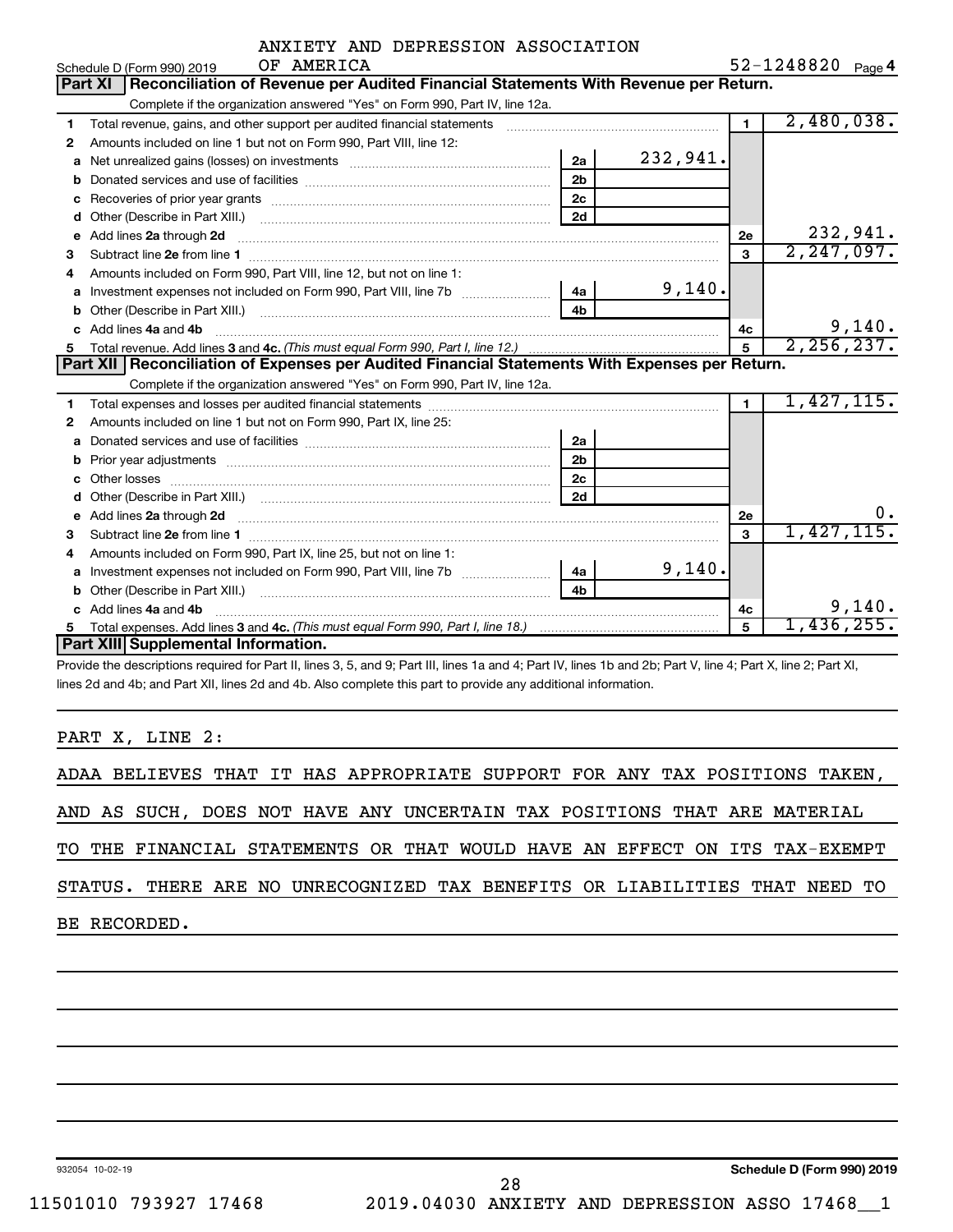|        | <b>SCHEDULE J</b>                  | <b>Compensation Information</b>                                                                                           |                                       | OMB No. 1545-0047          |            |                         |  |
|--------|------------------------------------|---------------------------------------------------------------------------------------------------------------------------|---------------------------------------|----------------------------|------------|-------------------------|--|
|        | (Form 990)                         | For certain Officers, Directors, Trustees, Key Employees, and Highest                                                     |                                       | 2019                       |            |                         |  |
|        |                                    | <b>Compensated Employees</b><br>Complete if the organization answered "Yes" on Form 990, Part IV, line 23.                |                                       |                            |            |                         |  |
|        | Department of the Treasury         | Attach to Form 990.                                                                                                       |                                       | <b>Open to Public</b>      |            |                         |  |
|        | Internal Revenue Service           | Go to www.irs.gov/Form990 for instructions and the latest information.                                                    |                                       | Inspection                 |            |                         |  |
|        | Name of the organization           | ANXIETY AND DEPRESSION ASSOCIATION                                                                                        | <b>Employer identification number</b> |                            |            |                         |  |
|        |                                    | OF AMERICA                                                                                                                |                                       | 52-1248820                 |            |                         |  |
| Part I |                                    | <b>Questions Regarding Compensation</b>                                                                                   |                                       |                            |            |                         |  |
|        |                                    |                                                                                                                           |                                       |                            | <b>Yes</b> | No                      |  |
|        |                                    | 1a Check the appropriate box(es) if the organization provided any of the following to or for a person listed on Form 990, |                                       |                            |            |                         |  |
|        |                                    | Part VII, Section A, line 1a. Complete Part III to provide any relevant information regarding these items.                |                                       |                            |            |                         |  |
|        | First-class or charter travel      | Housing allowance or residence for personal use                                                                           |                                       |                            |            |                         |  |
|        | Travel for companions              | Payments for business use of personal residence                                                                           |                                       |                            |            |                         |  |
|        |                                    | Health or social club dues or initiation fees<br>Tax indemnification and gross-up payments                                |                                       |                            |            |                         |  |
|        |                                    | Discretionary spending account<br>Personal services (such as maid, chauffeur, chef)                                       |                                       |                            |            |                         |  |
|        |                                    |                                                                                                                           |                                       |                            |            |                         |  |
|        |                                    | <b>b</b> If any of the boxes on line 1a are checked, did the organization follow a written policy regarding payment or    |                                       |                            |            |                         |  |
|        |                                    |                                                                                                                           |                                       | 1b                         |            |                         |  |
| 2      |                                    | Did the organization require substantiation prior to reimbursing or allowing expenses incurred by all directors,          |                                       |                            |            |                         |  |
|        |                                    |                                                                                                                           |                                       | $\mathbf{2}$               |            |                         |  |
|        |                                    |                                                                                                                           |                                       |                            |            |                         |  |
| з      |                                    | Indicate which, if any, of the following the organization used to establish the compensation of the organization's        |                                       |                            |            |                         |  |
|        |                                    | CEO/Executive Director. Check all that apply. Do not check any boxes for methods used by a related organization to        |                                       |                            |            |                         |  |
|        |                                    | establish compensation of the CEO/Executive Director, but explain in Part III.                                            |                                       |                            |            |                         |  |
|        | Compensation committee             | Written employment contract                                                                                               |                                       |                            |            |                         |  |
|        |                                    | Independent compensation consultant<br>Compensation survey or study                                                       |                                       |                            |            |                         |  |
|        |                                    | Form 990 of other organizations<br>Approval by the board or compensation committee                                        |                                       |                            |            |                         |  |
|        |                                    |                                                                                                                           |                                       |                            |            |                         |  |
| 4      |                                    | During the year, did any person listed on Form 990, Part VII, Section A, line 1a, with respect to the filing              |                                       |                            |            |                         |  |
|        |                                    | organization or a related organization:                                                                                   |                                       |                            |            |                         |  |
| а      |                                    | Receive a severance payment or change-of-control payment?                                                                 |                                       | 4a                         |            | х                       |  |
| b      |                                    |                                                                                                                           |                                       | 4b                         |            | $\overline{\textbf{x}}$ |  |
| c      |                                    |                                                                                                                           |                                       | 4c                         |            | X                       |  |
|        |                                    | If "Yes" to any of lines 4a-c, list the persons and provide the applicable amounts for each item in Part III.             |                                       |                            |            |                         |  |
|        |                                    |                                                                                                                           |                                       |                            |            |                         |  |
|        |                                    | Only section 501(c)(3), 501(c)(4), and 501(c)(29) organizations must complete lines 5-9.                                  |                                       |                            |            |                         |  |
|        |                                    | For persons listed on Form 990, Part VII, Section A, line 1a, did the organization pay or accrue any compensation         |                                       |                            |            |                         |  |
|        | contingent on the revenues of:     |                                                                                                                           |                                       |                            |            |                         |  |
|        |                                    |                                                                                                                           |                                       | 5a                         |            | х                       |  |
|        |                                    |                                                                                                                           |                                       | 5b                         |            | X                       |  |
|        |                                    | If "Yes" on line 5a or 5b, describe in Part III.                                                                          |                                       |                            |            |                         |  |
|        |                                    | 6 For persons listed on Form 990, Part VII, Section A, line 1a, did the organization pay or accrue any compensation       |                                       |                            |            |                         |  |
|        | contingent on the net earnings of: |                                                                                                                           |                                       |                            |            |                         |  |
|        |                                    |                                                                                                                           |                                       | 6a                         |            | х                       |  |
|        |                                    |                                                                                                                           |                                       | 6b                         |            | X                       |  |
|        |                                    | If "Yes" on line 6a or 6b, describe in Part III.                                                                          |                                       |                            |            |                         |  |
|        |                                    | 7 For persons listed on Form 990, Part VII, Section A, line 1a, did the organization provide any nonfixed payments        |                                       |                            |            |                         |  |
|        |                                    |                                                                                                                           |                                       | 7                          |            | x                       |  |
| 8      |                                    | Were any amounts reported on Form 990, Part VII, paid or accrued pursuant to a contract that was subject to the           |                                       |                            |            |                         |  |
|        |                                    |                                                                                                                           |                                       | 8                          |            | x                       |  |
| 9      |                                    | If "Yes" on line 8, did the organization also follow the rebuttable presumption procedure described in                    |                                       |                            |            |                         |  |
|        |                                    |                                                                                                                           |                                       | 9                          |            |                         |  |
|        |                                    | LHA For Paperwork Reduction Act Notice, see the Instructions for Form 990.                                                |                                       | Schedule J (Form 990) 2019 |            |                         |  |

932111 10-21-19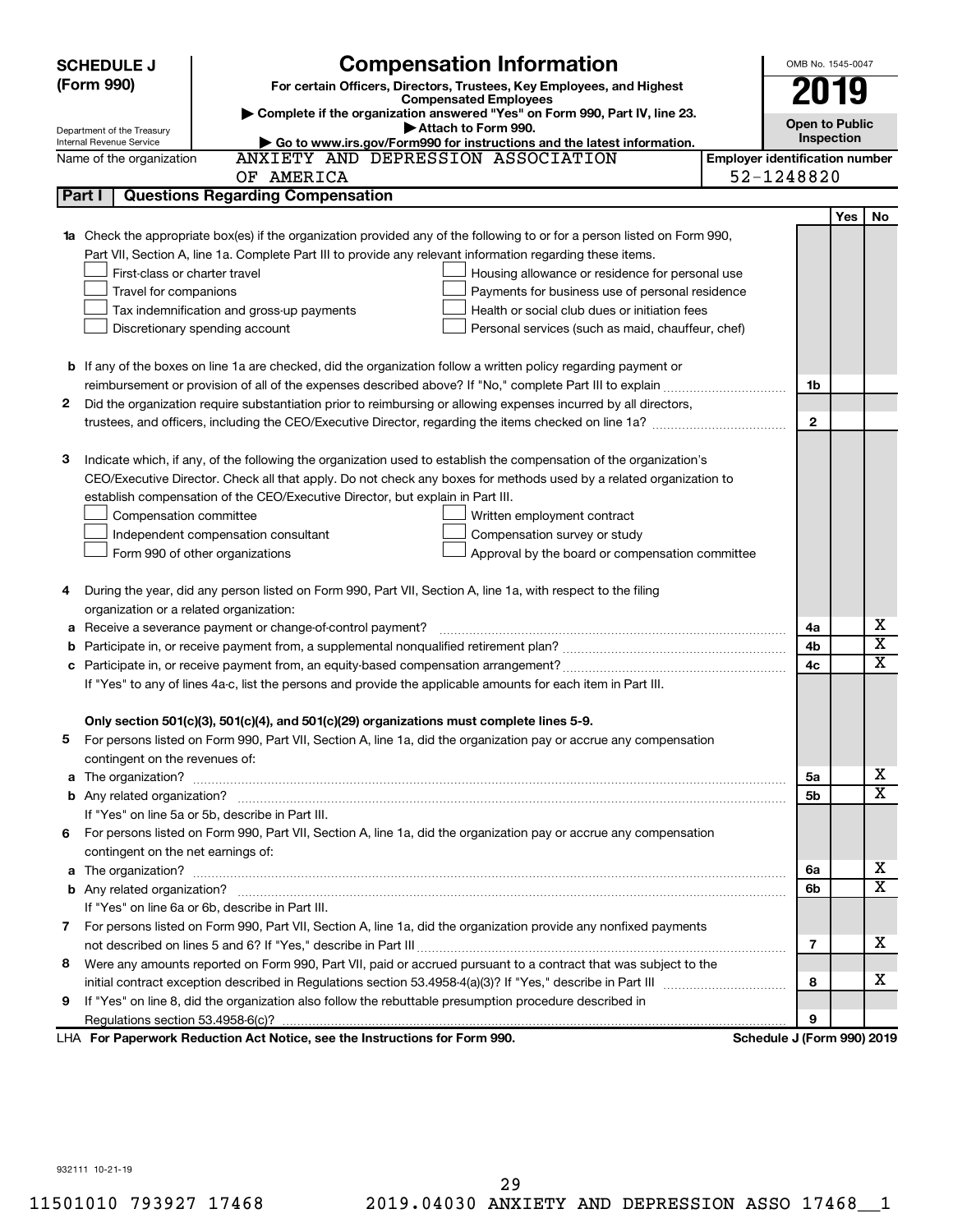Schedule J (Form 990) 2019 OF AMERICA

OF AMERICA 52-1248820

**2**

Part II | Officers, Directors, Trustees, Key Employees, and Highest Compensated Employees. Use duplicate copies if additional space is needed.

For each individual whose compensation must be reported on Schedule J, report compensation from the organization on row (i) and from related organizations, described in the instructions, on row (ii). Do not list any individuals that aren't listed on Form 990, Part VII.

Note: The sum of columns (B)(i)-(iii) for each listed individual must equal the total amount of Form 990, Part VII, Section A, line 1a, applicable column (D) and (E) amounts for that individual.

|                     |                      |                          | (B) Breakdown of W-2 and/or 1099-MISC compensation |                                           | (C) Retirement and             | (D) Nontaxable              | (E) Total of columns        | (F) Compensation                                           |
|---------------------|----------------------|--------------------------|----------------------------------------------------|-------------------------------------------|--------------------------------|-----------------------------|-----------------------------|------------------------------------------------------------|
| (A) Name and Title  |                      | (i) Base<br>compensation | (ii) Bonus &<br>incentive<br>compensation          | (iii) Other<br>reportable<br>compensation | other deferred<br>compensation | benefits                    | $(B)(i)-(D)$                | in column (B)<br>reported as deferred<br>on prior Form 990 |
| SUSAN GURLEY<br>(1) | (i)                  | 176, 231.                | $\overline{0}$ .                                   | $\overline{\mathbf{0}}$ .                 | 5,287.                         | 12,009.                     | 193,527.                    | $\overline{0}$ .                                           |
| EXECUTIVE DIRECTOR  | (ii)                 | $\overline{0}$ .         | $\overline{\mathfrak{o}}$ .                        | $\overline{0}$ .                          | $\overline{0}$ .               | $\overline{\mathfrak{o}}$ . | $\overline{\mathfrak{o}}$ . | $\overline{0}$ .                                           |
|                     | $(\sf{i})$           |                          |                                                    |                                           |                                |                             |                             |                                                            |
|                     | (ii)                 |                          |                                                    |                                           |                                |                             |                             |                                                            |
|                     | $(\sf{i})$           |                          |                                                    |                                           |                                |                             |                             |                                                            |
|                     | (ii)                 |                          |                                                    |                                           |                                |                             |                             |                                                            |
|                     | $(\sf{i})$           |                          |                                                    |                                           |                                |                             |                             |                                                            |
|                     | (ii)                 |                          |                                                    |                                           |                                |                             |                             |                                                            |
|                     | $(\sf{i})$           |                          |                                                    |                                           |                                |                             |                             |                                                            |
|                     | (ii)                 |                          |                                                    |                                           |                                |                             |                             |                                                            |
|                     | $(\sf{i})$           |                          |                                                    |                                           |                                |                             |                             |                                                            |
|                     | (ii)                 |                          |                                                    |                                           |                                |                             |                             |                                                            |
|                     | $(\sf{i})$<br>  (ii) |                          |                                                    |                                           |                                |                             |                             |                                                            |
|                     | (i)                  |                          |                                                    |                                           |                                |                             |                             |                                                            |
|                     | (ii)                 |                          |                                                    |                                           |                                |                             |                             |                                                            |
|                     | (i)                  |                          |                                                    |                                           |                                |                             |                             |                                                            |
|                     | (ii)                 |                          |                                                    |                                           |                                |                             |                             |                                                            |
|                     | (i)                  |                          |                                                    |                                           |                                |                             |                             |                                                            |
|                     | (ii)                 |                          |                                                    |                                           |                                |                             |                             |                                                            |
|                     | $(\sf{i})$           |                          |                                                    |                                           |                                |                             |                             |                                                            |
|                     | (ii)                 |                          |                                                    |                                           |                                |                             |                             |                                                            |
|                     | $(\sf{i})$           |                          |                                                    |                                           |                                |                             |                             |                                                            |
|                     | (ii)                 |                          |                                                    |                                           |                                |                             |                             |                                                            |
|                     | $(\sf{i})$           |                          |                                                    |                                           |                                |                             |                             |                                                            |
|                     | (ii)                 |                          |                                                    |                                           |                                |                             |                             |                                                            |
|                     | $(\sf{i})$           |                          |                                                    |                                           |                                |                             |                             |                                                            |
|                     | (ii)                 |                          |                                                    |                                           |                                |                             |                             |                                                            |
|                     | (i)                  |                          |                                                    |                                           |                                |                             |                             |                                                            |
|                     | (ii)                 |                          |                                                    |                                           |                                |                             |                             |                                                            |
|                     | (i)                  |                          |                                                    |                                           |                                |                             |                             |                                                            |
|                     | (ii)                 |                          |                                                    |                                           |                                |                             |                             |                                                            |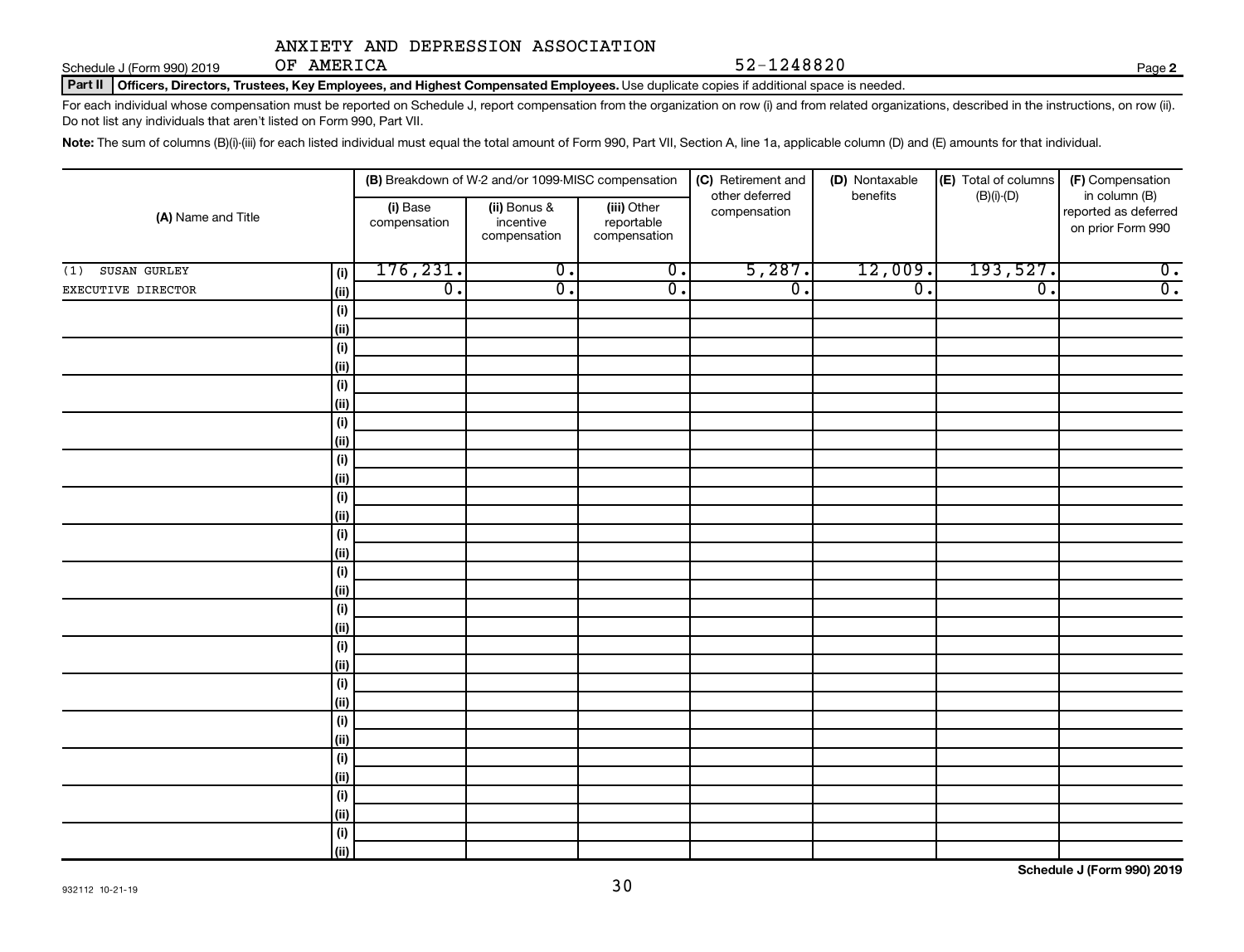|            |  | ANXIETY AND DEPRESSION ASSOCIATION |
|------------|--|------------------------------------|
| OF AMERICA |  |                                    |

Schedule J (Form 990) 2019 **OF AMERICA** 52-1248820

**Part III Supplemental Information**

Provide the information, explanation, or descriptions required for Part I, lines 1a, 1b, 3, 4a, 4b, 4c, 5a, 5b, 6a, 6b, 7, and 8, and for Part II. Also complete this part for any additional information.

**Schedule J (Form 990) 2019**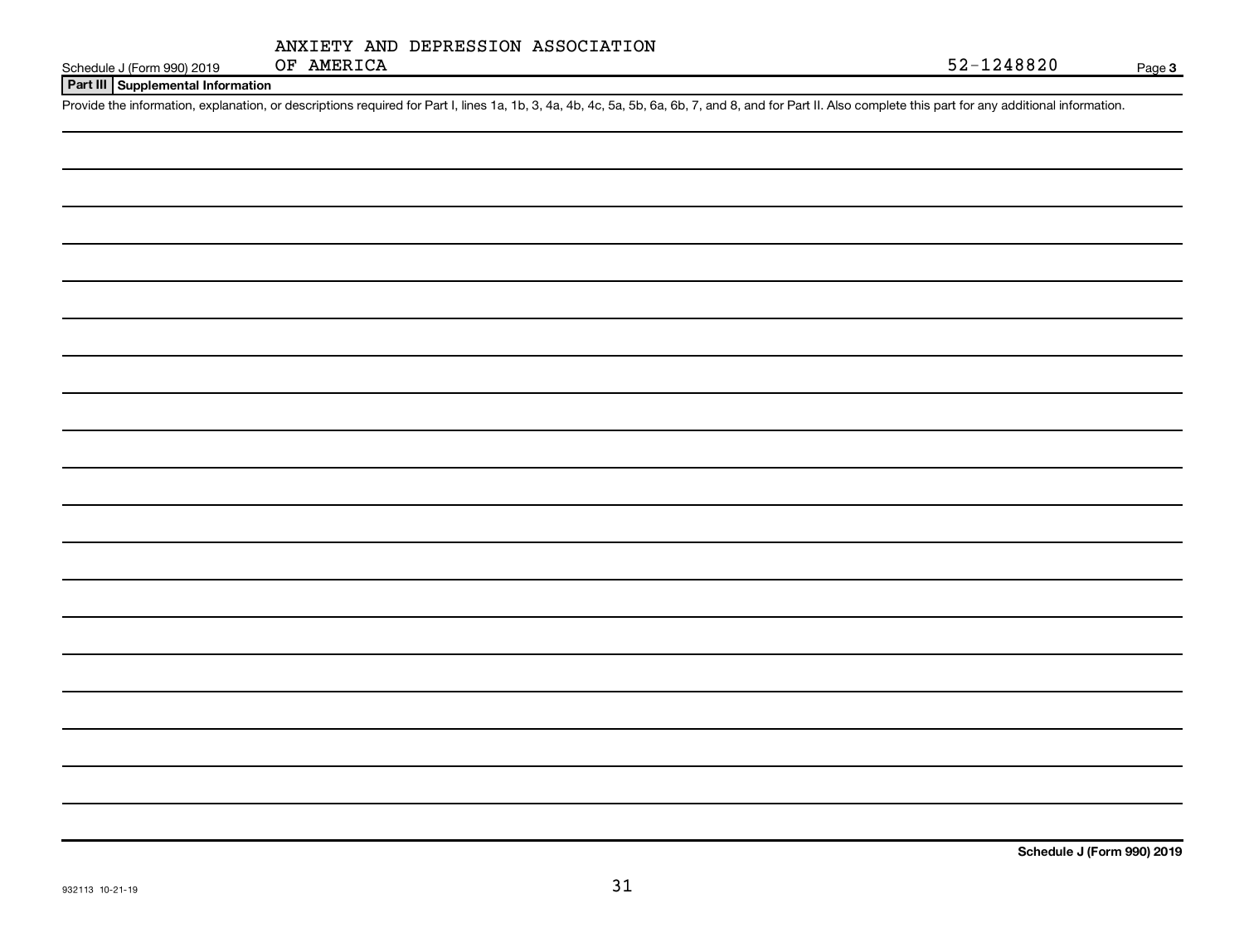**(Form 990 or 990-EZ)**

Department of the Treasury Internal Revenue Service Name of the organization

**Complete to provide information for responses to specific questions on Form 990 or 990-EZ or to provide any additional information. | Attach to Form 990 or 990-EZ. | Go to www.irs.gov/Form990 for the latest information. SCHEDULE O Supplemental Information to Form 990 or 990-EZ 2019** 

OMB No. 1545-0047 **Open to Public Inspection Employer identification number**

OF AMERICA 52-1248820

FORM 990, PART I, LINE 1, DESCRIPTION OF ORGANIZATION MISSION:

ANXIETY AND DEPRESSION ASSOCIATION

DISORDERS AND TO IMPROVING THE LIVES OF ALL PEOPLE WHO SUFFER FROM THEM

THROUGH EDUCATION, PRACTICE, AND RESEARCH.

FORM 990, PART III, LINE 4A, PROGRAM SERVICE ACCOMPLISHMENTS:

CLOSER LOOK AT CHALLENGING ISSUES SO THAT THEY CAN PROVIDE BETTER

TREATMENT. MOST OF THE WEBINARS PROVIDE CE AND CME CREDIT. IN 2019,

ALSO SAW THE LAUNCH OF ADAA'S FIRST FALL FORUM TO ENHANCE ADAA'S

PROFESSIONAL WEBINAR OFFERINGS. UNLIKE A WEBINAR, THE NEW FORUM SERIES

OFFERS AN IN-DEPTH DISCUSSION ON A SPECIFIC MENTAL HEALTH ISSUE AND

LASTS 2-3.5 HOURS. THE FORUMS PROVIDE CE/CME. THE INAUGURAL 2019 FALL

FORUM FOCUSED ON MATERNAL MENTAL HEALTH.

FORM 990, PART VI, SECTION A, LINE 1:

932211 09-06-19 LHA For Paperwork Reduction Act Notice, see the Instructions for Form 990 or 990-EZ. Schedule O (Form 990 or 990-EZ) (2019) BY A VOTE OF THE MAJORITY OF ALL THE VOTING DIRECTORS IN OFFICE, THE BOARD OF DIRECTORS MAY DESIGNATE AN EXECUTIVE COMMITTEE CONSISTING OF THE PRESIDENT, PRESIDENT-ELECT, SECRETARY, TREASURER, AND ONE OR MORE ADDITIONAL VOTING DIRECTORS APPOINTED BY THE VOTE OF A MAJORITY OF THE VOTING DIRECTORS IN OFFICE. EXCEPT AS OTHERWISE REQUIRED BY LAW OR THESE BYLAWS, THE EXECUTIVE COMMITTEE SHALL HAVE THE POWER TO AUTHORIZE THE SEAL OF THE ASSOCIATION TO BE AFFIXED TO ALL PAPERS WHICH MAY REQUIRE IT AND SHALL EXERCISE THE AUTHORITY OF THE BOARD OF DIRECTORS IN THE MANAGEMENT AND SUPERVISION OF THE ASSOCIATION; PROVIDED, HOWEVER, THAT THE EXECUTIVE COMMITTEE SHALL NOT HAVE THE AUTHORITY OF THE BOARD OF DIRECTORS IN REFERENCE TO AMENDING, ALTERING OR REPEALING THE BYLAWS; ADOPTING A PLAN OF MERGER OR ADOPTING A PLAN OF CONSOLIDATION WITH ANOTHER CORPORATION;

32

11501010 793927 17468 2019.04030 ANXIETY AND DEPRESSION ASSO 17468\_\_1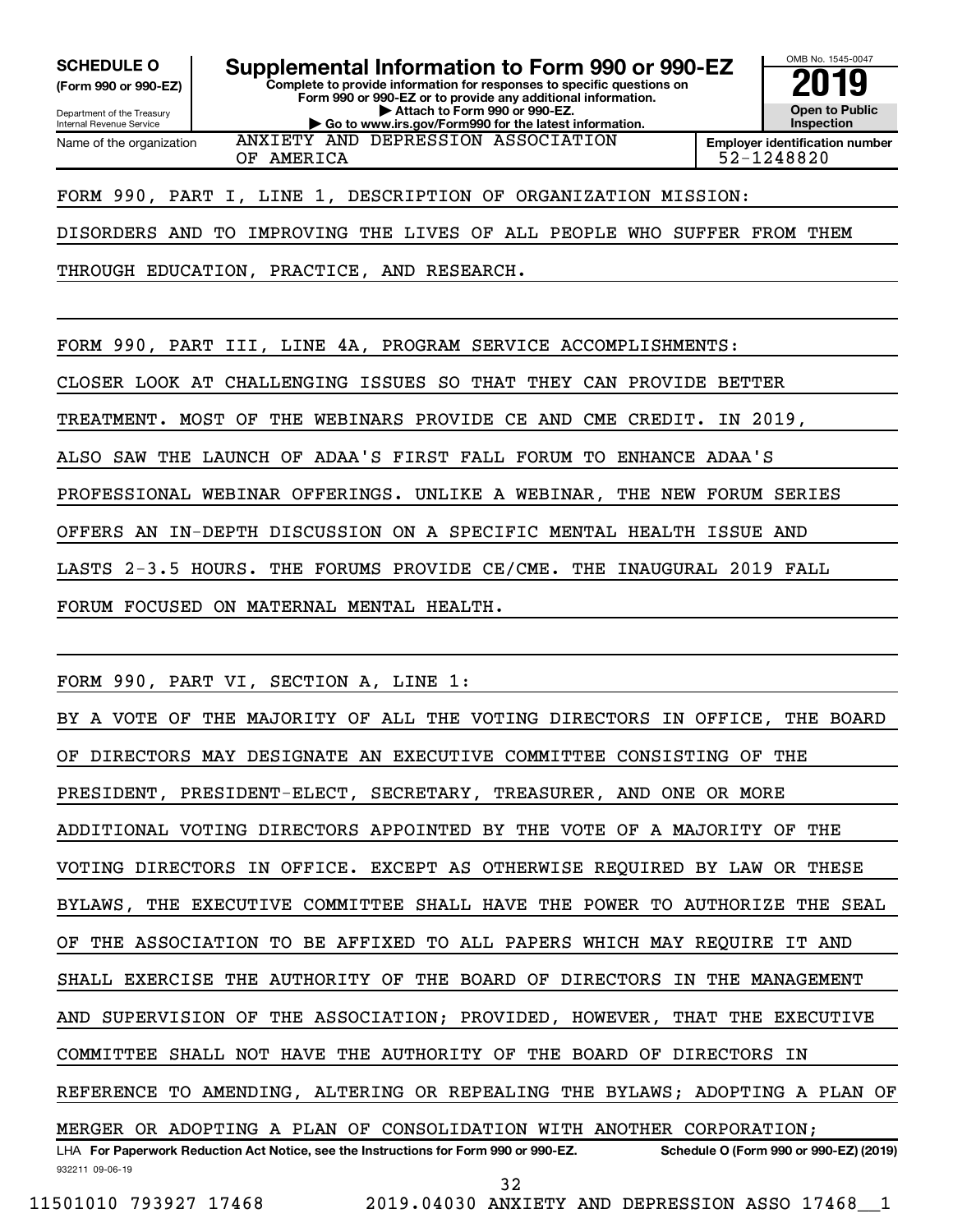| Schedule O (Form 990 or 990-EZ) (2019)<br>Page 2                            |                                                     |  |  |  |  |  |  |  |  |  |
|-----------------------------------------------------------------------------|-----------------------------------------------------|--|--|--|--|--|--|--|--|--|
| Name of the organization ANXIETY AND DEPRESSION ASSOCIATION<br>OF AMERICA   | <b>Employer identification number</b><br>52-1248820 |  |  |  |  |  |  |  |  |  |
| AUTHORIZING THE SALE, LEASE, EXCHANGE OR MORTGAGE OF ALL OR SUBSTANTIALLY   |                                                     |  |  |  |  |  |  |  |  |  |
| ALL OF THE PROPERTY AND ASSETS OF THE ASSOCIATION; OR AMENDING, ALTERING OR |                                                     |  |  |  |  |  |  |  |  |  |
| REPEALING ANY RESOLUTION OF THE BOARD OF DIRECTORS WHICH BY ITS TERMS       |                                                     |  |  |  |  |  |  |  |  |  |
| PROVIDES THAT IT SHALL NOT BE AMENDED, ALTERED OR REPEALED BY SUCH          |                                                     |  |  |  |  |  |  |  |  |  |
| COMMITTEE.                                                                  |                                                     |  |  |  |  |  |  |  |  |  |

FORM 990, PART VI, SECTION B, LINE 11B:

THE FORM 990 WAS PREPARED BY OUTSIDE ACCOUNTANTS AND A DRAFT 990 WAS REVIEWED BY THE TREASURER, PRESIDENT AND EXECUTIVE DIRECTOR BEFORE FILING WITH THE IRS. A COPY OF THE 990 WAS ALSO PROVIDED TO EACH BOARD MEMBER PRIOR TO FILING WITH THE IRS.

FORM 990, PART VI, SECTION B, LINE 12C:

THE CHAIR OF EACH COMMITTEE OR BOARD POSSESSES COPIES OF PARTICIPATING MEMBERS CONFLICT OF INTEREST STATEMENTS. THE CHAIR IS RESPONSIBLE FOR ENSURING THAT DURING ANY MEETING, DISCUSSION OR VOTES HAVE BEEN PRECEDED WITH RECUSALS OF MEMBERS WITH POTENTIAL CONFLICTS.

FORM 990, PART VI, SECTION B, LINE 15:

932212 09-06-19 **Schedule O (Form 990 or 990-EZ) (2019)** THE EXECUTIVE DIRECTOR IS A FULL TIME PAID POSITION WITH RESPONSIBILITY FOR THE DAY TO DAY OPERATIONS OF ADAA. THE EXECUTIVE DIRECTOR REPORTS TO THE BOARD. THE EXECUTIVE DIRECTOR'S SALARY IS REVIEWED AND APPROVED ANNUALLY BY THE BOARD. THE DEPUTY EXECUTIVE DIRECTOR IS A FULL TIME PAID POSITION AND ASSISTS IN THE DAILY OPERATIONS OF ADAA AND THE SALARY FOR THIS POSITION IS REVIEWED BY THE EXECUTIVE DIRECTOR. THE CURRENT SALARIES FOR THESE INDIVIDUALS ARE BASED ON COMPARING NATIONAL AND GEOGRAPHICAL AREA SALARY SURVEYS PRODUCED BY ASAE AND ASSOCIATION OF FUNDRAISING PROFESSIONALS FOR NONPROFITS WITH SIMILAR REVENUE, FOCUSING ON HEALTH. THIS PROCESS WAS 33

11501010 793927 17468 2019.04030 ANXIETY AND DEPRESSION ASSO 17468\_\_1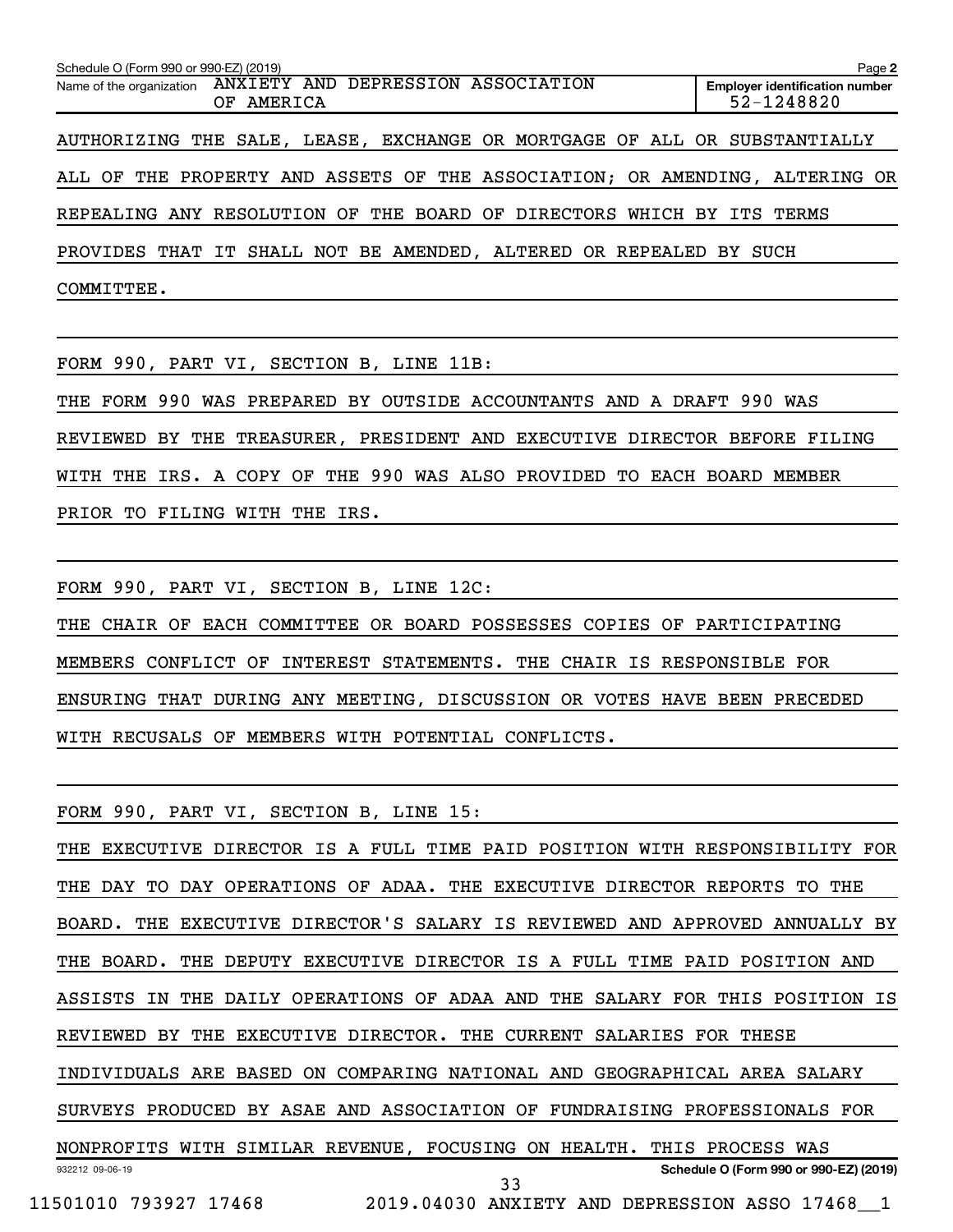| Page 2                                |
|---------------------------------------|
| <b>Employer identification number</b> |
| 52-1248820                            |

DOCUMENTED. THE MOST RECENT COMPENSATION REVIEW WAS PERFORMED JUNE 2019.

FORM 990, PART VI, LINE 17, LIST OF STATES RECEIVING COPY OF FORM 990:

AR,CA,CT,FL,GA,HI,IL,KS,MD,MA,MI,MN,NJ,NM,NY,NC,OH,PA,RI,SC,TN,VA,WA,WV,WI

FORM 990, PART VI, SECTION C, LINE 19:

THE GOVERNING DOCUMENTS, CONFLICT OF INTEREST POLICY AND FINANCIAL

STATEMENTS ARE AVAILABLE AT ADAA'S OFFICES MONDAY-FRIDAY DURING REGULAR

BUSINESS HOURS IN SILVER SPRING, MD.

**Schedule O (Form 990 or 990-EZ) (2019)**

932212 09-06-19

11501010 793927 17468 2019.04030 ANXIETY AND DEPRESSION ASSO 17468\_\_1 34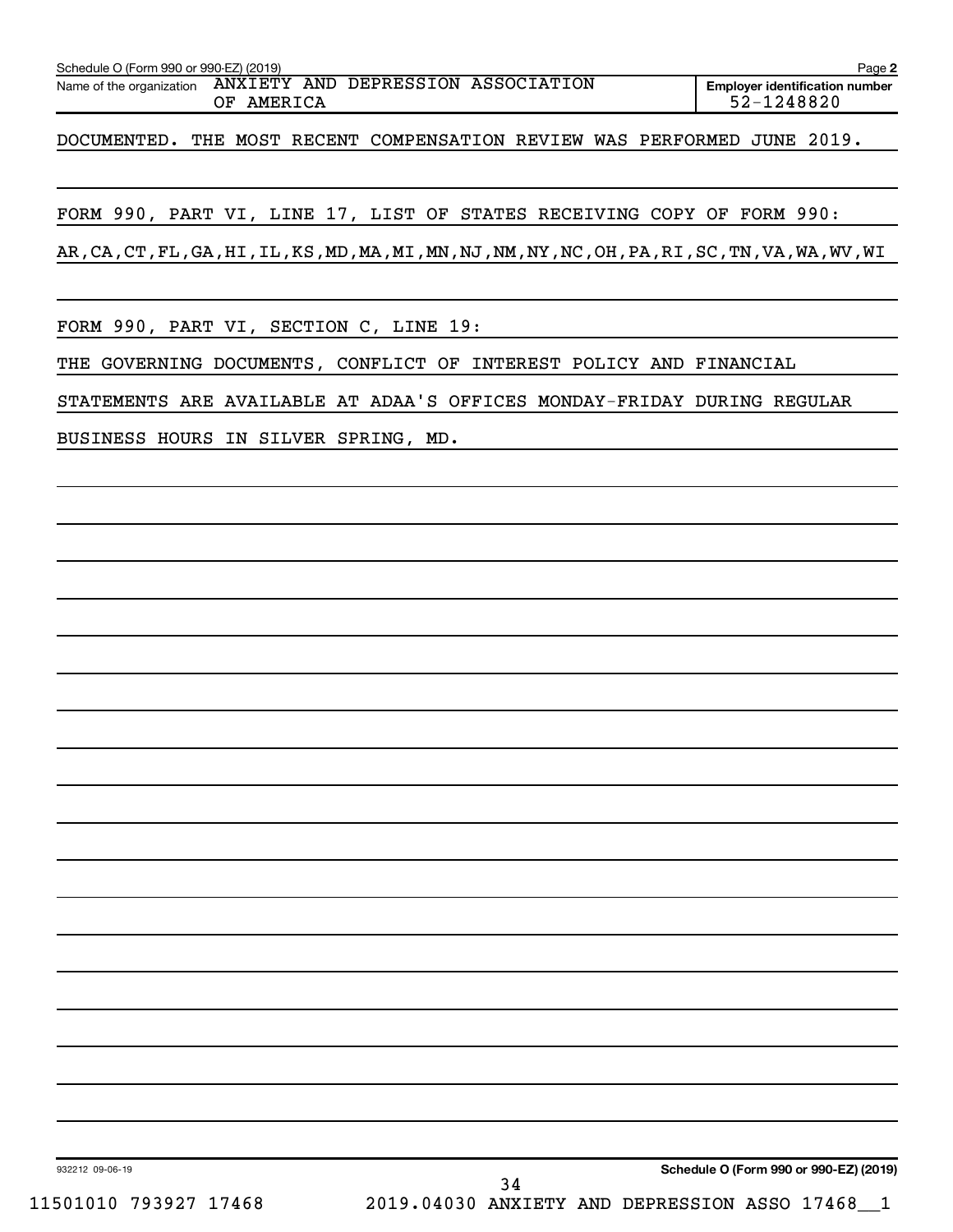|                                                        |                                                                                                                                                                                                                                | EXTENDED TO NOVEMBER 16, 2020                                           |                     |                |                                                      |                     |                                                                   |  |  |  |  |
|--------------------------------------------------------|--------------------------------------------------------------------------------------------------------------------------------------------------------------------------------------------------------------------------------|-------------------------------------------------------------------------|---------------------|----------------|------------------------------------------------------|---------------------|-------------------------------------------------------------------|--|--|--|--|
| Form 990-T                                             | <b>Exempt Organization Business Income Tax Return</b>                                                                                                                                                                          |                                                                         |                     |                |                                                      |                     | OMB No. 1545-0047                                                 |  |  |  |  |
|                                                        |                                                                                                                                                                                                                                | (and proxy tax under section 6033(e))                                   |                     |                |                                                      |                     | 2019                                                              |  |  |  |  |
|                                                        | For calendar year 2019 or other tax year beginning                                                                                                                                                                             |                                                                         |                     | and ending     |                                                      |                     |                                                                   |  |  |  |  |
| Department of the Treasury<br>Internal Revenue Service | bo not enter SSN numbers on this form as it may be made public if your organization is a $501(c)(3)$ .                                                                                                                         | Go to www.irs.gov/Form990T for instructions and the latest information. |                     |                |                                                      |                     | Open to Public Inspection for<br>501(c)(3) Organizations Only     |  |  |  |  |
| Check box if                                           | Name of organization ( Coneck box if name changed and see instructions.)                                                                                                                                                       |                                                                         |                     |                |                                                      |                     | <b>D</b> Employer identification number<br>(Employees' trust, see |  |  |  |  |
| address changed                                        |                                                                                                                                                                                                                                | ANXIETY AND DEPRESSION ASSOCIATION<br>instructions.)                    |                     |                |                                                      |                     |                                                                   |  |  |  |  |
| <b>B</b> Exempt under section                          | OF AMERICA<br>Print                                                                                                                                                                                                            |                                                                         |                     |                |                                                      |                     |                                                                   |  |  |  |  |
| $X$ 501(c)(3)                                          | or<br>Number, street, and room or suite no. If a P.O. box, see instructions.                                                                                                                                                   |                                                                         |                     |                |                                                      | (See instructions.) | E Unrelated business activity code                                |  |  |  |  |
| 220(e) <br>408(e)                                      | Type                                                                                                                                                                                                                           | 8701 GEORGIA AVENUE, NO. 412                                            |                     |                |                                                      |                     |                                                                   |  |  |  |  |
| 408A<br>J530(a)<br>529(a)                              | City or town, state or province, country, and ZIP or foreign postal code<br>SILVER SPRING, MD                                                                                                                                  | 20910                                                                   |                     |                |                                                      | 541800              |                                                                   |  |  |  |  |
| $\overline{C}$ Book value of all assets                | F Group exemption number (See instructions.)                                                                                                                                                                                   |                                                                         |                     |                |                                                      |                     |                                                                   |  |  |  |  |
|                                                        | 29, 796. G Check organization type $\triangleright$ $\boxed{X}$ 501(c) corporation                                                                                                                                             |                                                                         |                     | $501(c)$ trust | $401(a)$ trust                                       |                     | Other trust                                                       |  |  |  |  |
|                                                        | H Enter the number of the organization's unrelated trades or businesses.                                                                                                                                                       |                                                                         |                     |                | Describe the only (or first) unrelated               |                     |                                                                   |  |  |  |  |
|                                                        | trade or business here > ADVERTISING IN THE JOURNAL                                                                                                                                                                            |                                                                         |                     |                | . If only one, complete Parts I-V. If more than one, |                     |                                                                   |  |  |  |  |
| business, then complete Parts III-V.                   | describe the first in the blank space at the end of the previous sentence, complete Parts I and II, complete a Schedule M for each additional trade or                                                                         |                                                                         |                     |                |                                                      |                     |                                                                   |  |  |  |  |
|                                                        |                                                                                                                                                                                                                                |                                                                         |                     |                |                                                      | Yes                 | $X$ No                                                            |  |  |  |  |
|                                                        | If "Yes," enter the name and identifying number of the parent corporation. $\blacktriangleright$                                                                                                                               |                                                                         |                     |                |                                                      |                     |                                                                   |  |  |  |  |
|                                                        | J The books are in care of SUSAN GURLEY                                                                                                                                                                                        |                                                                         |                     |                | Telephone number $\triangleright$ 240 - 485 - 1001   |                     |                                                                   |  |  |  |  |
|                                                        | Part I   Unrelated Trade or Business Income                                                                                                                                                                                    |                                                                         |                     | (A) Income     | (B) Expenses                                         |                     | (C) Net                                                           |  |  |  |  |
| 1a Gross receipts or sales                             |                                                                                                                                                                                                                                |                                                                         |                     |                |                                                      |                     |                                                                   |  |  |  |  |
| <b>b</b> Less returns and allowances                   |                                                                                                                                                                                                                                | c Balance <b>Division</b>                                               | 1c                  |                |                                                      |                     |                                                                   |  |  |  |  |
| 2                                                      |                                                                                                                                                                                                                                |                                                                         | $\overline{2}$      |                |                                                      |                     |                                                                   |  |  |  |  |
| 3                                                      | Gross profit. Subtract line 2 from line 1c [11] [11] [12] [12] [13] [14] [15] [15] [15] [15] [15] [15] [15] [1                                                                                                                 |                                                                         | 3                   |                |                                                      |                     |                                                                   |  |  |  |  |
|                                                        |                                                                                                                                                                                                                                |                                                                         | 4a                  |                |                                                      |                     |                                                                   |  |  |  |  |
|                                                        | <b>b</b> Net gain (loss) (Form 4797, Part II, line 17) (attach Form 4797)                                                                                                                                                      |                                                                         | 4 <sub>b</sub>      |                |                                                      |                     |                                                                   |  |  |  |  |
| C                                                      |                                                                                                                                                                                                                                |                                                                         | 4c                  |                |                                                      |                     |                                                                   |  |  |  |  |
| 5                                                      | Income (loss) from a partnership or an S corporation (attach statement)                                                                                                                                                        |                                                                         | 5                   |                |                                                      |                     |                                                                   |  |  |  |  |
| Rent income (Schedule C)<br>6                          |                                                                                                                                                                                                                                |                                                                         | 6<br>$\overline{7}$ |                |                                                      |                     |                                                                   |  |  |  |  |
| 7                                                      |                                                                                                                                                                                                                                |                                                                         | 8                   |                |                                                      |                     |                                                                   |  |  |  |  |
| 8<br>9                                                 | Interest, annuities, royalties, and rents from a controlled organization (Schedule F)<br>Investment income of a section $501(c)(7)$ , (9), or (17) organization (Schedule G)                                                   |                                                                         | 9                   |                |                                                      |                     |                                                                   |  |  |  |  |
| 10                                                     |                                                                                                                                                                                                                                |                                                                         | 10                  | 3,025.         |                                                      |                     | 3,025.                                                            |  |  |  |  |
| 11                                                     |                                                                                                                                                                                                                                |                                                                         | 11                  | 44,794.        | 16,790.                                              |                     | 28,004.                                                           |  |  |  |  |
| 12                                                     |                                                                                                                                                                                                                                |                                                                         | 12                  |                |                                                      |                     |                                                                   |  |  |  |  |
| 13                                                     |                                                                                                                                                                                                                                |                                                                         | 13                  | 47,819.        | 16, 790.                                             |                     | 31,029.                                                           |  |  |  |  |
| Part II                                                | <b>Deductions Not Taken Elsewhere</b> (See instructions for limitations on deductions.)                                                                                                                                        |                                                                         |                     |                |                                                      |                     |                                                                   |  |  |  |  |
|                                                        | (Deductions must be directly connected with the unrelated business income.)                                                                                                                                                    |                                                                         |                     |                |                                                      |                     |                                                                   |  |  |  |  |
| 14                                                     |                                                                                                                                                                                                                                |                                                                         |                     |                |                                                      | 14                  |                                                                   |  |  |  |  |
| 15                                                     | Salaries and wages information continuous contracts and wages in the salaries and wages incommutation of the salarities and wages in the salarities of the salarities and wages in the salarities of the salarities of the sal |                                                                         |                     |                |                                                      | 15                  |                                                                   |  |  |  |  |
| 16                                                     | Repairs and maintenance recommendial contracts and maintenance resonance and maintenance recommendial contracts                                                                                                                |                                                                         |                     |                |                                                      | 16                  |                                                                   |  |  |  |  |
| 17                                                     |                                                                                                                                                                                                                                |                                                                         |                     |                |                                                      | 17                  |                                                                   |  |  |  |  |
| 18<br>19                                               | Interest (attach schedule) (see instructions) www.communications.communications are interest (attach schedule)                                                                                                                 |                                                                         |                     |                |                                                      | 18<br>19            |                                                                   |  |  |  |  |
| 20                                                     | Taxes and licenses <b>construction and construction of the construction</b> and construction of the construction of the                                                                                                        |                                                                         |                     |                |                                                      |                     |                                                                   |  |  |  |  |
| 21                                                     | Less depreciation claimed on Schedule A and elsewhere on return [1] [214]                                                                                                                                                      |                                                                         |                     |                |                                                      | 21 <sub>b</sub>     |                                                                   |  |  |  |  |
| 22                                                     |                                                                                                                                                                                                                                |                                                                         |                     |                |                                                      | 22                  |                                                                   |  |  |  |  |
| 23                                                     |                                                                                                                                                                                                                                |                                                                         |                     |                |                                                      | 23                  |                                                                   |  |  |  |  |
| 24                                                     | Employee benefit programs in the committee of the contract of the contract of the contract of the contract of the contract of the contract of the contract of the contract of the contract of the contract of the contract of  |                                                                         |                     |                |                                                      | 24                  |                                                                   |  |  |  |  |
| 25                                                     | Excess exempt expenses (Schedule I) www.array.com/www.array.com/www.array.com/www.array.com/www.array.com/www.                                                                                                                 |                                                                         |                     |                |                                                      | 25                  |                                                                   |  |  |  |  |
| 26                                                     |                                                                                                                                                                                                                                |                                                                         |                     |                |                                                      | 26                  |                                                                   |  |  |  |  |
| 27                                                     | 27                                                                                                                                                                                                                             | 500.<br>500.                                                            |                     |                |                                                      |                     |                                                                   |  |  |  |  |
| 28                                                     | Other deductions (attach schedule) Material Material Material Material SEE STATEMENT 1                                                                                                                                         |                                                                         |                     |                |                                                      |                     |                                                                   |  |  |  |  |
| 29                                                     |                                                                                                                                                                                                                                |                                                                         |                     |                |                                                      | 29                  | 30,529.                                                           |  |  |  |  |
| 30                                                     | Deduction for net operating loss arising in tax years beginning on or after January 1, 2018                                                                                                                                    |                                                                         |                     |                |                                                      |                     |                                                                   |  |  |  |  |
|                                                        | (see instructions) www.communications.com/instants/instants/instants/instants/instants/instants/instants/instants/instants/instants/instants/instants/instants/instants/instants/instants/instants/instants/instants/instants/ |                                                                         |                     |                |                                                      | 30                  | 0.                                                                |  |  |  |  |
| 31                                                     |                                                                                                                                                                                                                                |                                                                         |                     |                |                                                      | 31                  | 30,529.                                                           |  |  |  |  |
|                                                        | 923701 01-27-20 LHA For Paperwork Reduction Act Notice, see instructions.                                                                                                                                                      |                                                                         | 35                  |                |                                                      |                     | Form 990-T (2019)                                                 |  |  |  |  |

11501010 793927 17468 2019.04030 ANXIETY AND DEPRESSION ASSO 17468\_\_1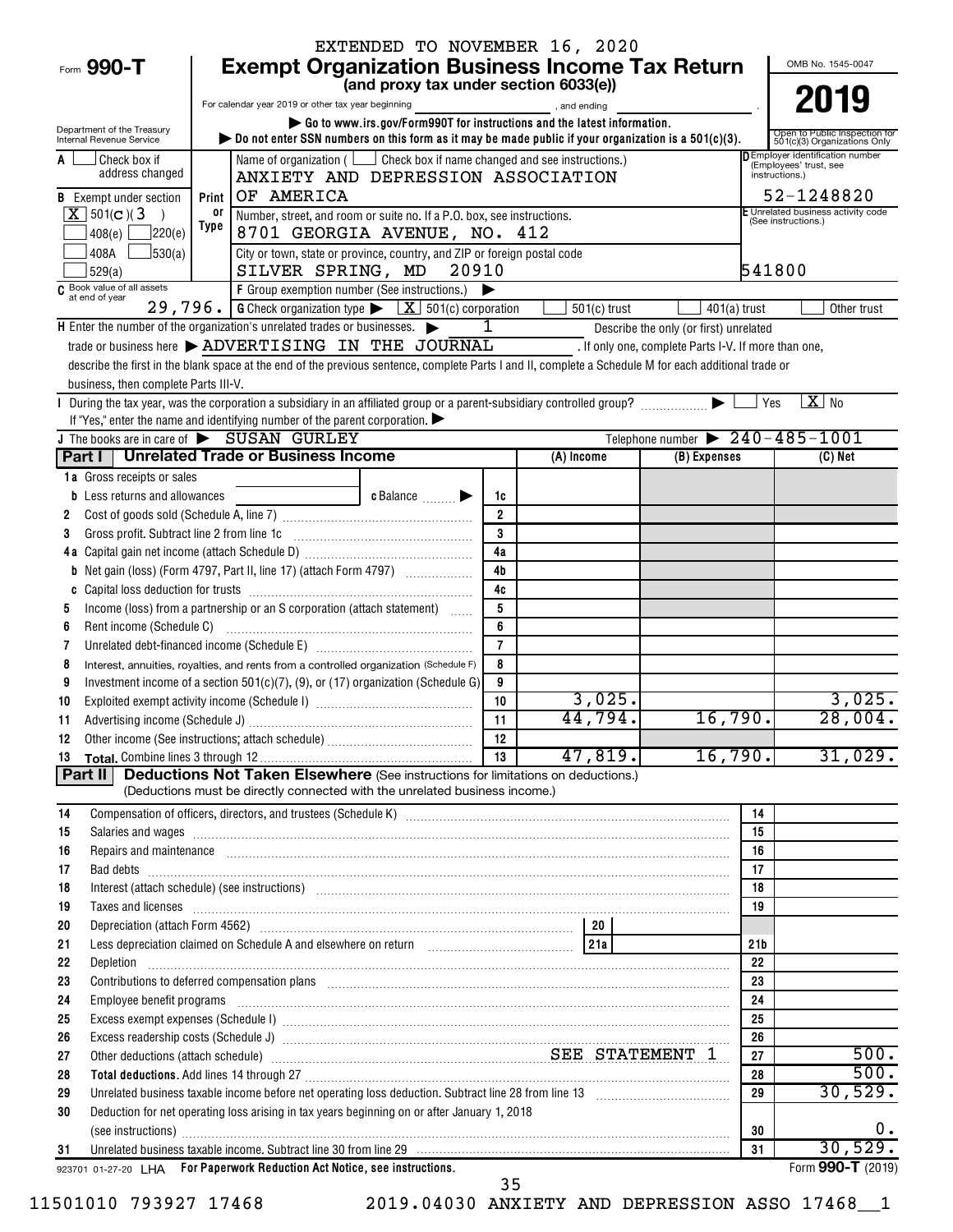#### Form 990-T (2019) Page ANXIETY AND DEPRESSION ASSOCIATION OF AMERICA 52-1248820

52-1248820 Page 2

| 32<br>33                    | Part III   Total Unrelated Business Taxable Income                                                                                                                                                                             |                                                                   |         |            |                            |            |                                                                       |
|-----------------------------|--------------------------------------------------------------------------------------------------------------------------------------------------------------------------------------------------------------------------------|-------------------------------------------------------------------|---------|------------|----------------------------|------------|-----------------------------------------------------------------------|
|                             |                                                                                                                                                                                                                                |                                                                   |         |            |                            | 32         | 30,529.                                                               |
|                             | Amounts paid for disallowed fringes [11] Amount of the contract of the state of the state of the state of the state of the state of the state of the state of the state of the state of the state of the state of the state of |                                                                   |         |            |                            | 33         |                                                                       |
| 34                          |                                                                                                                                                                                                                                |                                                                   |         |            |                            | 34         | $\overline{\mathbf{0}}$ .                                             |
| 35                          | Total unrelated business taxable income before pre-2018 NOLs and specific deduction. Subtract line 34 from the sum of lines 32 and 33                                                                                          |                                                                   |         |            |                            | 35         | 30,529.                                                               |
| 36                          |                                                                                                                                                                                                                                |                                                                   |         |            |                            | 36         |                                                                       |
| 37                          |                                                                                                                                                                                                                                |                                                                   |         |            |                            | 37         | 30,529.                                                               |
| 38                          |                                                                                                                                                                                                                                |                                                                   |         |            |                            | 38         | 1,000.                                                                |
| 39                          | Unrelated business taxable income. Subtract line 38 from line 37. If line 38 is greater than line 37,                                                                                                                          |                                                                   |         |            |                            |            |                                                                       |
|                             |                                                                                                                                                                                                                                |                                                                   |         |            |                            | 39         | 29,529.                                                               |
|                             | Part IV   Tax Computation                                                                                                                                                                                                      |                                                                   |         |            |                            |            |                                                                       |
| 40                          |                                                                                                                                                                                                                                |                                                                   |         |            | ▶                          | 40         | 6,201.                                                                |
| 41                          | Trusts Taxable at Trust Rates. See instructions for tax computation. Income tax on the amount on line 39 from:                                                                                                                 |                                                                   |         |            |                            |            |                                                                       |
|                             |                                                                                                                                                                                                                                |                                                                   |         |            |                            | 41         |                                                                       |
| 42                          | Proxy tax. See instructions information and contact the contract of the contract of the contract of the contract of the contract of the contract of the contract of the contract of the contract of the contract of the contra |                                                                   |         |            |                            | 42         |                                                                       |
| 43                          |                                                                                                                                                                                                                                |                                                                   |         |            |                            | 43         |                                                                       |
| 44                          | Tax on Noncompliant Facility Income. See instructions [11] The manufacture in the contract on Noncompliant Facility Income. See instructions [11] The manufacture income of the set of the set of the set of the set of the se |                                                                   |         |            |                            | 44         |                                                                       |
| 45                          |                                                                                                                                                                                                                                |                                                                   |         |            |                            | 45         | 6, 201.                                                               |
|                             | Part V   Tax and Payments                                                                                                                                                                                                      |                                                                   |         |            |                            |            |                                                                       |
|                             | 46a Foreign tax credit (corporations attach Form 1118; trusts attach Form 1116)                                                                                                                                                |                                                                   |         | 46a        |                            |            |                                                                       |
|                             | b Other credits (see instructions) manufactured contains and all other credits (see instructions)                                                                                                                              |                                                                   |         | 46b        |                            |            |                                                                       |
|                             | c General business credit. Attach Form 3800 [11] [11] Contract Contract Contract Contract Contract Contract Co                                                                                                                 |                                                                   |         | 46с        |                            |            |                                                                       |
|                             |                                                                                                                                                                                                                                |                                                                   |         |            |                            |            |                                                                       |
|                             | e Total credits. Add lines 46a through 46d [111] [12] The Total Manuscript Contract Total credits. Add lines 46a through 46d                                                                                                   |                                                                   |         |            |                            | 46c        |                                                                       |
| 47                          | Other taxes. Check if from: Form 4255 Form 8611 Form 8697 Form 8866 Other (attach schedule)                                                                                                                                    |                                                                   |         |            |                            | 47         | 6,201.                                                                |
| 48                          |                                                                                                                                                                                                                                |                                                                   |         |            |                            | 48         | 6, 201.                                                               |
| 49                          |                                                                                                                                                                                                                                |                                                                   |         |            |                            | 49         |                                                                       |
| 50                          |                                                                                                                                                                                                                                |                                                                   |         |            |                            | 50         |                                                                       |
|                             |                                                                                                                                                                                                                                |                                                                   |         | 51a        | 6,120.                     |            |                                                                       |
|                             | b 2019 estimated tax payments [111] [12] contract the contract of the contract of the contract of the contract of the contract of the contract of the contract of the contract of the contract of the contract of the contract |                                                                   |         | 51b        |                            |            |                                                                       |
|                             |                                                                                                                                                                                                                                |                                                                   |         | 51c        |                            |            |                                                                       |
|                             | d Foreign organizations: Tax paid or withheld at source (see instructions) [                                                                                                                                                   |                                                                   |         | 51d        |                            |            |                                                                       |
|                             |                                                                                                                                                                                                                                |                                                                   |         | 51e<br>51f |                            |            |                                                                       |
|                             |                                                                                                                                                                                                                                |                                                                   |         |            |                            |            |                                                                       |
|                             | <b>g</b> Other credits, adjustments, and payments: $\Box$ Form 2439<br>Form 4136                                                                                                                                               | Other                                                             | Total > | 51g        |                            |            |                                                                       |
| 52                          |                                                                                                                                                                                                                                | <u> 1999 - Andrea State Barnett, amerikansk politik (d. 1989)</u> |         |            |                            | 52         | 6,120.                                                                |
|                             |                                                                                                                                                                                                                                |                                                                   |         |            |                            | 53         | 239.                                                                  |
| 54                          |                                                                                                                                                                                                                                |                                                                   |         |            |                            | 54         | 320.                                                                  |
| 55                          |                                                                                                                                                                                                                                |                                                                   |         |            |                            | 55         |                                                                       |
| 56                          | Enter the amount of line 55 you want: Credited to 2020 estimated tax                                                                                                                                                           |                                                                   |         |            | Refunded                   | 56         |                                                                       |
|                             | Part VI   Statements Regarding Certain Activities and Other Information (see instructions)                                                                                                                                     |                                                                   |         |            |                            |            |                                                                       |
| 57                          | At any time during the 2019 calendar year, did the organization have an interest in or a signature or other authority                                                                                                          |                                                                   |         |            |                            |            | Yes                                                                   |
|                             | over a financial account (bank, securities, or other) in a foreign country? If "Yes," the organization may have to file                                                                                                        |                                                                   |         |            |                            |            |                                                                       |
|                             | FinCEN Form 114, Report of Foreign Bank and Financial Accounts. If "Yes," enter the name of the foreign country                                                                                                                |                                                                   |         |            |                            |            |                                                                       |
| here                        |                                                                                                                                                                                                                                |                                                                   |         |            |                            |            |                                                                       |
| 58                          | During the tax year, did the organization receive a distribution from, or was it the grantor of, or transferor to, a foreign trust?                                                                                            |                                                                   |         |            |                            |            | х                                                                     |
|                             | If "Yes," see instructions for other forms the organization may have to file.                                                                                                                                                  |                                                                   |         |            |                            |            |                                                                       |
| 59                          | Enter the amount of tax-exempt interest received or accrued during the tax year $\triangleright$ \$                                                                                                                            |                                                                   |         |            |                            |            |                                                                       |
|                             | Under penalties of perjury, I declare that I have examined this return, including accompanying schedules and statements, and to the best of my knowledge and belief, it is true,                                               |                                                                   |         |            |                            |            |                                                                       |
| Sign                        | correct, and complete. Declaration of preparer (other than taxpayer) is based on all information of which preparer has any knowledge.                                                                                          |                                                                   |         |            |                            |            |                                                                       |
|                             |                                                                                                                                                                                                                                |                                                                   |         |            | EXECUTIVE DIRECTOR         |            | May the IRS discuss this return with<br>the preparer shown below (see |
|                             | Signature of officer                                                                                                                                                                                                           | Date                                                              | Title   |            |                            |            | instructions)? $\boxed{\mathbf{X}}$ Yes                               |
|                             | Print/Type preparer's name                                                                                                                                                                                                     | Preparer's signature                                              | Date    |            | Check                      | PTIN<br>if |                                                                       |
|                             |                                                                                                                                                                                                                                |                                                                   |         |            | self-employed              |            |                                                                       |
|                             |                                                                                                                                                                                                                                |                                                                   |         |            |                            |            | P01361002                                                             |
| Here<br>Paid                | DAVID JONES                                                                                                                                                                                                                    |                                                                   |         |            |                            |            |                                                                       |
|                             |                                                                                                                                                                                                                                |                                                                   |         |            |                            |            |                                                                       |
|                             | Firm's name > JONES, MARESCA & MCQUADE, P.A.                                                                                                                                                                                   | 10500 LITTLE PATUXENT PARKWAY,                                    |         |            | Firm's EIN<br><b>SUITE</b> |            |                                                                       |
| Preparer<br><b>Use Only</b> | Firm's address > COLUMBIA, MD 21044                                                                                                                                                                                            |                                                                   |         |            |                            |            | 52-1853933<br>Phone no. $410 - 884 - 0220$                            |
| 923711 01-27-20             |                                                                                                                                                                                                                                |                                                                   |         |            |                            |            | Form 990-T (2019)                                                     |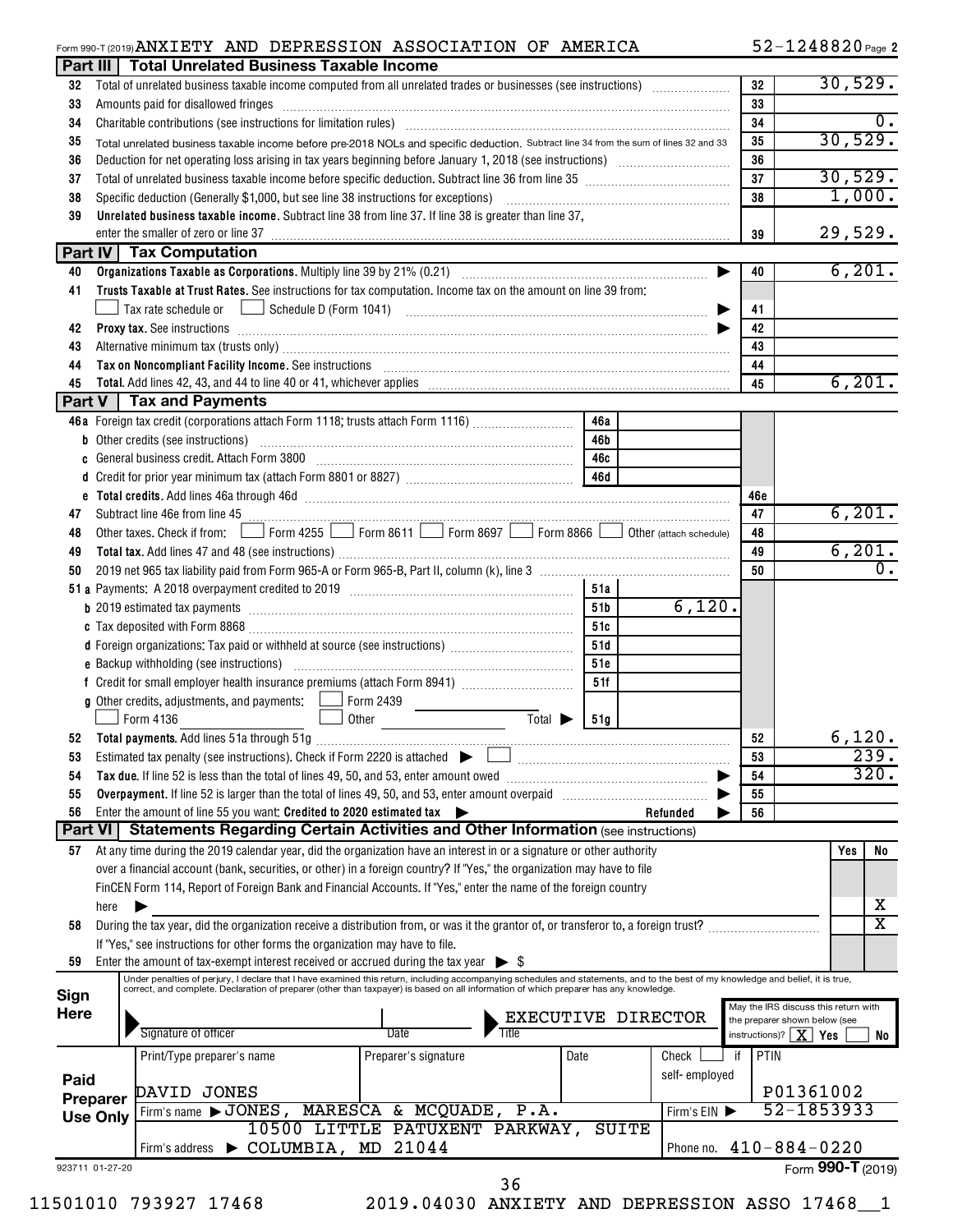### Form 990-T (2019)  $\mathsf{OF}$   $\mathsf{AMERICA}$   $\mathsf{52-1248820}$   $\mathsf{Page}$ ANXIETY AND DEPRESSION ASSOCIATION

| Schedule A - Cost of Goods Sold. Enter method of inventory valuation $\triangleright$ N/A                                 |                         |                                                                                               |                                                                                                                                                     |    |                                                                                  |                                                    |                                                                                |       |
|---------------------------------------------------------------------------------------------------------------------------|-------------------------|-----------------------------------------------------------------------------------------------|-----------------------------------------------------------------------------------------------------------------------------------------------------|----|----------------------------------------------------------------------------------|----------------------------------------------------|--------------------------------------------------------------------------------|-------|
| Inventory at beginning of year<br>1                                                                                       | $\mathbf{1}$            |                                                                                               |                                                                                                                                                     |    |                                                                                  | 6                                                  |                                                                                |       |
| Purchases<br>2                                                                                                            | $\overline{2}$          |                                                                                               | 7 Cost of goods sold. Subtract line 6                                                                                                               |    |                                                                                  |                                                    |                                                                                |       |
| 3                                                                                                                         | $\overline{\mathbf{3}}$ |                                                                                               | from line 5. Enter here and in Part I,                                                                                                              |    |                                                                                  |                                                    |                                                                                |       |
| 4a Additional section 263A costs                                                                                          |                         |                                                                                               |                                                                                                                                                     |    |                                                                                  | 7                                                  |                                                                                |       |
|                                                                                                                           | 4a                      |                                                                                               | 8 Do the rules of section 263A (with respect to                                                                                                     |    |                                                                                  |                                                    | Yes                                                                            | No    |
| <b>b</b> Other costs (attach schedule)                                                                                    | 4 <sub>b</sub>          |                                                                                               | property produced or acquired for resale) apply to                                                                                                  |    |                                                                                  |                                                    |                                                                                |       |
| 5 Total. Add lines 1 through 4b                                                                                           | 5                       |                                                                                               |                                                                                                                                                     |    |                                                                                  |                                                    |                                                                                |       |
| Schedule C - Rent Income (From Real Property and Personal Property Leased With Real Property)<br>(see instructions)       |                         |                                                                                               |                                                                                                                                                     |    |                                                                                  |                                                    |                                                                                |       |
| 1. Description of property                                                                                                |                         |                                                                                               |                                                                                                                                                     |    |                                                                                  |                                                    |                                                                                |       |
| (1)                                                                                                                       |                         |                                                                                               |                                                                                                                                                     |    |                                                                                  |                                                    |                                                                                |       |
| (2)                                                                                                                       |                         |                                                                                               |                                                                                                                                                     |    |                                                                                  |                                                    |                                                                                |       |
| (3)                                                                                                                       |                         |                                                                                               |                                                                                                                                                     |    |                                                                                  |                                                    |                                                                                |       |
| (4)                                                                                                                       |                         |                                                                                               |                                                                                                                                                     |    |                                                                                  |                                                    |                                                                                |       |
|                                                                                                                           | 2.                      | Rent received or accrued                                                                      |                                                                                                                                                     |    |                                                                                  |                                                    |                                                                                |       |
| (a) From personal property (if the percentage of<br>rent for personal property is more than<br>10% but not more than 50%) |                         |                                                                                               | (b) From real and personal property (if the percentage<br>of rent for personal property exceeds 50% or if<br>the rent is based on profit or income) |    | 3(a) Deductions directly connected with the income in                            |                                                    | columns 2(a) and 2(b) (attach schedule)                                        |       |
| (1)                                                                                                                       |                         |                                                                                               |                                                                                                                                                     |    |                                                                                  |                                                    |                                                                                |       |
| (2)                                                                                                                       |                         |                                                                                               |                                                                                                                                                     |    |                                                                                  |                                                    |                                                                                |       |
| (3)                                                                                                                       |                         |                                                                                               |                                                                                                                                                     |    |                                                                                  |                                                    |                                                                                |       |
| (4)                                                                                                                       |                         |                                                                                               |                                                                                                                                                     |    |                                                                                  |                                                    |                                                                                |       |
| Total                                                                                                                     | 0.                      | Total                                                                                         |                                                                                                                                                     | 0. |                                                                                  |                                                    |                                                                                |       |
| (c) Total income. Add totals of columns 2(a) and 2(b). Enter                                                              |                         |                                                                                               |                                                                                                                                                     | 0. | (b) Total deductions.<br>Enter here and on page 1,<br>Part I, line 6, column (B) |                                                    |                                                                                | 0.    |
| <b>Schedule E - Unrelated Debt-Financed Income (see instructions)</b>                                                     |                         |                                                                                               |                                                                                                                                                     |    |                                                                                  |                                                    |                                                                                |       |
|                                                                                                                           |                         |                                                                                               | 2. Gross income from                                                                                                                                |    | 3. Deductions directly connected with or allocable<br>to debt-financed property  |                                                    |                                                                                |       |
| 1. Description of debt-financed property                                                                                  |                         |                                                                                               | or allocable to debt-<br>financed property                                                                                                          |    | (a) Straight line depreciation<br>(attach schedule)                              | ( <b>b</b> ) Other deductions<br>(attach schedule) |                                                                                |       |
| (1)                                                                                                                       |                         |                                                                                               |                                                                                                                                                     |    |                                                                                  |                                                    |                                                                                |       |
| (2)                                                                                                                       |                         |                                                                                               |                                                                                                                                                     |    |                                                                                  |                                                    |                                                                                |       |
| (3)                                                                                                                       |                         |                                                                                               |                                                                                                                                                     |    |                                                                                  |                                                    |                                                                                |       |
| (4)                                                                                                                       |                         |                                                                                               |                                                                                                                                                     |    |                                                                                  |                                                    |                                                                                |       |
| 4. Amount of average acquisition<br>debt on or allocable to debt-financed<br>property (attach schedule)                   |                         | 5 Average adjusted basis<br>of or allocable to<br>debt-financed property<br>(attach schedule) | 6. Column 4 divided<br>by column 5                                                                                                                  |    | 7. Gross income<br>reportable (column<br>2 x column 6)                           |                                                    | 8. Allocable deductions<br>(column 6 x total of columns<br>$3(a)$ and $3(b)$ ) |       |
| (1)                                                                                                                       |                         |                                                                                               | $\%$                                                                                                                                                |    |                                                                                  |                                                    |                                                                                |       |
| (2)                                                                                                                       |                         |                                                                                               | $\frac{0}{0}$                                                                                                                                       |    |                                                                                  |                                                    |                                                                                |       |
| (3)                                                                                                                       |                         |                                                                                               | $\frac{0}{0}$                                                                                                                                       |    |                                                                                  |                                                    |                                                                                |       |
| (4)                                                                                                                       |                         |                                                                                               | $\frac{0}{0}$                                                                                                                                       |    |                                                                                  |                                                    |                                                                                |       |
|                                                                                                                           |                         |                                                                                               |                                                                                                                                                     |    | Enter here and on page 1,<br>Part I, line 7, column (A).                         |                                                    | Enter here and on page 1,<br>Part I, line 7, column (B).                       |       |
| Totals                                                                                                                    |                         |                                                                                               |                                                                                                                                                     |    | 0.                                                                               |                                                    |                                                                                | $0$ . |
| Total dividends-received deductions included in column 8                                                                  |                         |                                                                                               |                                                                                                                                                     |    |                                                                                  |                                                    |                                                                                | σ.    |

**990-T**  Form (2019)

**3**

923721 01-27-20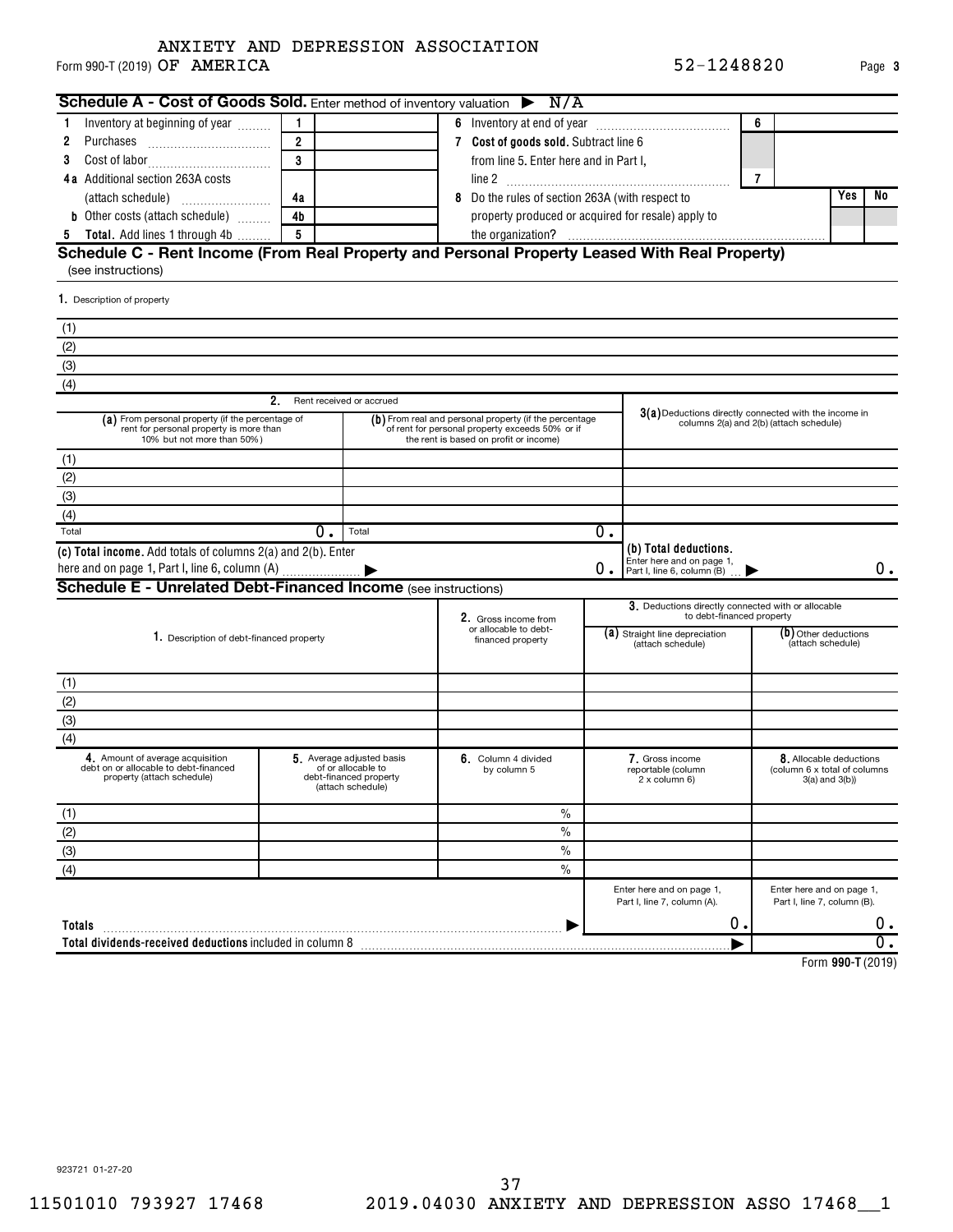| ANXIETY AND DEPRESSION ASSOCIATION                                                                                                      |                          |                                                      |                                                            |                                                                      |                                                      |                                                                                                                                       |                                                                              |                     |                                                                                                   |                   |                                                                                              |
|-----------------------------------------------------------------------------------------------------------------------------------------|--------------------------|------------------------------------------------------|------------------------------------------------------------|----------------------------------------------------------------------|------------------------------------------------------|---------------------------------------------------------------------------------------------------------------------------------------|------------------------------------------------------------------------------|---------------------|---------------------------------------------------------------------------------------------------|-------------------|----------------------------------------------------------------------------------------------|
| Form 990-T (2019) OF AMERICA<br>Schedule F - Interest, Annuities, Royalties, and Rents From Controlled Organizations (see instructions) |                          |                                                      |                                                            |                                                                      |                                                      |                                                                                                                                       |                                                                              |                     | 52-1248820                                                                                        |                   | Page 4                                                                                       |
|                                                                                                                                         |                          |                                                      |                                                            |                                                                      |                                                      | <b>Exempt Controlled Organizations</b>                                                                                                |                                                                              |                     |                                                                                                   |                   |                                                                                              |
|                                                                                                                                         |                          |                                                      |                                                            |                                                                      |                                                      |                                                                                                                                       |                                                                              |                     |                                                                                                   |                   |                                                                                              |
| 1. Name of controlled organization                                                                                                      |                          | 2. Employer<br>identification<br>number              |                                                            |                                                                      | 3. Net unrelated income<br>(loss) (see instructions) |                                                                                                                                       | 4. Total of specified<br>payments made                                       |                     | ${\bf 5}.$ Part of column 4 that is<br>included in the controlling<br>organization's gross income |                   | 6. Deductions directly<br>connected with income<br>in column 5                               |
| (1)                                                                                                                                     |                          |                                                      |                                                            |                                                                      |                                                      |                                                                                                                                       |                                                                              |                     |                                                                                                   |                   |                                                                                              |
| (2)                                                                                                                                     |                          |                                                      |                                                            |                                                                      |                                                      |                                                                                                                                       |                                                                              |                     |                                                                                                   |                   |                                                                                              |
| (3)                                                                                                                                     |                          |                                                      |                                                            |                                                                      |                                                      |                                                                                                                                       |                                                                              |                     |                                                                                                   |                   |                                                                                              |
| (4)                                                                                                                                     |                          |                                                      |                                                            |                                                                      |                                                      |                                                                                                                                       |                                                                              |                     |                                                                                                   |                   |                                                                                              |
| Nonexempt Controlled Organizations                                                                                                      |                          |                                                      |                                                            |                                                                      |                                                      |                                                                                                                                       |                                                                              |                     |                                                                                                   |                   |                                                                                              |
| 7. Taxable Income                                                                                                                       |                          | 8. Net unrelated income (loss)<br>(see instructions) |                                                            |                                                                      | 9. Total of specified payments<br>made               |                                                                                                                                       | 10. Part of column 9 that is included<br>in the controlling organization's   | gross income        |                                                                                                   |                   | 11. Deductions directly connected<br>with income in column 10                                |
| (1)                                                                                                                                     |                          |                                                      |                                                            |                                                                      |                                                      |                                                                                                                                       |                                                                              |                     |                                                                                                   |                   |                                                                                              |
| (2)                                                                                                                                     |                          |                                                      |                                                            |                                                                      |                                                      |                                                                                                                                       |                                                                              |                     |                                                                                                   |                   |                                                                                              |
| (3)                                                                                                                                     |                          |                                                      |                                                            |                                                                      |                                                      |                                                                                                                                       |                                                                              |                     |                                                                                                   |                   |                                                                                              |
| (4)                                                                                                                                     |                          |                                                      |                                                            |                                                                      |                                                      |                                                                                                                                       |                                                                              |                     |                                                                                                   |                   |                                                                                              |
|                                                                                                                                         |                          |                                                      |                                                            |                                                                      |                                                      |                                                                                                                                       | Add columns 5 and 10.<br>Enter here and on page 1, Part I,                   | line 8, column (A). |                                                                                                   |                   | Add columns 6 and 11.<br>Enter here and on page 1, Part I,<br>line 8, column (B).            |
| Totals                                                                                                                                  |                          |                                                      |                                                            |                                                                      |                                                      |                                                                                                                                       |                                                                              |                     | 0                                                                                                 |                   | 0.                                                                                           |
| Schedule G - Investment Income of a Section 501(c)(7), (9), or (17) Organization                                                        |                          |                                                      |                                                            |                                                                      |                                                      |                                                                                                                                       |                                                                              |                     |                                                                                                   |                   |                                                                                              |
| (see instructions)                                                                                                                      |                          |                                                      |                                                            |                                                                      |                                                      |                                                                                                                                       |                                                                              |                     |                                                                                                   |                   |                                                                                              |
|                                                                                                                                         | 1. Description of income |                                                      |                                                            |                                                                      | 2. Amount of income                                  |                                                                                                                                       | 3. Deductions<br>directly connected<br>(attach schedule)                     |                     | 4. Set-asides                                                                                     | (attach schedule) | 5. Total deductions<br>and set-asides<br>(col. 3 plus col. 4)                                |
| (1)                                                                                                                                     |                          |                                                      |                                                            |                                                                      |                                                      |                                                                                                                                       |                                                                              |                     |                                                                                                   |                   |                                                                                              |
| (2)                                                                                                                                     |                          |                                                      |                                                            |                                                                      |                                                      |                                                                                                                                       |                                                                              |                     |                                                                                                   |                   |                                                                                              |
| $\overline{3}$                                                                                                                          |                          |                                                      |                                                            |                                                                      |                                                      |                                                                                                                                       |                                                                              |                     |                                                                                                   |                   |                                                                                              |
| (4)                                                                                                                                     |                          |                                                      |                                                            |                                                                      |                                                      |                                                                                                                                       |                                                                              |                     |                                                                                                   |                   |                                                                                              |
|                                                                                                                                         |                          |                                                      |                                                            |                                                                      |                                                      | Enter here and on page 1<br>Part I, line 9, column (A).                                                                               |                                                                              |                     |                                                                                                   |                   | Enter here and on page 1,<br>Part I, line 9, column (B).                                     |
| Totals                                                                                                                                  |                          |                                                      |                                                            |                                                                      |                                                      | Ο.                                                                                                                                    |                                                                              |                     |                                                                                                   |                   | Ο.                                                                                           |
| Schedule I - Exploited Exempt Activity Income, Other Than Advertising Income                                                            |                          |                                                      |                                                            |                                                                      |                                                      |                                                                                                                                       |                                                                              |                     |                                                                                                   |                   |                                                                                              |
| (see instructions)                                                                                                                      |                          |                                                      |                                                            |                                                                      |                                                      |                                                                                                                                       |                                                                              |                     |                                                                                                   |                   |                                                                                              |
| 1. Description of<br>exploited activity                                                                                                 | trade or business        | 2. Gross<br>unrelated business<br>income from        | with production                                            | 3. Expenses<br>directly connected<br>of unrelated<br>business income |                                                      | 4. Net income (loss)<br>from unrelated trade or<br>business (column 2<br>minus column 3). If a<br>gain, compute cols. 5<br>through 7. | 5. Gross income<br>from activity that<br>is not unrelated<br>business income |                     | 6. Expenses<br>attributable to<br>column 5                                                        |                   | 7. Excess exempt<br>expenses (column<br>6 minus column 5,<br>but not more than<br>column 4). |
| (1) MAIL LISTS                                                                                                                          |                          |                                                      |                                                            |                                                                      |                                                      |                                                                                                                                       |                                                                              |                     |                                                                                                   |                   |                                                                                              |
| (2) AND LABELS                                                                                                                          |                          | 3,025.                                               |                                                            |                                                                      |                                                      | 3,025.                                                                                                                                |                                                                              |                     |                                                                                                   |                   |                                                                                              |
| (3)                                                                                                                                     |                          |                                                      |                                                            |                                                                      |                                                      |                                                                                                                                       |                                                                              |                     |                                                                                                   |                   |                                                                                              |
| (4)                                                                                                                                     |                          |                                                      |                                                            |                                                                      |                                                      |                                                                                                                                       |                                                                              |                     |                                                                                                   |                   |                                                                                              |
|                                                                                                                                         | line 10, col. (A).       | Enter here and on<br>page 1, Part I,                 | Enter here and on<br>page 1, Part I,<br>line 10, col. (B). |                                                                      |                                                      |                                                                                                                                       |                                                                              |                     |                                                                                                   |                   | Enter here and<br>on page 1,<br>Part II, line 25.                                            |
| Totals                                                                                                                                  |                          | 3,025.                                               |                                                            | 0.                                                                   |                                                      |                                                                                                                                       |                                                                              |                     |                                                                                                   |                   | $0$ .                                                                                        |
| <b>Schedule J - Advertising Income</b> (see instructions)                                                                               |                          |                                                      |                                                            |                                                                      |                                                      |                                                                                                                                       |                                                                              |                     |                                                                                                   |                   |                                                                                              |
| Part I   Income From Periodicals Reported on a Consolidated Basis                                                                       |                          |                                                      |                                                            |                                                                      |                                                      |                                                                                                                                       |                                                                              |                     |                                                                                                   |                   |                                                                                              |
| 1. Name of periodical                                                                                                                   |                          | 2. Gross<br>advertising<br>income                    |                                                            | 3. Direct<br>advertising costs                                       |                                                      | 4. Advertising gain<br>or (loss) (col. 2 minus<br>col. 3). If a gain, compute<br>cols. 5 through 7.                                   | 5. Circulation<br>income                                                     |                     | 6. Readership<br>costs                                                                            |                   | 7. Excess readership<br>costs (column 6 minus<br>column 5, but not more<br>than column 4).   |
| (1) ANXIETY AND                                                                                                                         |                          |                                                      |                                                            |                                                                      |                                                      |                                                                                                                                       |                                                                              |                     |                                                                                                   |                   |                                                                                              |
| (2) DEPRESSION                                                                                                                          |                          |                                                      |                                                            |                                                                      |                                                      |                                                                                                                                       |                                                                              |                     |                                                                                                   |                   |                                                                                              |
| (3) JOURNAL                                                                                                                             |                          | 44,794.                                              |                                                            | 16,790.                                                              |                                                      |                                                                                                                                       |                                                                              | 5,501.              |                                                                                                   | 5,457.            |                                                                                              |
| (4)                                                                                                                                     |                          |                                                      |                                                            |                                                                      |                                                      |                                                                                                                                       |                                                                              |                     |                                                                                                   |                   |                                                                                              |

| <b>Totals</b> (carry to Part II, line $(5)$ ) | 44<br>у4. | 790.<br>6 | 004.<br>28 | , u l . | ≖J |                                             |
|-----------------------------------------------|-----------|-----------|------------|---------|----|---------------------------------------------|
|                                               |           |           |            |         |    | <sub>Form</sub> 990- <sup>▼</sup><br>(2019) |

923731 01-27-20

(3) (4)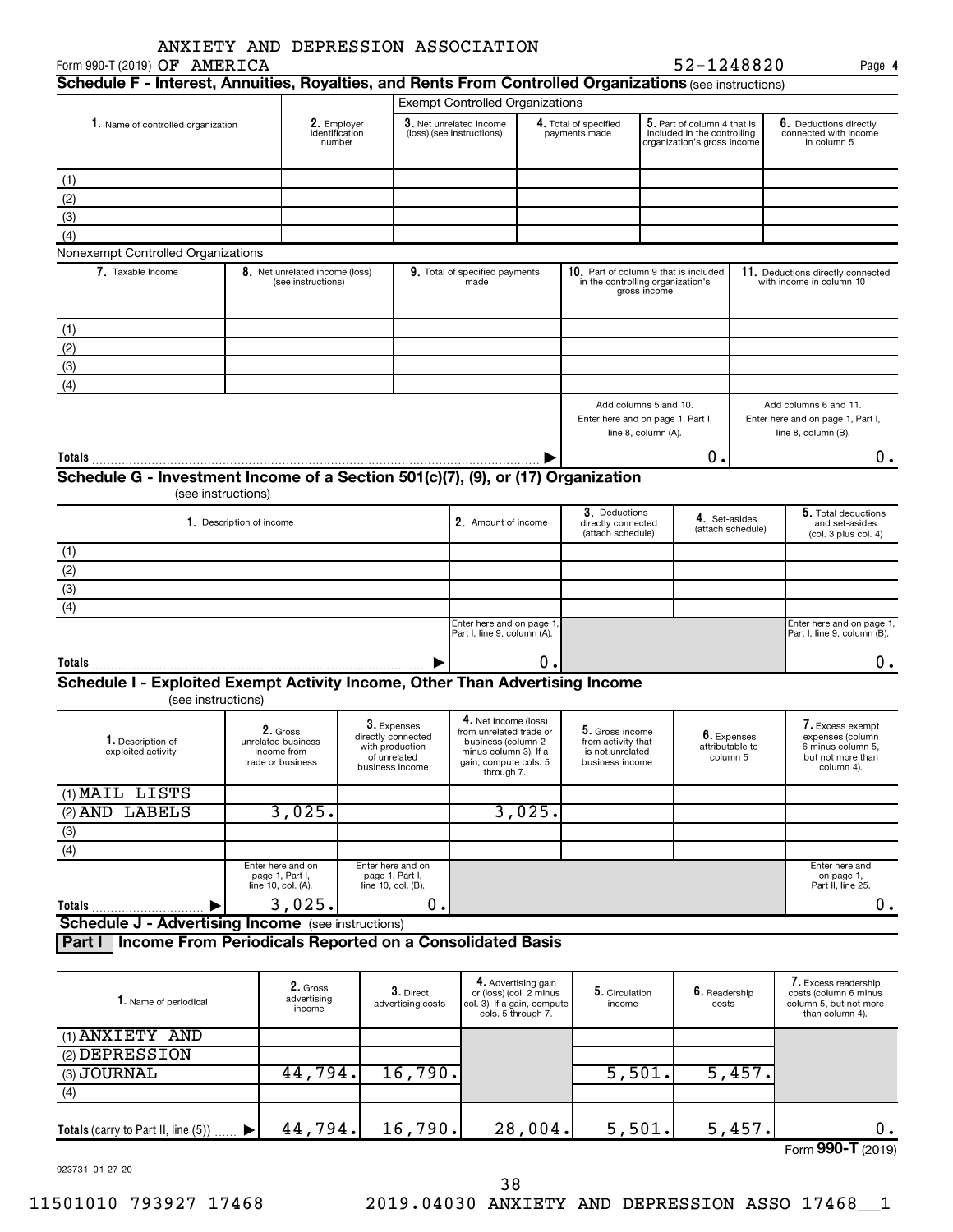|  | ANXIETY AND DEPRESSION ASSOCIATION |
|--|------------------------------------|
|  |                                    |

 $Form 990-T (2019)$  OF AMERICA

### Part II | Income From Periodicals Reported on a Separate Basis (For each periodical listed in Part II, fill in columns 2 through 7 on a line-by-line basis.)

| 1. Name of periodical                                                             | 2. Gross<br>advertising<br>income                          | 3. Direct<br>advertising costs                             | 4. Advertising gain<br>or (loss) (col. 2 minus<br>col. 3). If a gain, compute<br>cols. 5 through 7. | 5. Circulation<br>income                     |               | 6. Readership<br>costs | 7. Excess readership<br>costs (column 6 minus<br>column 5, but not more<br>than column 4). |    |
|-----------------------------------------------------------------------------------|------------------------------------------------------------|------------------------------------------------------------|-----------------------------------------------------------------------------------------------------|----------------------------------------------|---------------|------------------------|--------------------------------------------------------------------------------------------|----|
| (1)                                                                               |                                                            |                                                            |                                                                                                     |                                              |               |                        |                                                                                            |    |
| (2)                                                                               |                                                            |                                                            |                                                                                                     |                                              |               |                        |                                                                                            |    |
| (3)                                                                               |                                                            |                                                            |                                                                                                     |                                              |               |                        |                                                                                            |    |
| (4)                                                                               |                                                            |                                                            |                                                                                                     |                                              |               |                        |                                                                                            |    |
| <b>Totals from Part I</b>                                                         | 44,794.                                                    | 16,790.                                                    |                                                                                                     |                                              |               |                        |                                                                                            | 0. |
|                                                                                   | Enter here and on<br>page 1, Part I,<br>line 11, col. (A). | Enter here and on<br>page 1, Part I,<br>line 11, col. (B). |                                                                                                     |                                              |               |                        | Enter here and<br>on page 1,<br>Part II, line 26.                                          |    |
| Totals, Part II (lines $1-5$ )                                                    | $44,794.$ 16,790.                                          |                                                            |                                                                                                     |                                              |               |                        |                                                                                            | ο. |
| Schedule K - Compensation of Officers, Directors, and Trustees (see instructions) |                                                            |                                                            |                                                                                                     |                                              |               |                        |                                                                                            |    |
| 1. Name                                                                           |                                                            |                                                            | 2. Title                                                                                            | 3. Percent of<br>time devoted to<br>business |               |                        | 4. Compensation attributable<br>to unrelated business                                      |    |
| (1)                                                                               |                                                            |                                                            |                                                                                                     |                                              | $\frac{0}{0}$ |                        |                                                                                            |    |
| (2)                                                                               |                                                            |                                                            |                                                                                                     |                                              | $\frac{0}{0}$ |                        |                                                                                            |    |
| (3)                                                                               |                                                            |                                                            |                                                                                                     |                                              | $\frac{0}{0}$ |                        |                                                                                            |    |
| (4)                                                                               |                                                            |                                                            |                                                                                                     |                                              | $\frac{0}{0}$ |                        |                                                                                            |    |
| Total. Enter here and on page 1, Part II, line 14                                 |                                                            |                                                            |                                                                                                     |                                              | ▶             |                        |                                                                                            | 0. |

**990-T**  Form (2019)

**5**

OF AMERICA 52-1248820

923732 01-27-20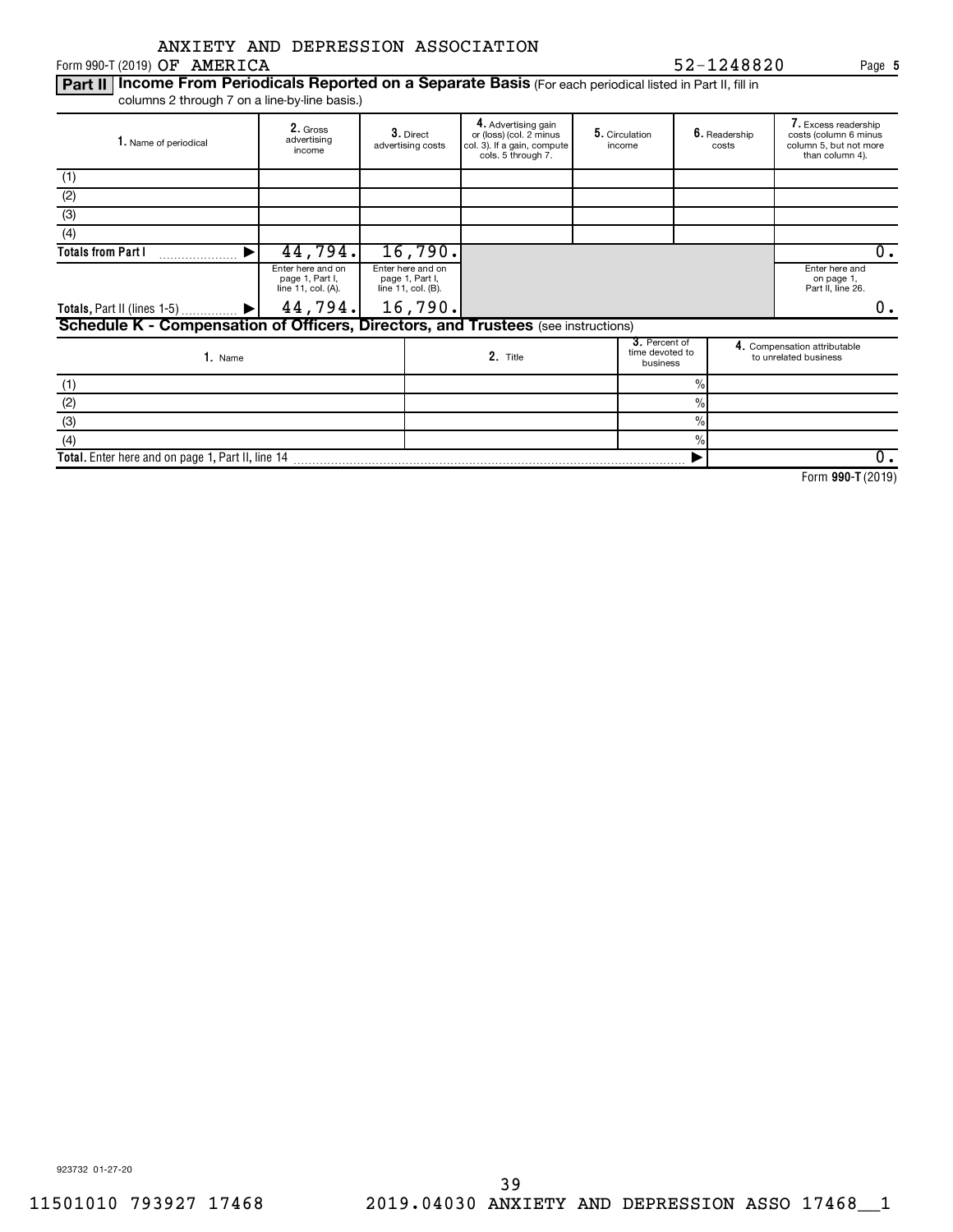# }}}}}}}}}}}}}}}}}}}}}}}}}}}}}}}}}}}}}}}} }}}}}}}}}}

| $FORM 990-T$                         | OTHER DEDUCTIONS | <b>STATEMENT</b> |  |
|--------------------------------------|------------------|------------------|--|
| DESCRIPTION                          |                  | <b>AMOUNT</b>    |  |
| TAX PREP FEES                        |                  | 500.             |  |
| TOTAL TO FORM 990-T, PAGE 1, LINE 27 |                  | 500.             |  |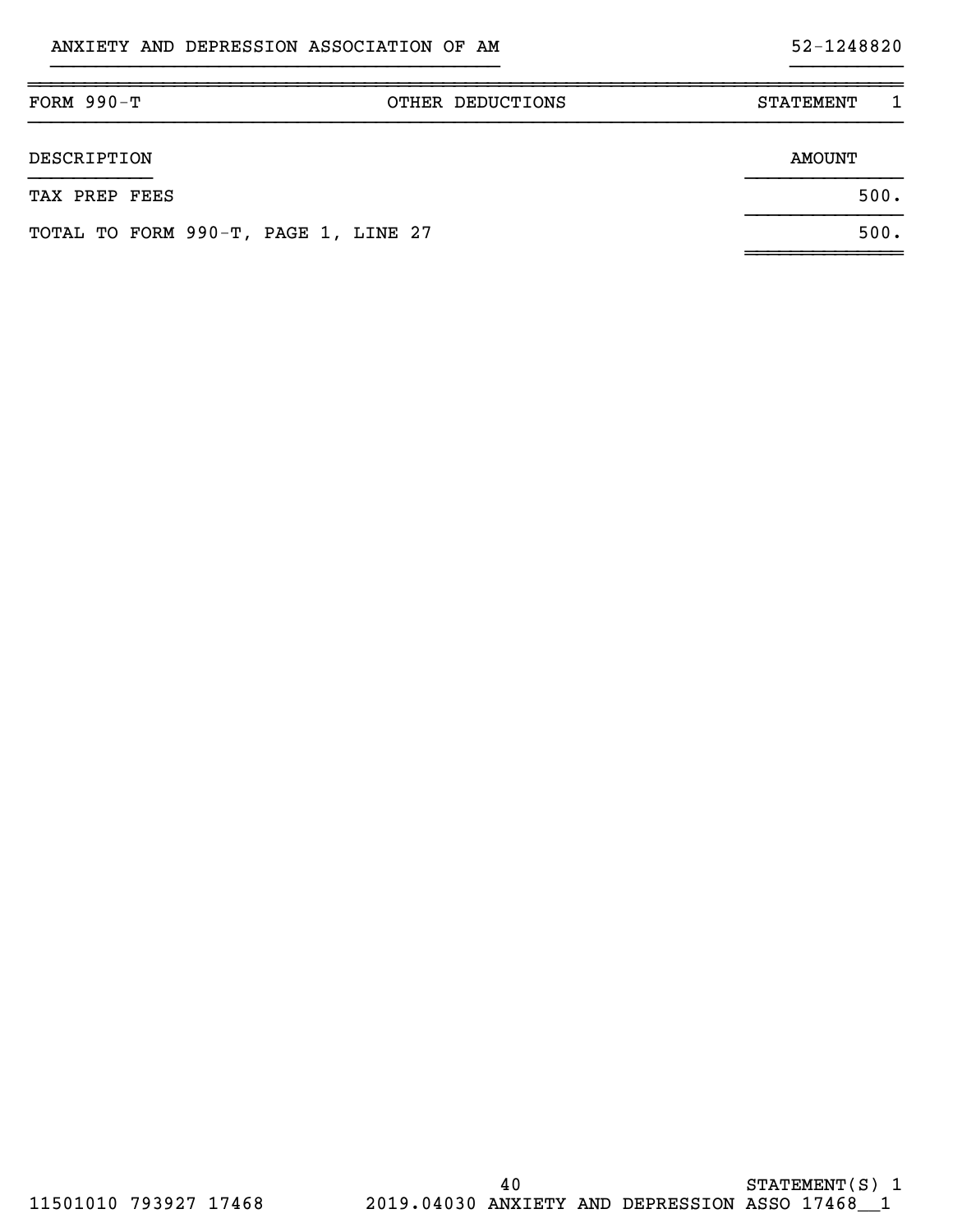# (Rev. January 2020) **Cxempt Organization Return** Manuary 2020) and the settern **Canadian Exempt Organization Return Form 8868 Application for Automatic Extension of Time To File an**<br>**Exempt Organization Return**

Department of the Treasury Internal Revenue Service

|  | $\blacktriangleright$ File a separate application for each return. |  |  |
|--|--------------------------------------------------------------------|--|--|

**| Go to www.irs.gov/Form8868 for the latest information.**

**Electronic filing (e-file).** You can electronically file Form 8868 to request a 6-month automatic extension of time to file any of the filing of this form, visit www.irs.gov/e-file-providers/e-file-for-charities-and-non-profits. forms listed below with the exception of Form 8870, Information Return for Transfers Associated With Certain Personal Benefit Contracts, for which an extension request must be sent to the IRS in paper format (see instructions). For more details on the electronic

# **Automatic 6-Month Extension of Time.** Only submit original (no copies needed).

All corporations required to file an income tax return other than Form 990-T (including 1120-C filers), partnerships, REMICs, and trusts must use Form 7004 to request an extension of time to file income tax returns.

| Type or                                                   | Name of exempt organization or other filer, see instructions.<br>ANXIETY AND DEPRESSION ASSOCIATION                                                                                                                                                                                                                                                                                                                                                                                                                                                                                                                                                          | Taxpayer identification number (TIN) |                                                                                                                                                        |              |                                              |                     |  |  |
|-----------------------------------------------------------|--------------------------------------------------------------------------------------------------------------------------------------------------------------------------------------------------------------------------------------------------------------------------------------------------------------------------------------------------------------------------------------------------------------------------------------------------------------------------------------------------------------------------------------------------------------------------------------------------------------------------------------------------------------|--------------------------------------|--------------------------------------------------------------------------------------------------------------------------------------------------------|--------------|----------------------------------------------|---------------------|--|--|
| print                                                     | OF AMERICA                                                                                                                                                                                                                                                                                                                                                                                                                                                                                                                                                                                                                                                   |                                      |                                                                                                                                                        | 52-1248820   |                                              |                     |  |  |
| File by the<br>due date for<br>filing your<br>return. See | Number, street, and room or suite no. If a P.O. box, see instructions.<br>8701 GEORGIA AVENUE, NO. 412                                                                                                                                                                                                                                                                                                                                                                                                                                                                                                                                                       |                                      |                                                                                                                                                        |              |                                              |                     |  |  |
|                                                           | instructions.<br>City, town or post office, state, and ZIP code. For a foreign address, see instructions.<br>SILVER SPRING, MD<br>20910                                                                                                                                                                                                                                                                                                                                                                                                                                                                                                                      |                                      |                                                                                                                                                        |              |                                              |                     |  |  |
|                                                           | Enter the Return Code for the return that this application is for (file a separate application for each return)                                                                                                                                                                                                                                                                                                                                                                                                                                                                                                                                              |                                      |                                                                                                                                                        |              |                                              | $\overline{0}$<br>1 |  |  |
| Application                                               |                                                                                                                                                                                                                                                                                                                                                                                                                                                                                                                                                                                                                                                              | Return                               | <b>Application</b>                                                                                                                                     |              |                                              | Return              |  |  |
| Is For                                                    |                                                                                                                                                                                                                                                                                                                                                                                                                                                                                                                                                                                                                                                              | Code                                 | Is For                                                                                                                                                 |              |                                              | Code                |  |  |
|                                                           | Form 990 or Form 990-EZ                                                                                                                                                                                                                                                                                                                                                                                                                                                                                                                                                                                                                                      | 01                                   | Form 990-T (corporation)                                                                                                                               |              |                                              | 07                  |  |  |
| Form 990-BL                                               |                                                                                                                                                                                                                                                                                                                                                                                                                                                                                                                                                                                                                                                              | 02                                   | Form 1041-A                                                                                                                                            |              |                                              | 08                  |  |  |
|                                                           | Form 4720 (individual)                                                                                                                                                                                                                                                                                                                                                                                                                                                                                                                                                                                                                                       | 03                                   | Form 4720 (other than individual)                                                                                                                      |              |                                              | 09                  |  |  |
| Form 990-PF                                               |                                                                                                                                                                                                                                                                                                                                                                                                                                                                                                                                                                                                                                                              | 04                                   | Form 5227                                                                                                                                              |              |                                              | 10                  |  |  |
|                                                           | Form 990-T (sec. 401(a) or 408(a) trust)                                                                                                                                                                                                                                                                                                                                                                                                                                                                                                                                                                                                                     | 05                                   | Form 6069                                                                                                                                              |              |                                              | 11                  |  |  |
|                                                           | Form 990-T (trust other than above)<br><b>SUSAN GURLEY</b>                                                                                                                                                                                                                                                                                                                                                                                                                                                                                                                                                                                                   | 06                                   | Form 8870                                                                                                                                              |              |                                              | 12                  |  |  |
| $box \blacktriangleright$<br>1<br>2                       | Telephone No. $\triangleright$ 240-485-1001<br>If this is for a Group Return, enter the organization's four digit Group Exemption Number (GEN) [If this is for the whole group, check this<br>$\Box$ . If it is for part of the group, check this box $\blacktriangleright$ !<br>I request an automatic 6-month extension of time until<br>the organization named above. The extension is for the organization's return for:<br>$\blacktriangleright$ $\boxed{\text{X}}$ calendar year 2019 or<br>tax year beginning<br>and ending, and ending<br>If the tax year entered in line 1 is for less than 12 months, check reason:<br>Change in accounting period |                                      | Fax No. $\blacktriangleright$<br>and attach a list with the names and TINs of all members the extension is for.<br>NOVEMBER 16, 2020<br>Initial return | Final return | , to file the exempt organization return for |                     |  |  |
| За                                                        | If this application is for Forms 990-BL, 990-PF, 990-T, 4720, or 6069, enter the tentative tax, less                                                                                                                                                                                                                                                                                                                                                                                                                                                                                                                                                         |                                      |                                                                                                                                                        |              |                                              | 0.                  |  |  |
|                                                           | any nonrefundable credits. See instructions.                                                                                                                                                                                                                                                                                                                                                                                                                                                                                                                                                                                                                 |                                      |                                                                                                                                                        | За           | \$                                           |                     |  |  |
| b                                                         | If this application is for Forms 990-PF, 990-T, 4720, or 6069, enter any refundable credits and<br>estimated tax payments made. Include any prior year overpayment allowed as a credit.                                                                                                                                                                                                                                                                                                                                                                                                                                                                      |                                      |                                                                                                                                                        | 3b           | \$                                           | 0.                  |  |  |
| c                                                         | <b>Balance due.</b> Subtract line 3b from line 3a. Include your payment with this form, if required, by                                                                                                                                                                                                                                                                                                                                                                                                                                                                                                                                                      |                                      |                                                                                                                                                        |              |                                              |                     |  |  |
|                                                           | using EFTPS (Electronic Federal Tax Payment System). See instructions.                                                                                                                                                                                                                                                                                                                                                                                                                                                                                                                                                                                       |                                      |                                                                                                                                                        | 3c           |                                              | 0.                  |  |  |
| instructions.<br>LHA                                      | Caution: If you are going to make an electronic funds withdrawal (direct debit) with this Form 8868, see Form 8453-EO and Form 8879-EO for payment<br>For Privacy Act and Paperwork Reduction Act Notice, see instructions.                                                                                                                                                                                                                                                                                                                                                                                                                                  |                                      |                                                                                                                                                        |              | Form 8868 (Rev. 1-2020)                      |                     |  |  |